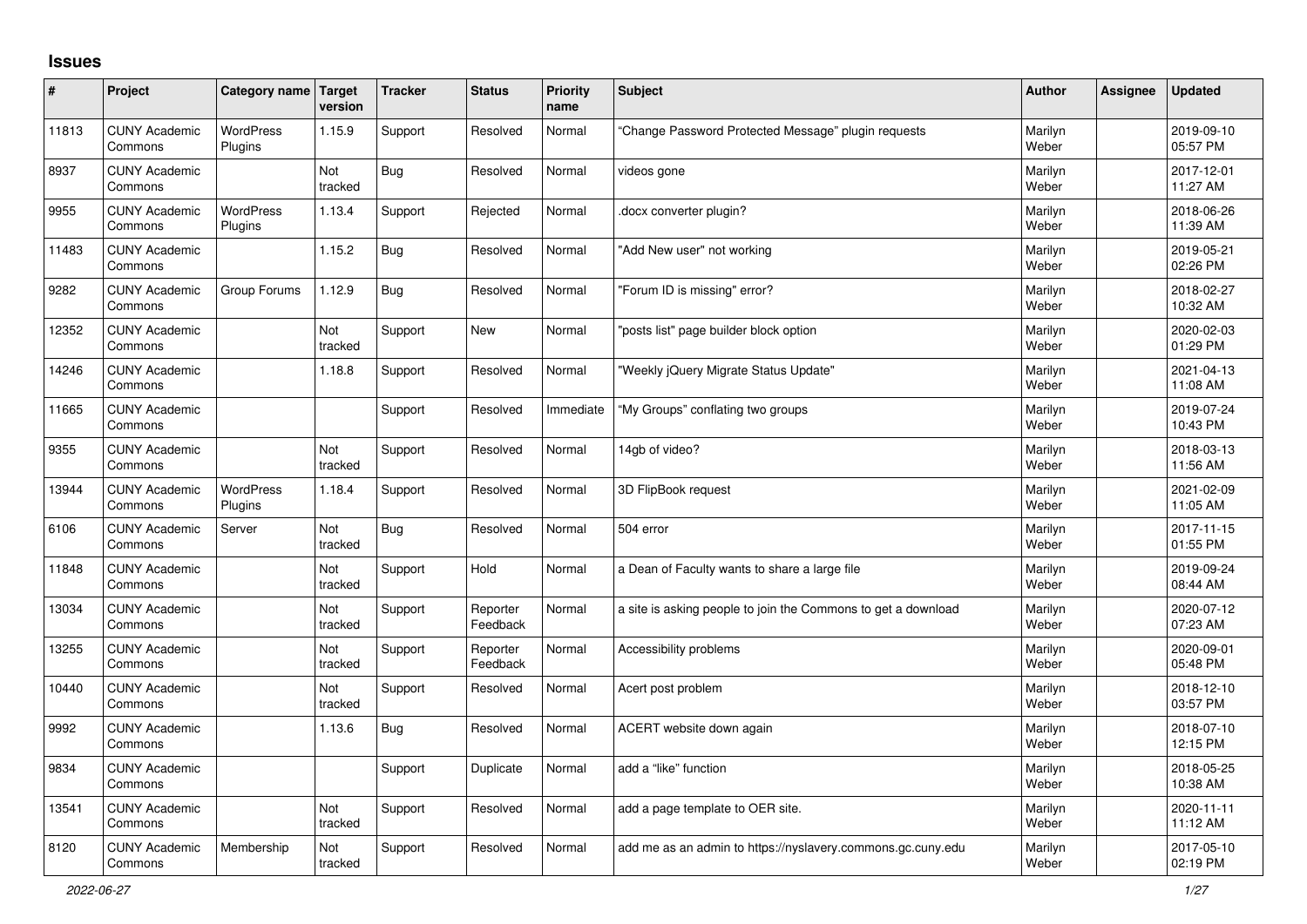| #     | Project                         | Category name               | Target<br>version | <b>Tracker</b> | <b>Status</b>        | <b>Priority</b><br>name | <b>Subject</b>                                             | <b>Author</b>    | Assignee | <b>Updated</b>         |
|-------|---------------------------------|-----------------------------|-------------------|----------------|----------------------|-------------------------|------------------------------------------------------------|------------------|----------|------------------------|
| 10066 | <b>CUNY Academic</b><br>Commons | Membership                  | Not<br>tracked    | Support        | Resolved             | Normal                  | add me as an admin to https://pkms.commons.gc.cuny.edu/    | Marilyn<br>Weber |          | 2018-07-26<br>11:54 AM |
| 7922  | <b>CUNY Academic</b><br>Commons | Membership                  | Not<br>tracked    | Support        | Resolved             | Normal                  | add me as an admin to the MALs alumni site?                | Marilyn<br>Weber |          | 2017-04-06<br>05:19 PM |
| 5199  | <b>CUNY Academic</b><br>Commons | Social Paper                | Future<br>release | Feature        | <b>New</b>           | Normal                  | add tables to the SP editor                                | Marilyn<br>Weber |          | 2016-10-24<br>11:27 AM |
| 13935 | <b>CUNY Academic</b><br>Commons | <b>WordPress</b><br>Plugins | 1.18.4            | Support        | Resolved             | Low                     | Add Users sidebar widget not working                       | Marilyn<br>Weber |          | 2021-02-09<br>11:05 AM |
| 8471  | <b>CUNY Academic</b><br>Commons |                             | Not<br>tracked    | Support        | Resolved             | Normal                  | admin at https://commons.gc.cuny.edu/                      | Marilyn<br>Weber |          | 2017-09-06<br>01:50 PM |
| 8481  | <b>CUNY Academic</b><br>Commons | Membership                  | Not<br>tracked    | Support        | Resolved             | Normal                  | admin of http://swipanalytic.org/organizers/               | Marilyn<br>Weber |          | 2019-02-19<br>01:58 PM |
| 8531  | <b>CUNY Academic</b><br>Commons | Membership                  | Not<br>tracked    | Support        | Resolved             | Normal                  | admin of https://admissions.commons.gc.cuny.edu            | Marilyn<br>Weber |          | 2017-08-15<br>04:20 PM |
| 9919  | <b>CUNY Academic</b><br>Commons |                             | Not<br>tracked    | <b>Bug</b>     | Resolved             | Normal                  | admin of https://sphcurriculum.commons.gc.cuny.edu         | Marilyn<br>Weber |          | 2018-06-12<br>09:37 PM |
| 12038 | <b>CUNY Academic</b><br>Commons |                             | 1.15.13           | Bug            | Resolved             | Normal                  | admin visibility problem at careerplan.commons.gc.cuny.edu | Marilyn<br>Weber |          | 2019-11-12<br>10:20 AM |
| 14594 | <b>CUNY Academic</b><br>Commons |                             | Not<br>tracked    | Support        | Resolved             | Normal                  | Administration email verification?                         | Marilyn<br>Weber |          | 2021-07-12<br>11:40 AM |
| 3620  | <b>CUNY Academic</b><br>Commons | Groups (misc)               | Not<br>tracked    | <b>Bug</b>     | Resolved             | Normal                  | admins of The Group for Group Admins                       | Marilyn<br>Weber |          | 2014-11-03<br>08:38 AM |
| 12515 | <b>CUNY Academic</b><br>Commons | cuny.is                     | 1.16.7            | Support        | Resolved             | Normal                  | AJAX actions on cuny is admin page are failing             | Marilyn<br>Weber |          | 2020-03-10<br>11:57 AM |
| 13173 | <b>CUNY Academic</b><br>Commons | Group Library               | 1.17.1            | Support        | Resolved             | High                    | all uploads to the library are silent                      | Marilyn<br>Weber |          | 2020-08-10<br>04:12 PM |
| 15370 | <b>CUNY Academic</b><br>Commons |                             |                   | Support        | Reporter<br>Feedback | Normal                  | All-in-One Event Calendar?                                 | Marilyn<br>Weber |          | 2022-02-17<br>11:03 AM |
| 13637 | <b>CUNY Academic</b><br>Commons |                             |                   | Support        | Abandoned            | Normal                  | All-in-One Migration plugin request                        | Marilyn<br>Weber |          | 2020-12-08<br>10:46 AM |
| 13013 | <b>CUNY Academic</b><br>Commons |                             | Not<br>tracked    | Bug            | Resolved             | Normal                  | an invite to Group Admins from Brian Foote?!               | Marilyn<br>Weber |          | 2020-07-07<br>02:36 PM |
| 10006 | <b>CUNY Academic</b><br>Commons | Membership                  | Not<br>tracked    | Support        | Resolved             | Normal                  | another email change request                               | Marilyn<br>Weber |          | 2018-07-13<br>12:36 PM |
| 8855  | <b>CUNY Academic</b><br>Commons |                             | Not<br>tracked    | Support        | Resolved             | Normal                  | another email change request                               | Marilyn<br>Weber |          | 2017-10-25<br>10:55 AM |
| 11217 | <b>CUNY Academic</b><br>Commons | Membership                  | Not<br>tracked    | Support        | Resolved             | Normal                  | Another email update                                       | Marilyn<br>Weber |          | 2019-03-12<br>03:37 PM |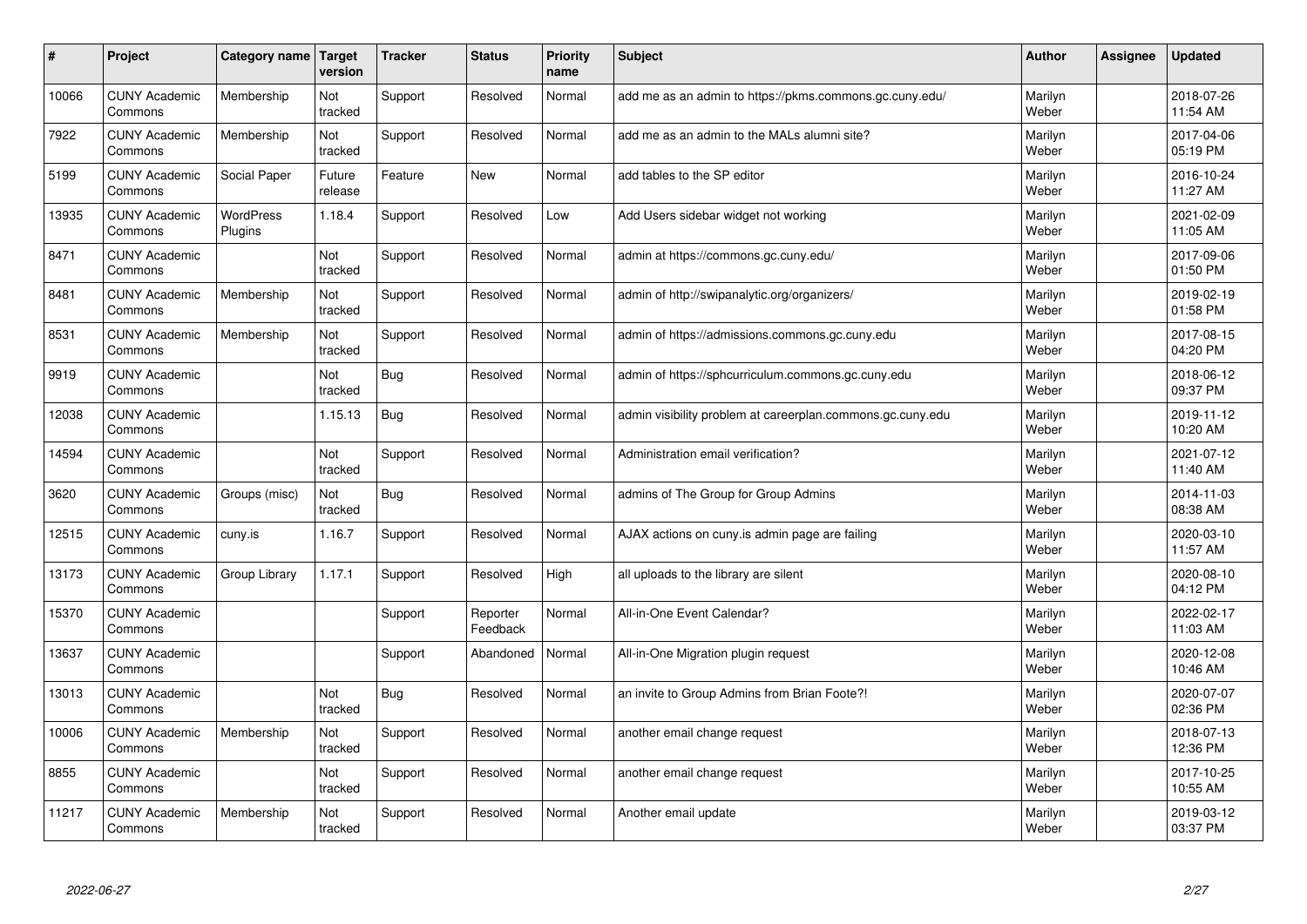| $\vert$ # | Project                         | Category name   Target            | version        | <b>Tracker</b> | <b>Status</b>        | <b>Priority</b><br>name | <b>Subject</b>                                                                          | <b>Author</b>    | Assignee | <b>Updated</b>         |
|-----------|---------------------------------|-----------------------------------|----------------|----------------|----------------------|-------------------------|-----------------------------------------------------------------------------------------|------------------|----------|------------------------|
| 8577      | <b>CUNY Academic</b><br>Commons | Membership                        | Not<br>tracked | Support        | Resolved             | Normal                  | another user email change                                                               | Marilyn<br>Weber |          | 2017-08-25<br>10:23 AM |
| 8071      | <b>CUNY Academic</b><br>Commons | <b>WordPress</b><br>Plugins       | Not<br>tracked | Support        | Rejected             | Normal                  | Anthologize                                                                             | Marilyn<br>Weber |          | 2017-05-10<br>10:15 AM |
| 15022     | <b>CUNY Academic</b><br>Commons |                                   |                | Support        | Rejected             | High                    | ArabStages                                                                              | Marilyn<br>Weber |          | 2021-12-06<br>10:16 AM |
| 11787     | <b>CUNY Academic</b><br>Commons |                                   | Not<br>tracked | Support        | Reporter<br>Feedback | Normal                  | automated comments notifications on ZenDesk                                             | Marilyn<br>Weber |          | 2019-08-26<br>06:18 PM |
| 10260     | <b>CUNY Academic</b><br>Commons |                                   |                | <b>Bug</b>     | Rejected             | Normal                  | bad activation email                                                                    | Marilyn<br>Weber |          | 2018-08-30<br>01:25 PM |
| 15279     | <b>CUNY Academic</b><br>Commons |                                   |                | <b>Bug</b>     | Rejected             | Normal                  | big delay - cloning the history site                                                    | Marilyn<br>Weber |          | 2022-02-09<br>01:49 PM |
| 14404     | <b>CUNY Academic</b><br>Commons |                                   | Not<br>tracked | Support        | Resolved             | Normal                  | blocked IP of user?                                                                     | Marilyn<br>Weber |          | 2021-05-10<br>01:00 PM |
| 13675     | <b>CUNY Academic</b><br>Commons | Group Library                     | 1.18.1         | <b>Bug</b>     | Resolved             | High                    | broken Library                                                                          | Marilyn<br>Weber |          | 2020-12-09<br>05:02 PM |
| 14850     | <b>CUNY Academic</b><br>Commons |                                   |                | Support        | Abandoned            | Normal                  | brooklyn waterfront site "connection not secure"                                        | Marilyn<br>Weber |          | 2022-04-27<br>04:56 PM |
| 11225     | <b>CUNY Academic</b><br>Commons |                                   | Not<br>tracked | Support        | Resolved             | Normal                  | bulk upload?                                                                            | Marilyn<br>Weber |          | 2019-09-18<br>10:31 AM |
| 9888      | <b>CUNY Academic</b><br>Commons | WordPress<br>Plugins              | 1.13.3         | Support        | Resolved             | Normal                  | Business directory Plug-in request                                                      | Marilyn<br>Weber |          | 2018-06-12<br>11:52 AM |
| 13958     | <b>CUNY Academic</b><br>Commons |                                   | 1.18.4         | Support        | Resolved             | Normal                  | calendar widget problem                                                                 | Marilyn<br>Weber |          | 2021-02-09<br>11:05 AM |
| 14606     | <b>CUNY Academic</b><br>Commons | <b>WordPress</b><br>(misc)        | Not<br>tracked | Support        | Rejected             | Normal                  | calendar wrong month                                                                    | Marilyn<br>Weber |          | 2021-07-23<br>12:11 PM |
| 13975     | <b>CUNY Academic</b><br>Commons | Social Paper                      | Not<br>tracked | Support        | Reporter<br>Feedback | Normal                  | can't approve comments on Social Paper paper                                            | Marilyn<br>Weber |          | 2021-02-12<br>09:33 AM |
| 10772     | <b>CUNY Academic</b><br>Commons | Groups (misc)                     | 1.14.2         | <b>Bug</b>     | Resolved             | Normal                  | can't create groups                                                                     | Marilyn<br>Weber |          | 2018-12-04<br>10:42 AM |
| 13295     | <b>CUNY Academic</b><br>Commons |                                   | Not<br>tracked | Support        | Resolved             | Normal                  | can't find new user                                                                     | Marilyn<br>Weber |          | 2020-09-08<br>10:18 AM |
| 13065     | <b>CUNY Academic</b><br>Commons |                                   | Not<br>tracked | Support        | Resolved             | Normal                  | can't invite new user to group                                                          | Marilyn<br>Weber |          | 2020-07-22<br>04:24 PM |
| 5435      | <b>CUNY Academic</b><br>Commons |                                   | Not<br>tracked | <b>Bug</b>     | Resolved             | Urgent                  | Can't see the dashboard                                                                 | Marilyn<br>Weber |          | 2016-04-12<br>11:33 AM |
| 8125      | <b>CUNY Academic</b><br>Commons | <b>WordPress</b><br><b>Themes</b> | 1.10.19        | Bug            | Resolved             | High                    | careerplan admin page failing to load with "currently unable to handle<br>this request" | Marilyn<br>Weber |          | 2017-07-13<br>12:54 PM |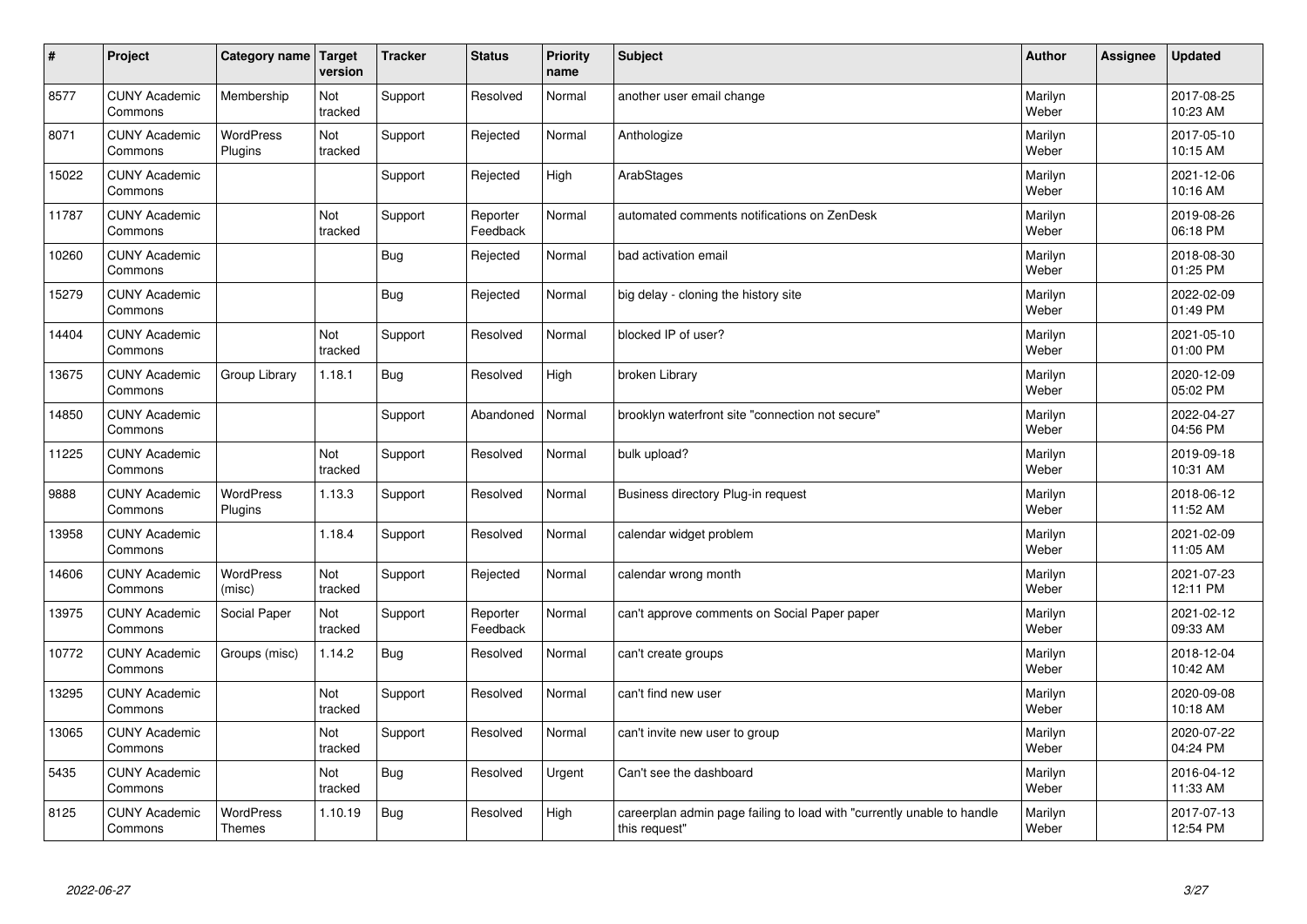| #     | Project                         | Category name   Target            | version           | <b>Tracker</b>     | <b>Status</b>        | <b>Priority</b><br>name | <b>Subject</b>                                                      | <b>Author</b>    | Assignee | <b>Updated</b>         |
|-------|---------------------------------|-----------------------------------|-------------------|--------------------|----------------------|-------------------------|---------------------------------------------------------------------|------------------|----------|------------------------|
| 3674  | <b>CUNY Academic</b><br>Commons |                                   |                   | Bug                | Rejected             | Normal                  | CBox pagination issue with the Wiki                                 | Marilyn<br>Weber |          | 2014-11-20<br>05:03 PM |
| 3673  | <b>CUNY Academic</b><br>Commons |                                   |                   | Bug                | Rejected             | Normal                  | CBox pagination issue with the Wiki                                 | Marilyn<br>Weber |          | 2014-11-20<br>04:08 PM |
| 8630  | <b>CUNY Academic</b><br>Commons | Membership                        | Not<br>tracked    | Support            | Resolved             | Normal                  | Change in email/campus                                              | Marilyn<br>Weber |          | 2017-08-30<br>03:48 PM |
| 10257 | <b>CUNY Academic</b><br>Commons | Membership                        | Not<br>tracked    | Support            | Resolved             | Normal                  | change the email from @login.cuny.edu to campu email                | Marilyn<br>Weber |          | 2018-12-10<br>03:55 PM |
| 7486  | <b>CUNY Academic</b><br>Commons | Membership                        | Not<br>tracked    | Support            | Resolved             | Normal                  | changed email address                                               | Marilyn<br>Weber |          | 2017-01-24<br>10:00 PM |
| 14891 | <b>CUNY Academic</b><br>Commons |                                   | Not<br>tracked    | Support            | Resolved             | Normal                  | changing site template after creation?                              | Marilyn<br>Weber |          | 2022-04-27<br>04:58 PM |
| 5992  | <b>CUNY Academic</b><br>Commons | Email<br>Notifications            | Future<br>release | Feature            | <b>New</b>           | Normal                  | Changing the From line of autogenerated blog emails                 | Marilyn<br>Weber |          | 2018-09-27<br>05:19 PM |
| 10657 | <b>CUNY Academic</b><br>Commons |                                   | Not<br>tracked    | Support            | Reporter<br>Feedback | Normal                  | child theme problems                                                | Marilyn<br>Weber |          | 2018-11-08<br>01:19 PM |
| 11976 | <b>CUNY Academic</b><br>Commons | <b>WordPress</b><br><b>Themes</b> | Not<br>tracked    | Support            | Resolved             | Normal                  | ColorMag request                                                    | Marilyn<br>Weber |          | 2021-02-01<br>10:25 AM |
| 11519 | <b>CUNY Academic</b><br>Commons |                                   | Not<br>tracked    | Support            | Assigned             | Normal                  | comment option not appearing                                        | Marilyn<br>Weber |          | 2019-09-24<br>10:28 AM |
| 7994  | <b>CUNY Academic</b><br>Commons | <b>WordPress</b><br>(misc)        | 1.10.17           | <b>Bug</b>         | Resolved             | Urgent                  | Comments not appearing                                              | Marilyn<br>Weber |          | 2017-04-20<br>11:16 AM |
| 10562 | <b>CUNY Academic</b><br>Commons |                                   |                   | Bug                | Rejected             | Normal                  | Commons is down                                                     | Marilyn<br>Weber |          | 2018-10-23<br>10:49 AM |
| 7226  | <b>CUNY Academic</b><br>Commons | Registration                      | Not<br>tracked    | Bug                | Abandoned            | Normal                  | Community college student cannot register?                          | Marilyn<br>Weber |          | 2017-11-15<br>01:55 PM |
| 8459  | <b>CUNY Academic</b><br>Commons |                                   | Not<br>tracked    | Documentatio<br>n. | Resolved             | Normal                  | comprehensive list of plugins?                                      | Marilyn<br>Weber |          | 2017-10-11<br>11:24 AM |
| 11811 | <b>CUNY Academic</b><br>Commons |                                   | Not<br>tracked    | Support            | Duplicate            | Normal                  | Content of Publications widget on profile page being erased on save | Marilyn<br>Weber |          | 2019-10-08<br>11:16 AM |
| 7608  | <b>CUNY Academic</b><br>Commons | Registration                      | Not<br>tracked    | Feature            | Resolved             | Normal                  | create an account                                                   | Marilyn<br>Weber |          | 2017-02-15<br>10:45 PM |
| 4880  | <b>CUNY Academic</b><br>Commons | Password<br>Reset                 | Not<br>tracked    | Support            | Resolved             | High                    | CUNY Central person having password trouble                         | Marilyn<br>Weber |          | 2015-11-10<br>12:40 PM |
| 9886  | <b>CUNY Academic</b><br>Commons | cuny.is                           | Not<br>tracked    | Support            | Resolved             | Normal                  | cuny.is SSL                                                         | Marilyn<br>Weber |          | 2018-10-26<br>02:07 PM |
| 14711 | <b>CUNY Academic</b><br>Commons |                                   |                   | Support            | Rejected             | Normal                  | Custom Facebook Feed plugin problem                                 | Marilyn<br>Weber |          | 2022-04-27<br>04:29 PM |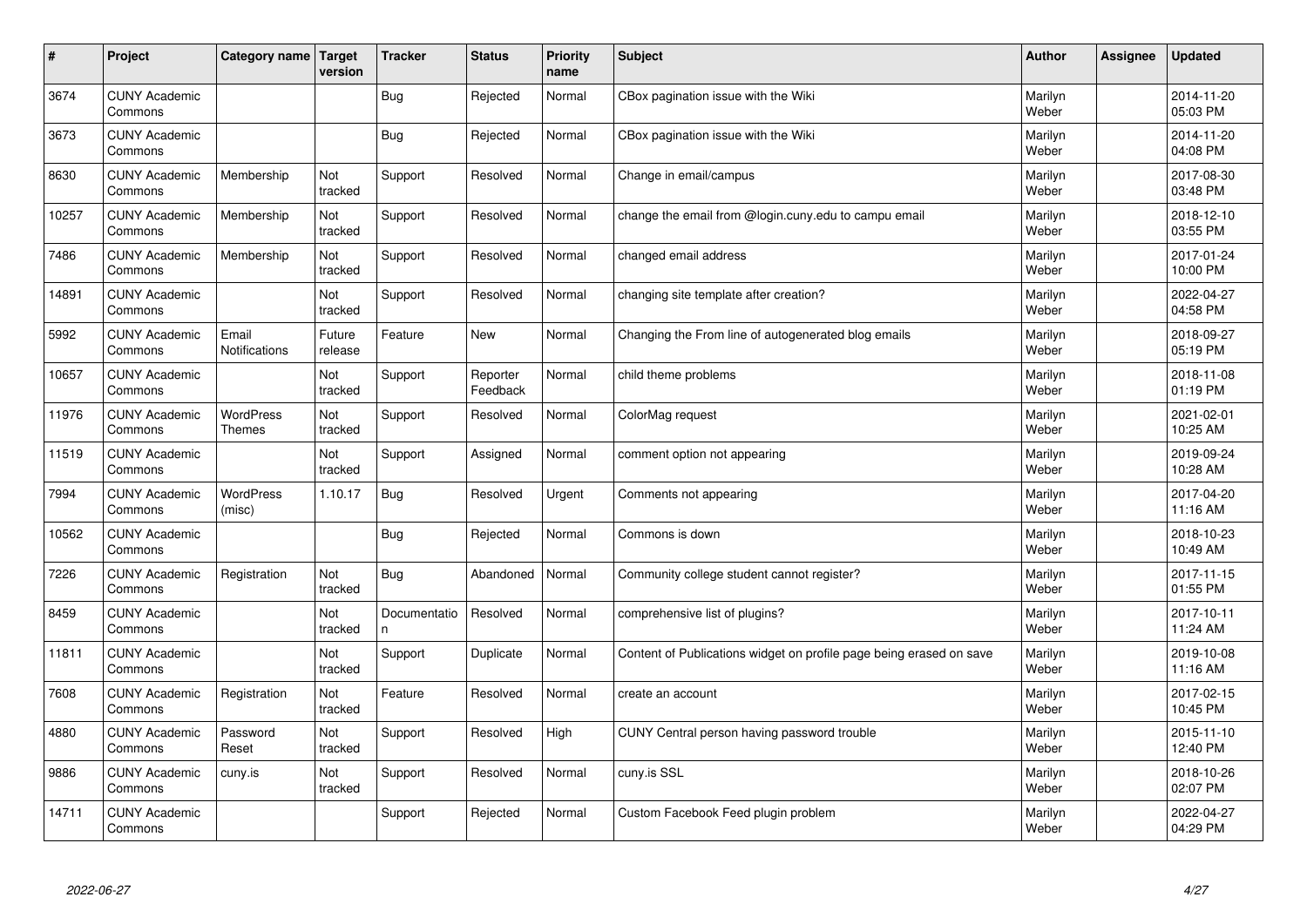| $\sharp$ | Project                         | Category name               | Target<br>version | <b>Tracker</b> | <b>Status</b>        | <b>Priority</b><br>name | <b>Subject</b>                                                  | <b>Author</b>    | <b>Assignee</b> | <b>Updated</b>         |
|----------|---------------------------------|-----------------------------|-------------------|----------------|----------------------|-------------------------|-----------------------------------------------------------------|------------------|-----------------|------------------------|
| 13916    | <b>CUNY Academic</b><br>Commons |                             |                   | Support        | Rejected             | Normal                  | <b>Custom Sidebars</b>                                          | Marilyn<br>Weber |                 | 2021-02-23<br>10:45 AM |
| 14812    | <b>CUNY Academic</b><br>Commons |                             | Not<br>tracked    | Support        | Resolved             | Normal                  | Custom Sidebars and Wordpress 5.6                               | Marilyn<br>Weber |                 | 2021-09-30<br>10:43 AM |
| 14360    | <b>CUNY Academic</b><br>Commons |                             |                   | Support        | Rejected             | Normal                  | danielgerouldarchives.org?                                      | Marilyn<br>Weber |                 | 2021-04-27<br>10:42 AM |
| 11509    | <b>CUNY Academic</b><br>Commons |                             | Not<br>tracked    | Support        | Reporter<br>Feedback | Normal                  | deleted Page causing a Menu problem?                            | Marilyn<br>Weber |                 | 2019-06-04<br>09:54 AM |
| 15260    | <b>CUNY Academic</b><br>Commons |                             |                   | Support        | Reporter<br>Feedback | Normal                  | Diacritical markings   European Stages                          | Marilyn<br>Weber |                 | 2022-02-04<br>08:16 AM |
| 8576     | <b>CUNY Academic</b><br>Commons | <b>WordPress</b><br>Plugins | 1.11.11           | Support        | Resolved             | Normal                  | Digital Measures plugin request                                 | Marilyn<br>Weber |                 | 2017-09-01<br>03:44 PM |
| 5844     | <b>CUNY Academic</b><br>Commons |                             | Not<br>tracked    | Support        | Resolved             | Normal                  | edit Host Files on Windows 10 problems                          | Marilyn<br>Weber |                 | 2016-07-27<br>09:08 AM |
| 14509    | <b>CUNY Academic</b><br>Commons | WordPress<br>Plugins        | 1.18.12           | <b>Bug</b>     | Resolved             | Normal                  | Elementor Editor problem                                        | Marilyn<br>Weber |                 | 2021-06-08<br>09:55 AM |
| 8729     | <b>CUNY Academic</b><br>Commons |                             | Not<br>tracked    | Support        | Resolved             | Normal                  | email change                                                    | Marilyn<br>Weber |                 | 2017-09-25<br>02:14 PM |
| 7775     | <b>CUNY Academic</b><br>Commons | Membership                  | Not<br>tracked    | Support        | Resolved             | Normal                  | Email change                                                    | Marilyn<br>Weber |                 | 2017-03-08<br>10:09 PM |
| 9004     | <b>CUNY Academic</b><br>Commons | Membership                  | Not<br>tracked    | Support        | Resolved             | Normal                  | email change request                                            | Marilyn<br>Weber |                 | 2017-12-14<br>12:27 PM |
| 8848     | <b>CUNY Academic</b><br>Commons |                             | Not<br>tracked    | Support        | Resolved             | Normal                  | email change request                                            | Marilyn<br>Weber |                 | 2017-10-24<br>11:19 AM |
| 15025    | <b>CUNY Academic</b><br>Commons |                             |                   | Support        | Duplicate            | Normal                  | emails for all the papers on the commons that have been changed | Marilyn<br>Weber |                 | 2021-12-02<br>11:57 AM |
| 13121    | <b>CUNY Academic</b><br>Commons |                             |                   | Support        | Rejected             | Normal                  | embed a DropBox Paper file                                      | Marilyn<br>Weber |                 | 2020-08-25<br>10:56 AM |
| 15120    | <b>CUNY Academic</b><br>Commons |                             |                   | Support        | Resolved             | Normal                  | embed Zoom recordings in a post?                                | Marilyn<br>Weber |                 | 2021-12-29<br>08:15 AM |
| 11147    | <b>CUNY Academic</b><br>Commons | Membership                  | Not<br>tracked    | Support        | Resolved             | Normal                  | employee email change                                           | Marilyn<br>Weber |                 | 2019-03-12<br>03:58 PM |
| 13741    | <b>CUNY Academic</b><br>Commons | WordPress<br>Plugins        | 1.18.3            | Support        | Resolved             | Normal                  | Ensemble Video Plugin                                           | Marilyn<br>Weber |                 | 2021-01-26<br>04:43 PM |
| 15655    | <b>CUNY Academic</b><br>Commons |                             | 2.0.2             | Support        | Reporter<br>Feedback | Normal                  | Event Aggregator plugin?                                        | Marilyn<br>Weber |                 | 2022-06-14<br>11:36 AM |
| 15565    | <b>CUNY Academic</b><br>Commons |                             |                   | Support        | <b>New</b>           | Normal                  | Events - send updates to an email listserv                      | Marilyn<br>Weber |                 | 2022-03-10<br>01:06 PM |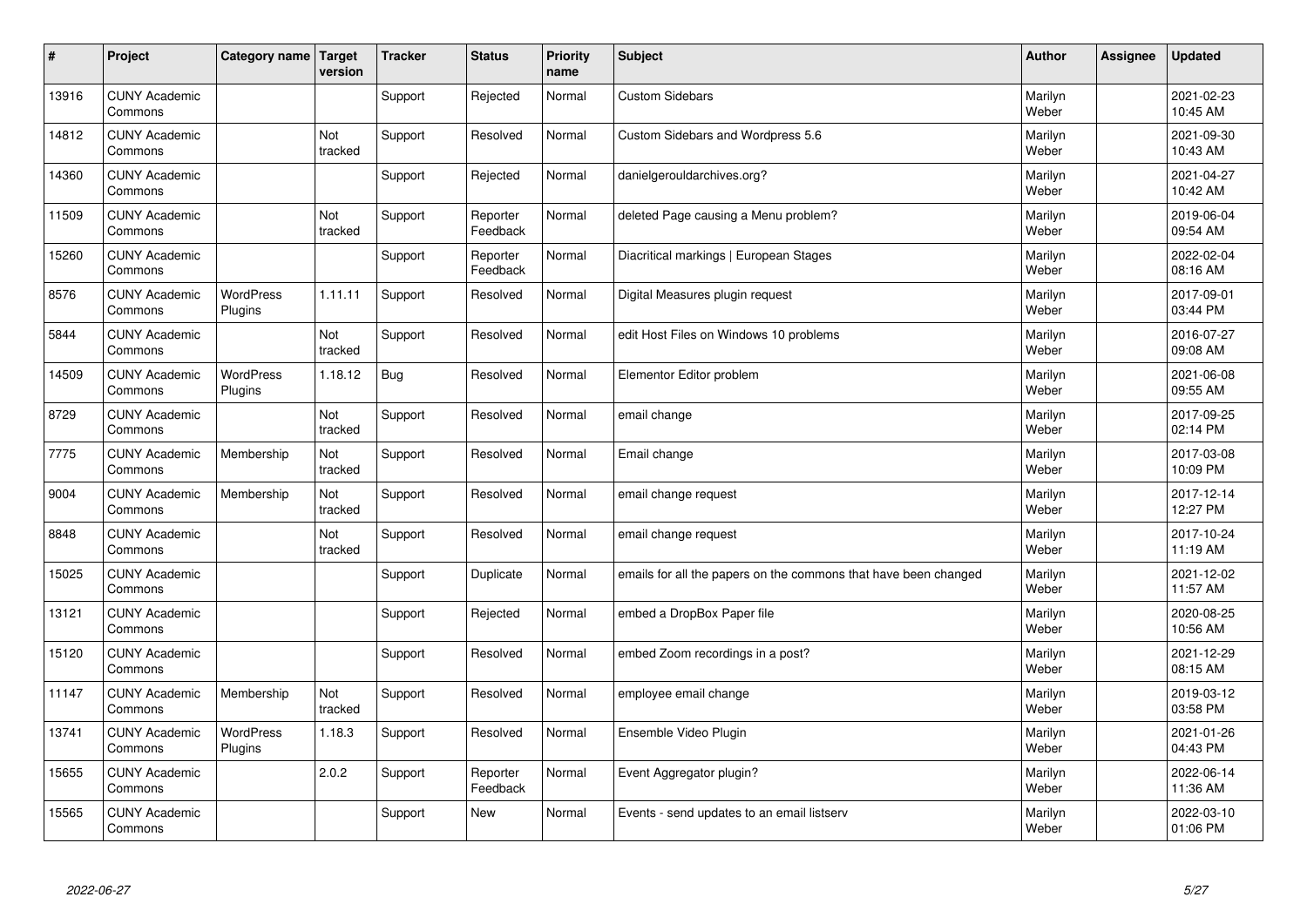| $\sharp$ | Project                         | Category name               | Target<br>version | <b>Tracker</b> | <b>Status</b>        | <b>Priority</b><br>name | <b>Subject</b>                                                                                         | <b>Author</b>    | Assignee | <b>Updated</b>         |
|----------|---------------------------------|-----------------------------|-------------------|----------------|----------------------|-------------------------|--------------------------------------------------------------------------------------------------------|------------------|----------|------------------------|
| 8552     | <b>CUNY Academic</b><br>Commons | <b>WordPress</b><br>Plugins | 1.11.10           | <b>Bug</b>     | Resolved             | Normal                  | Events Calendar problem                                                                                | Marilyn<br>Weber |          | 2017-08-18<br>04:36 PM |
| 14410    | <b>CUNY Academic</b><br>Commons |                             | 1.18.10           | Bug            | Resolved             | Normal                  | events calendar problem?                                                                               | Marilyn<br>Weber |          | 2021-05-10<br>04:45 PM |
| 14398    | <b>CUNY Academic</b><br>Commons |                             | Not<br>tracked    | Support        | Reporter<br>Feedback | Normal                  | Events plug-in notification problem                                                                    | Marilyn<br>Weber |          | 2021-05-11<br>11:21 AM |
| 8693     | <b>CUNY Academic</b><br>Commons | <b>WordPress</b><br>Plugins |                   | Support        | Resolved             | Normal                  | Existing blog wants to replace Mailpoet with Newsletters                                               | Marilyn<br>Weber |          | 2017-09-12<br>02:24 PM |
| 7972     | <b>CUNY Academic</b><br>Commons |                             | Not<br>tracked    | Support        | Resolved             | Normal                  | expand the memory limit for videos?                                                                    | Marilyn<br>Weber |          | 2017-04-20<br>10:07 AM |
| 7745     | <b>CUNY Academic</b><br>Commons | <b>WordPress</b><br>Plugins | 1.10.13           | Support        | Resolved             | Normal                  | Featured Video Plus plugin requested                                                                   | Marilyn<br>Weber |          | 2017-03-03<br>01:51 PM |
| 13227    | <b>CUNY Academic</b><br>Commons | Group Library               | 1.17.2            | Bug            | Resolved             | High                    | folder not appearing in library                                                                        | Marilyn<br>Weber |          | 2020-08-21<br>04:22 PM |
| 13169    | <b>CUNY Academic</b><br>Commons |                             | 1.17.4            | Support        | Rejected             | Normal                  | footer logo image has no alt-text                                                                      | Marilyn<br>Weber |          | 2020-09-22<br>10:18 AM |
| 11198    | <b>CUNY Academic</b><br>Commons |                             | Not<br>tracked    | Support        | Resolved             | Normal                  | former CUNY employee                                                                                   | Marilyn<br>Weber |          | 2019-03-07<br>02:21 PM |
| 10361    | <b>CUNY Academic</b><br>Commons | Group Forums                | 1.13.10           | Bug            | Resolved             | Normal                  | forum post pending oddity                                                                              | Marilyn<br>Weber |          | 2018-09-25<br>10:45 AM |
| 13184    | <b>CUNY Academic</b><br>Commons | <b>WordPress</b><br>Plugins | 1.17.2            | Support        | Resolved             | Normal                  | google translate plugin                                                                                | Marilyn<br>Weber |          | 2020-08-25<br>11:36 AM |
| 13584    | <b>CUNY Academic</b><br>Commons |                             |                   | Support        | Abandoned            | Normal                  | Graphy theme question                                                                                  | Marilyn<br>Weber |          | 2021-09-14<br>10:41 AM |
| 10850    | <b>CUNY Academic</b><br>Commons |                             |                   | Support        | Rejected             | Normal                  | Gravity form being resent                                                                              | Marilyn<br>Weber |          | 2018-12-20<br>10:18 PM |
| 14270    | <b>CUNY Academic</b><br>Commons | <b>WordPress</b><br>Themes  | 1.18.8            | Support        | Resolved             | Normal                  | grid theme?                                                                                            | Marilyn<br>Weber |          | 2021-04-13<br>11:20 AM |
| 6313     | <b>CUNY Academic</b><br>Commons | Groups (misc)               |                   | <b>Bug</b>     | Duplicate            | Normal                  | group member no longer in group, can't rejoin.                                                         | Marilyn<br>Weber |          | 2016-10-14<br>09:27 PM |
| 11233    | <b>CUNY Academic</b><br>Commons |                             | 1.14.9            | Support        | Resolved             | Normal                  | Hotjar?                                                                                                | Marilyn<br>Weber |          | 2019-03-26<br>12:10 PM |
| 7995     | <b>CUNY Academic</b><br>Commons | Domain<br>Mapping           | Not<br>tracked    | Bug            | Resolved             | Urgent                  | http://on.socialpaper.gc.cuny.edu down?                                                                | Marilyn<br>Weber |          | 2017-04-21<br>11:07 AM |
| 11650    | <b>CUNY Academic</b><br>Commons |                             | Not<br>tracked    | Support        | Resolved             | Normal                  | https://commons.gc.cuny.edu/groups/introduction-to-literary-studies-engl<br>ish-252-at-hunter-college/ | Marilyn<br>Weber |          | 2019-07-18<br>02:28 PM |
| 11922    | <b>CUNY Academic</b><br>Commons | Membership                  | Not<br>tracked    | Support        | Resolved             | Normal                  | https://commons.gc.cuny.edu/members/cunyhealthequity/                                                  | Marilyn<br>Weber |          | 2019-10-02<br>04:05 PM |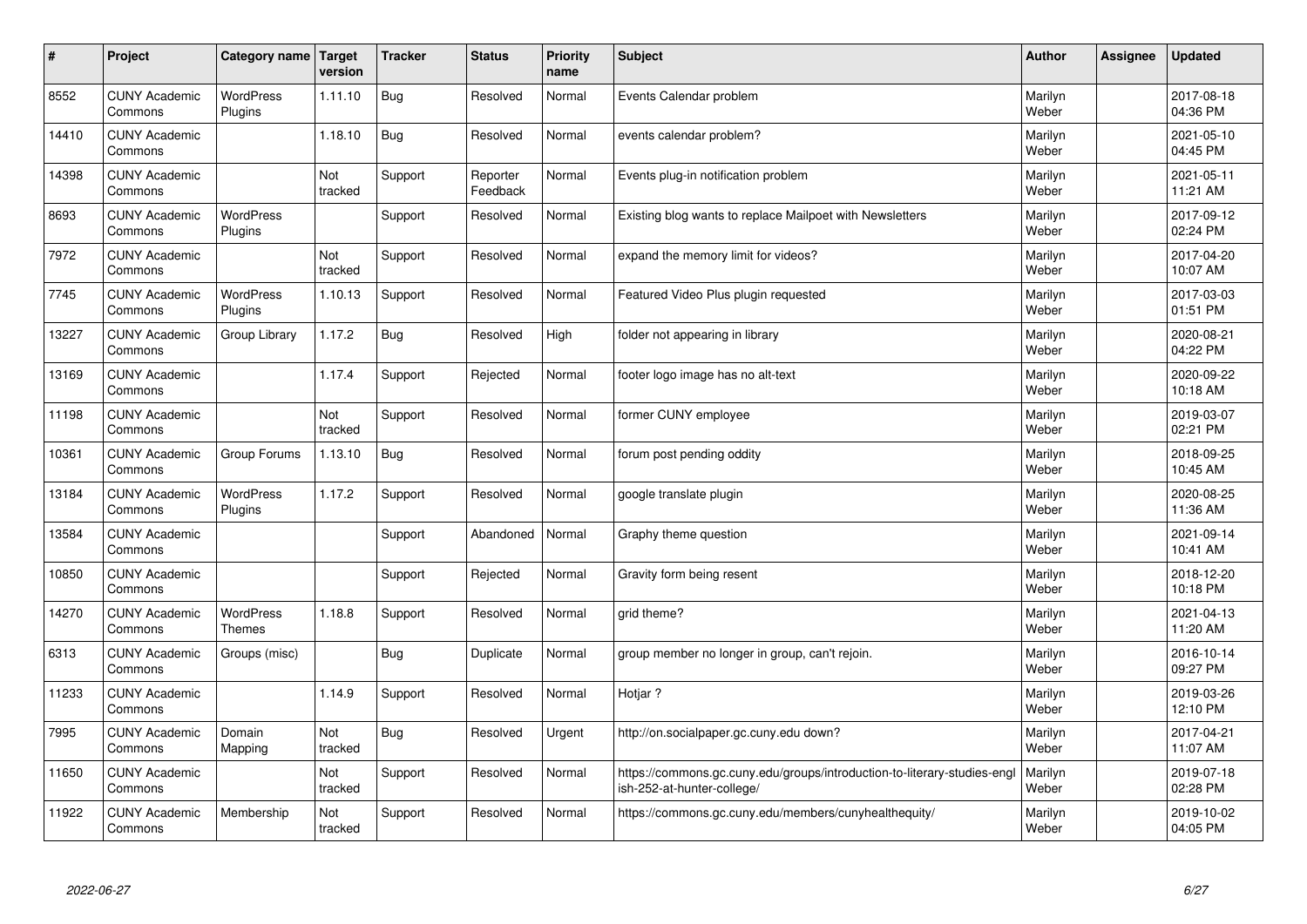| $\sharp$ | Project                         | Category name                     | Target<br>version | <b>Tracker</b> | <b>Status</b> | <b>Priority</b><br>name | <b>Subject</b>                                      | <b>Author</b>    | Assignee | <b>Updated</b>         |
|----------|---------------------------------|-----------------------------------|-------------------|----------------|---------------|-------------------------|-----------------------------------------------------|------------------|----------|------------------------|
| 11896    | <b>CUNY Academic</b><br>Commons |                                   | Not<br>tracked    | Support        | Resolved      | Normal                  | https://thenurseswritingproject.commons.gc.cuny.edu | Marilyn<br>Weber |          | 2019-09-24<br>08:09 AM |
| 13715    | <b>CUNY Academic</b><br>Commons |                                   | Not<br>tracked    | Bug            | Resolved      | High                    | https://ulysses.commons.gc.cuny.edu down            | Marilyn<br>Weber |          | 2020-12-22<br>03:02 PM |
| 9604     | <b>CUNY Academic</b><br>Commons |                                   | Not<br>tracked    | Support        | Resolved      | Normal                  | I (Marilyn) can only log into cdev as teststudent   | Marilyn<br>Weber |          | 2018-04-21<br>10:20 AM |
| 8529     | <b>CUNY Academic</b><br>Commons |                                   | Not<br>tracked    | Support        | Resolved      | Normal                  | Iframe regiest?                                     | Marilyn<br>Weber |          | 2017-08-16<br>04:40 PM |
| 7668     | <b>CUNY Academic</b><br>Commons | <b>WordPress</b><br>Plugins       |                   | Support        | Rejected      | Normal                  | Iframes question                                    | Marilyn<br>Weber |          | 2017-04-11<br>09:29 PM |
| 14625    | <b>CUNY Academic</b><br>Commons |                                   | Not<br>tracked    | Support        | Rejected      | Normal                  | image won't appear in slideshow.                    | Marilyn<br>Weber |          | 2021-07-27<br>10:33 AM |
| 11912    | <b>CUNY Academic</b><br>Commons |                                   |                   | Support        | Resolved      | Normal                  | influence search results?                           | Marilyn<br>Weber |          | 2020-02-11<br>10:51 AM |
| 5059     | <b>CUNY Academic</b><br>Commons |                                   | Not<br>tracked    | Bug            | Resolved      | Normal                  | Instagram embed?                                    | Marilyn<br>Weber |          | 2016-01-26<br>12:05 AM |
| 14799    | <b>CUNY Academic</b><br>Commons |                                   | 1.18.19           | Support        | Resolved      | High                    | install the official Classic Widgets?               | Marilyn<br>Weber |          | 2021-09-22<br>02:17 PM |
| 14008    | <b>CUNY Academic</b><br>Commons |                                   |                   | <b>Bug</b>     | Resolved      | High                    | invisible user                                      | Marilyn<br>Weber |          | 2021-02-18<br>05:53 PM |
| 13596    | <b>CUNY Academic</b><br>Commons |                                   |                   | Support        | Abandoned     | Normal                  | invited as Author but show as Contributor           | Marilyn<br>Weber |          | 2021-09-14<br>10:41 AM |
| 6800     | <b>CUNY Academic</b><br>Commons |                                   |                   | <b>Bug</b>     | Rejected      | Immediate               | Is something going on?                              | Marilyn<br>Weber |          | 2016-11-18<br>04:40 PM |
| 13826    | <b>CUNY Academic</b><br>Commons |                                   |                   | Support        | Resolved      | Normal                  | January 14th                                        | Marilyn<br>Weber |          | 2021-01-26<br>04:26 PM |
| 10537    | <b>CUNY Academic</b><br>Commons |                                   | Not<br>tracked    | Bug            | Resolved      | Normal                  | jpegs not showing                                   | Marilyn<br>Weber |          | 2018-10-23<br>10:51 AM |
| 15266    | <b>CUNY Academic</b><br>Commons |                                   |                   | Support        | Resolved      | Normal                  | Just an appreciation                                | Marilyn<br>Weber |          | 2022-02-07<br>10:42 AM |
| 14242    | <b>CUNY Academic</b><br>Commons |                                   |                   | Support        | Resolved      | Normal                  | LAILAC site missing content                         | Marilyn<br>Weber |          | 2021-03-27<br>08:40 AM |
| 13185    | <b>CUNY Academic</b><br>Commons | WordPress<br>Themes               | 1.17.2            | Support        | Resolved      | Normal                  | Less theme?                                         | Marilyn<br>Weber |          | 2020-08-25<br>11:26 AM |
| 13288    | <b>CUNY Academic</b><br>Commons |                                   |                   | Support        | Abandoned     | Normal                  | log in problems on iPhone 6                         | Marilyn<br>Weber |          | 2020-10-27<br>10:26 AM |
| 14411    | <b>CUNY Academic</b><br>Commons | <b>WordPress</b><br><b>Themes</b> | 1.18.10           | Bug            | Resolved      | Normal                  | logo problems                                       | Marilyn<br>Weber |          | 2021-05-03<br>04:37 PM |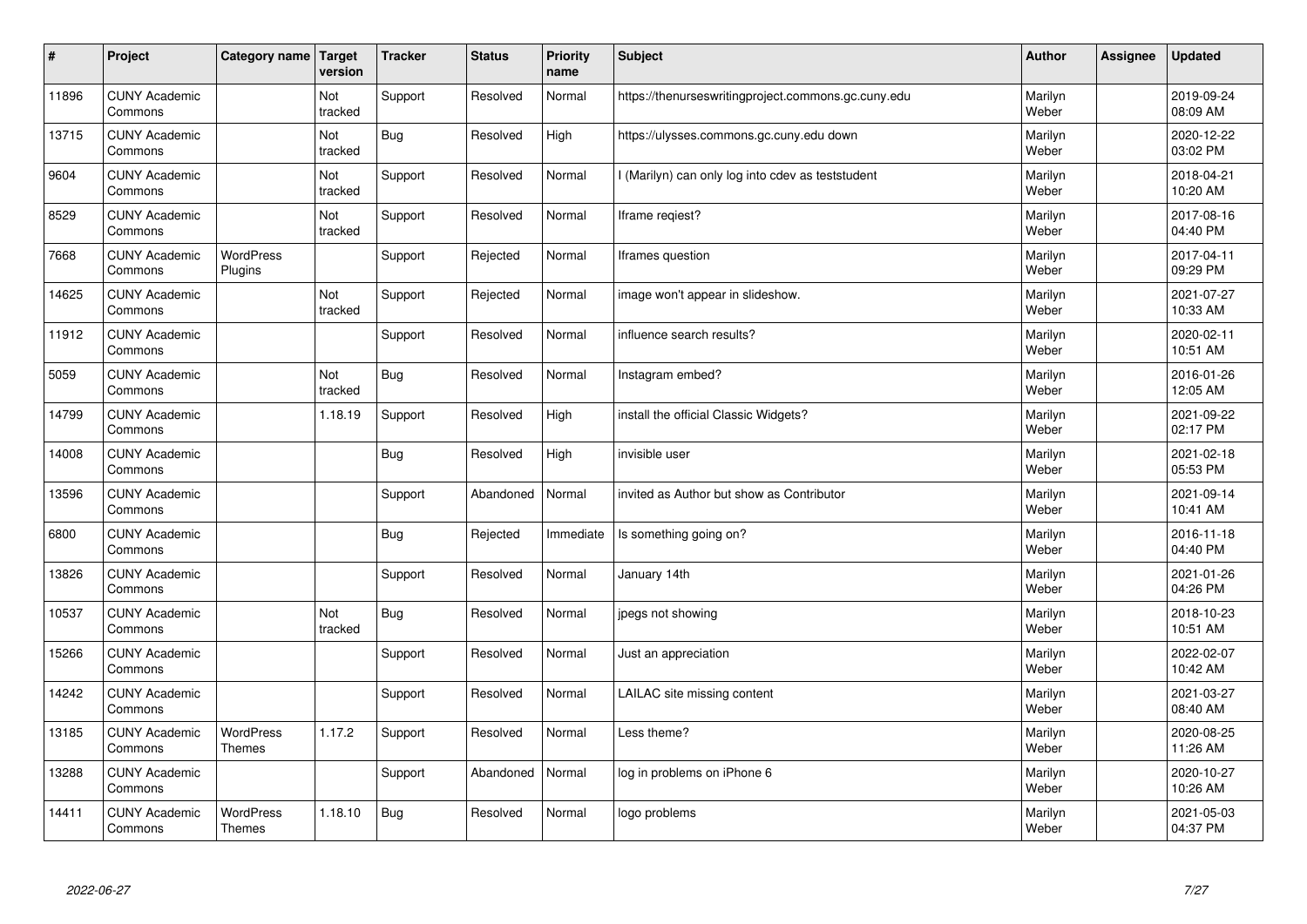| $\pmb{\#}$ | Project                         | Category name                     | Target<br>version | <b>Tracker</b> | <b>Status</b> | <b>Priority</b><br>name | <b>Subject</b>                                                                       | <b>Author</b>    | <b>Assignee</b> | <b>Updated</b>         |
|------------|---------------------------------|-----------------------------------|-------------------|----------------|---------------|-------------------------|--------------------------------------------------------------------------------------|------------------|-----------------|------------------------|
| 10059      | <b>CUNY Academic</b><br>Commons | <b>WordPress</b><br><b>Themes</b> | Not<br>tracked    | Support        | Resolved      | Normal                  | Magazine Premium theme for new site                                                  | Marilyn<br>Weber |                 | 2020-02-17<br>03:39 PM |
| 14973      | <b>CUNY Academic</b><br>Commons |                                   |                   | Support        | Resolved      | Normal                  | Mail Poet                                                                            | Marilyn<br>Weber |                 | 2021-12-06<br>10:20 AM |
| 14972      | <b>CUNY Academic</b><br>Commons |                                   |                   | Support        | Rejected      | Normal                  | Mailchimp plugin                                                                     | Marilyn<br>Weber |                 | 2021-11-17<br>02:13 PM |
| 13918      | <b>CUNY Academic</b><br>Commons |                                   | Not<br>tracked    | Support        | Rejected      | Normal                  | MailPoet Newsletters Premium plugin                                                  | Marilyn<br>Weber |                 | 2021-02-09<br>11:01 AM |
| 4013       | <b>CUNY Academic</b><br>Commons |                                   |                   | <b>Bug</b>     | Duplicate     | Normal                  | Math question?                                                                       | Marilyn<br>Weber |                 | 2015-04-22<br>04:05 PM |
| 8873       | <b>CUNY Academic</b><br>Commons |                                   | Not<br>tracked    | Support        | Resolved      | Normal                  | maximum file upload size?                                                            | Marilyn<br>Weber |                 | 2017-10-30<br>11:23 AM |
| 12137      | <b>CUNY Academic</b><br>Commons | <b>WordPress</b><br><b>Themes</b> | Not<br>tracked    | Support        | Resolved      | Normal                  | media player problem                                                                 | Marilyn<br>Weber |                 | 2019-12-12<br>08:52 PM |
| 8638       | <b>CUNY Academic</b><br>Commons | Group Blogs                       | 1.11.11           | Bug            | Resolved      | Normal                  | members not syncing from group to site                                               | Marilyn<br>Weber |                 | 2017-09-01<br>03:50 PM |
| 8259       | <b>CUNY Academic</b><br>Commons |                                   | Not<br>tracked    | Bug            | Resolved      | Normal                  | missing dashboard                                                                    | Marilyn<br>Weber |                 | 2017-11-15<br>01:28 PM |
| 7836       | <b>CUNY Academic</b><br>Commons | <b>Social Paper</b>               | Not<br>tracked    | Support        | Resolved      | Normal                  | missing Social Paper                                                                 | Marilyn<br>Weber |                 | 2017-11-15<br>01:31 PM |
| 11609      | <b>CUNY Academic</b><br>Commons |                                   | 1.15.5            | Support        | Resolved      | Normal                  | Mixed Content flag                                                                   | Marilyn<br>Weber |                 | 2019-06-27<br>06:54 PM |
| 8721       | <b>CUNY Academic</b><br>Commons | <b>WordPress</b><br>Plugins       | 1.11.13           | <b>Bug</b>     | Resolved      | Normal                  | more problems with Events calendar                                                   | Marilyn<br>Weber |                 | 2017-09-21<br>10:35 AM |
| 11907      | <b>CUNY Academic</b><br>Commons | Public Portfolio                  | 1.15.13           | Support        | Resolved      | Normal                  | more publications problems (in profile)                                              | Marilyn<br>Weber |                 | 2019-11-04<br>11:16 AM |
| 13138      | <b>CUNY Academic</b><br>Commons | Group Library                     | Not<br>tracked    | Support        | Resolved      | Normal                  | moving Library contents for Steve Brier                                              | Marilyn<br>Weber |                 | 2020-08-03<br>04:00 PM |
| 9223       | <b>CUNY Academic</b><br>Commons |                                   | Not<br>tracked    | Support        | Resolved      | Normal                  | moving wordpress sites                                                               | Marilyn<br>Weber |                 | 2018-02-18<br>08:44 PM |
| 7607       | <b>CUNY Academic</b><br>Commons | <b>WordPress</b><br>(misc)        | Not<br>tracked    | Feature        | Resolved      | Normal                  | mp4 files                                                                            | Marilyn<br>Weber |                 | 2017-02-15<br>07:37 PM |
| 12176      | <b>CUNY Academic</b><br>Commons |                                   | Not<br>tracked    | Support        | Resolved      | Normal                  | Mp4s?                                                                                | Marilyn<br>Weber |                 | 2019-12-05<br>11:04 AM |
| 10239      | <b>CUNY Academic</b><br>Commons |                                   | Not<br>tracked    | Support        | Resolved      | Normal                  | musicroombooking.commons.gc.cuny.edu                                                 | Marilyn<br>Weber |                 | 2018-08-29<br>03:06 PM |
| 12156      | <b>CUNY Academic</b><br>Commons | <b>Blogs</b><br>(BuddyPress)      | Not<br>tracked    | Support        | Resolved      | Normal                  | My Sites list (Commons Profile or Sites directory) doesn't match toolbar<br>dropdown | Marilyn<br>Weber |                 | 2019-12-11<br>10:20 AM |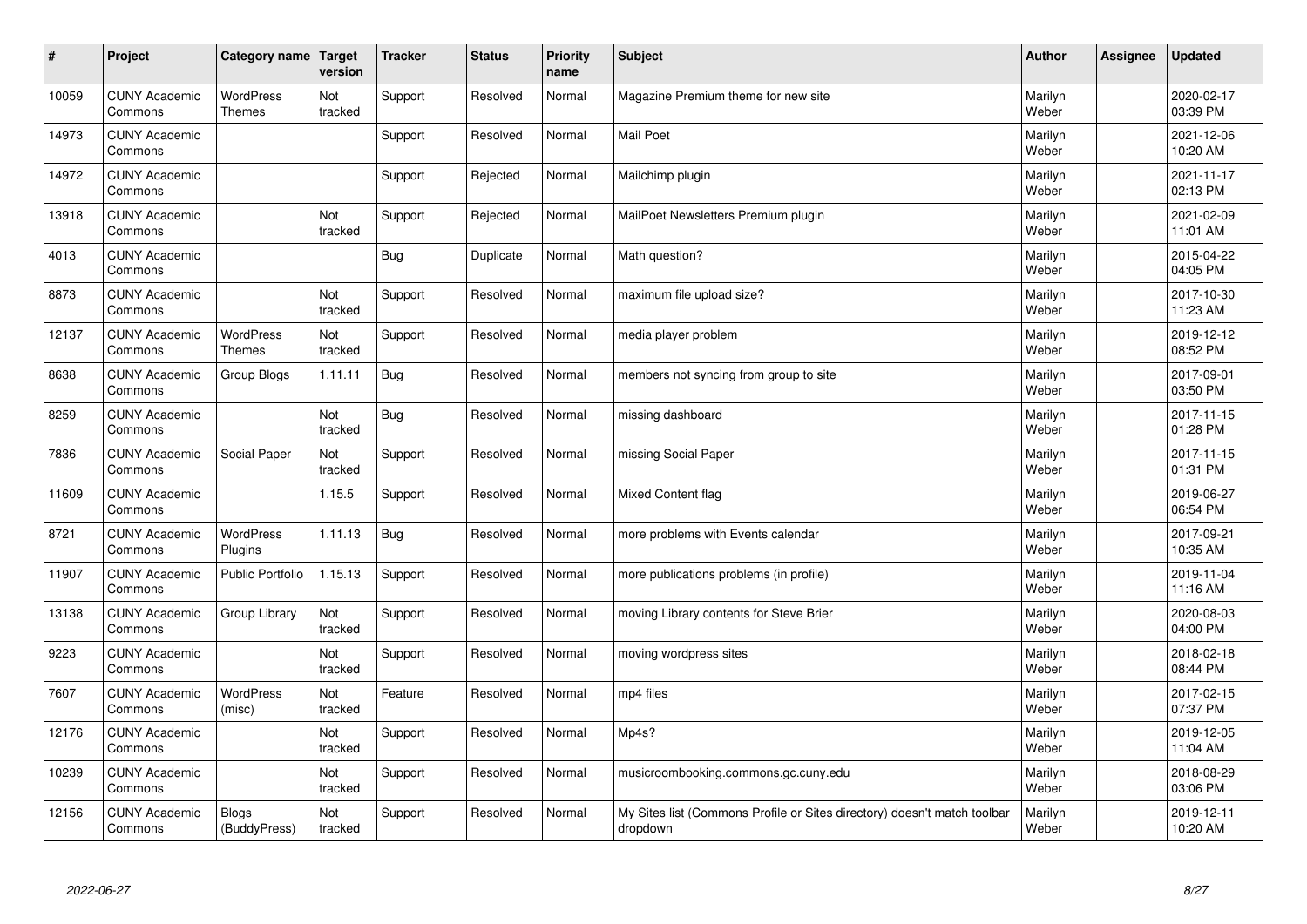| $\sharp$ | Project                         | Category name              | Target<br>version | <b>Tracker</b> | <b>Status</b>        | <b>Priority</b><br>name | <b>Subject</b>                                                 | <b>Author</b>    | Assignee | <b>Updated</b>         |
|----------|---------------------------------|----------------------------|-------------------|----------------|----------------------|-------------------------|----------------------------------------------------------------|------------------|----------|------------------------|
| 13783    | <b>CUNY Academic</b><br>Commons |                            | 1.18.2            | Support        | Resolved             | Normal                  | new CUNY OneSearch url                                         | Marilyn<br>Weber |          | 2021-01-14<br>04:53 PM |
| 11031    | <b>CUNY Academic</b><br>Commons |                            | Not<br>tracked    | Support        | Resolved             | Normal                  | new group with seemingly old topics                            | Marilyn<br>Weber |          | 2019-02-11<br>12:17 PM |
| 8661     | <b>CUNY Academic</b><br>Commons | Group Blogs                | Not<br>tracked    | <b>Bug</b>     | Resolved             | Normal                  | new group, old site, can't link?                               | Marilyn<br>Weber |          | 2017-11-15<br>01:26 PM |
| 15169    | <b>CUNY Academic</b><br>Commons |                            | 2.0.2             | Support        | Reporter<br>Feedback | Normal                  | new Prelude website zipfiles for custom theme and other files. | Marilyn<br>Weber |          | 2022-06-14<br>11:36 AM |
| 13134    | <b>CUNY Academic</b><br>Commons | Site cloning               | 1.17.1            | Support        | Resolved             | Normal                  | New site (a clone) point to old dashboard                      | Marilyn<br>Weber |          | 2020-08-12<br>03:22 PM |
| 10571    | <b>CUNY Academic</b><br>Commons |                            | Not<br>tracked    | Support        | Abandoned            | Normal                  | newsletter queue problem                                       | Marilyn<br>Weber |          | 2018-12-10<br>03:58 PM |
| 6818     | <b>CUNY Academic</b><br>Commons | Email<br>Notifications     | 1.10.3            | Support        | Resolved             | Normal                  | No more email notifications?                                   | Marilyn<br>Weber |          | 2016-11-22<br>02:51 PM |
| 11088    | <b>CUNY Academic</b><br>Commons | Group Blogs                | Not<br>tracked    | Bug            | Resolved             | Normal                  | no notification for comments                                   | Marilyn<br>Weber |          | 2019-02-15<br>03:30 PM |
| 6575     | <b>CUNY Academic</b><br>Commons | Groups (misc)              |                   | <b>Bug</b>     | Rejected             | Normal                  | No papers link for the group "social paper"                    | Marilyn<br>Weber |          | 2016-11-02<br>10:39 PM |
| 15045    | <b>CUNY Academic</b><br>Commons |                            |                   | Support        | New                  | Normal                  | no result for KCeL in the search box on the commons            | Marilyn<br>Weber |          | 2021-12-10<br>11:29 AM |
| 12584    | <b>CUNY Academic</b><br>Commons |                            | Not<br>tracked    | <b>Bug</b>     | Resolved             | Urgent                  | No way to register                                             | Marilyn<br>Weber |          | 2020-03-27<br>02:38 PM |
| 13441    | <b>CUNY Academic</b><br>Commons |                            | 1.17.5            | Support        | Resolved             | Normal                  | ongoing user problems with daily digests                       | Marilyn<br>Weber |          | 2020-10-13<br>10:02 AM |
| 11002    | <b>CUNY Academic</b><br>Commons |                            | Not<br>tracked    | Support        | Resolved             | Normal                  | open link in a new tab not working                             | Marilyn<br>Weber |          | 2019-06-03<br>07:57 PM |
| 14074    | <b>CUNY Academic</b><br>Commons | <b>WordPress</b><br>(misc) | Not<br>tracked    | Support        | Reporter<br>Feedback | Normal                  | page password protection problem                               | Marilyn<br>Weber |          | 2021-03-02<br>11:03 AM |
| 9330     | <b>CUNY Academic</b><br>Commons | WordPress<br>Plugins       | 1.12.10           | <b>Bug</b>     | Resolved             | Normal                  | part 2 of problems with the Leaflet plug -in                   | Marilyn<br>Weber |          | 2018-03-04<br>05:58 PM |
| 13201    | <b>CUNY Academic</b><br>Commons |                            |                   | Support        | Rejected             | Low                     | PDF embedder                                                   | Marilyn<br>Weber |          | 2020-09-29<br>11:37 AM |
| 10986    | <b>CUNY Academic</b><br>Commons |                            | Not<br>tracked    | Support        | Resolved             | Normal                  | PDF embedder provoking error                                   | Marilyn<br>Weber |          | 2019-03-29<br>04:28 PM |
| 14016    | <b>CUNY Academic</b><br>Commons |                            |                   | Support        | Rejected             | Normal                  | PDFs not downloading                                           | Marilyn<br>Weber |          | 2021-02-22<br>11:00 AM |
| 11210    | <b>CUNY Academic</b><br>Commons | Membership                 | Not<br>tracked    | Support        | Resolved             | Normal                  | Please change the email                                        | Marilyn<br>Weber |          | 2019-03-11<br>04:16 PM |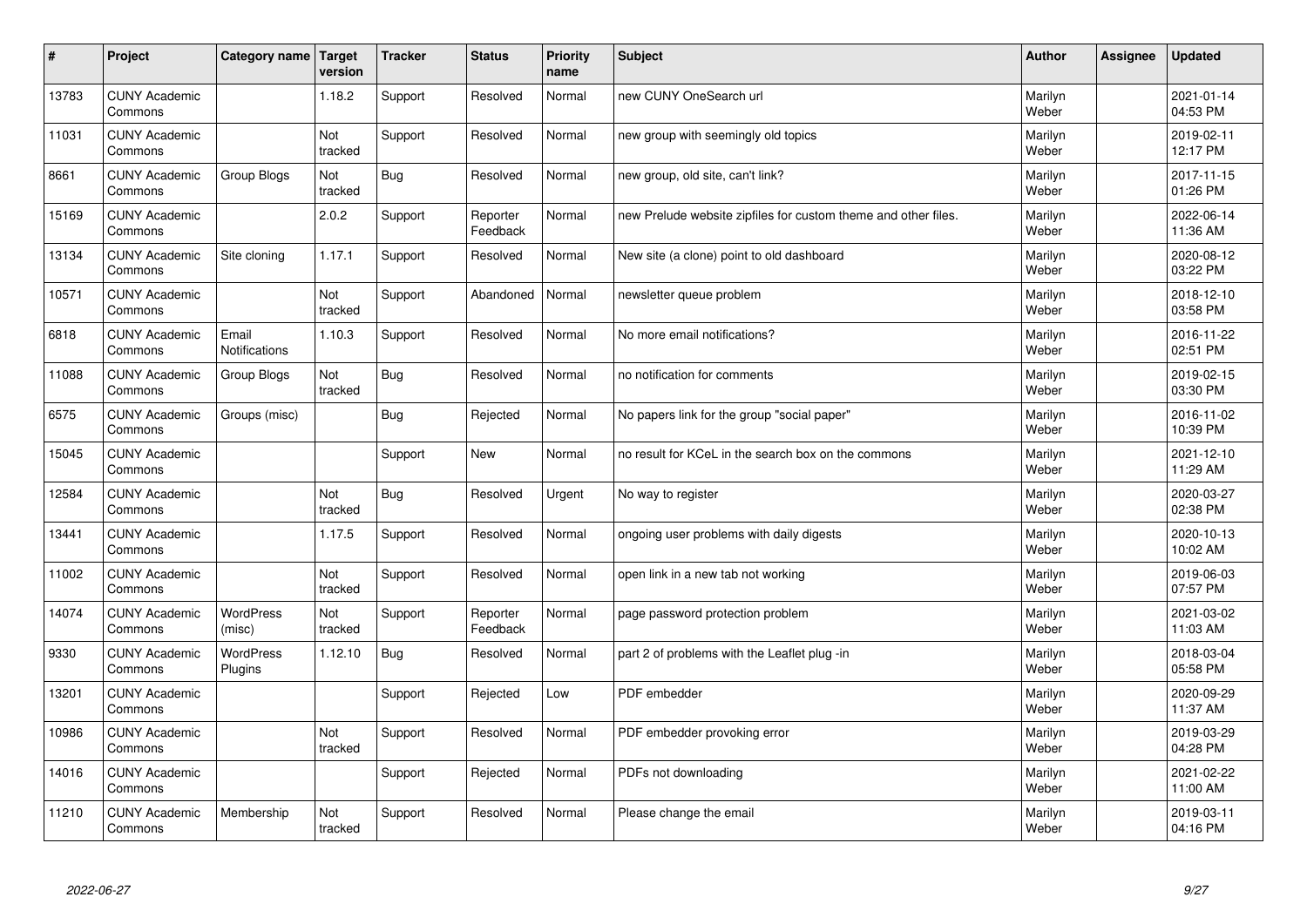| #     | Project                         | Category name   Target      | version        | <b>Tracker</b> | <b>Status</b>        | <b>Priority</b><br>name | <b>Subject</b>                                            | <b>Author</b>    | Assignee | <b>Updated</b>         |
|-------|---------------------------------|-----------------------------|----------------|----------------|----------------------|-------------------------|-----------------------------------------------------------|------------------|----------|------------------------|
| 11977 | <b>CUNY Academic</b><br>Commons |                             | Not<br>tracked | Support        | Resolved             | Normal                  | please remove me from many sites                          | Marilyn<br>Weber |          | 2019-11-21<br>01:05 PM |
| 9026  | <b>CUNY Academic</b><br>Commons | <b>WordPress</b><br>Plugins | 1.12.6         | Support        | Resolved             | Normal                  | plugin request from Carlos Guevara                        | Marilyn<br>Weber |          | 2018-01-03<br>09:33 AM |
| 8908  | <b>CUNY Academic</b><br>Commons | <b>WordPress</b><br>Plugins | 1.12.2         | Support        | Resolved             | Normal                  | Plugin request from Steve Brier                           | Marilyn<br>Weber |          | 2017-11-27<br>11:39 AM |
| 9587  | <b>CUNY Academic</b><br>Commons |                             |                | Support        | Rejected             | Normal                  | possible request for the "PDF Poster" plugin              | Marilyn<br>Weber |          | 2018-04-24<br>10:52 AM |
| 8195  | <b>CUNY Academic</b><br>Commons |                             |                | Support        | Rejected             | Normal                  | possible to make the Profile pic semi-hidden?             | Marilyn<br>Weber |          | 2017-05-24<br>11:00 PM |
| 13016 | <b>CUNY Academic</b><br>Commons | Shortcodes and<br>embeds    | 1.16.15        | Support        | Resolved             | Normal                  | possible to run code examples, like in Jupyter Notebooks? | Marilyn<br>Weber |          | 2020-07-16<br>11:52 AM |
| 12205 | <b>CUNY Academic</b><br>Commons |                             |                | Support        | Rejected             | Normal                  | possible update to the 2019 theme?                        | Marilyn<br>Weber |          | 2020-01-14<br>12:08 PM |
| 11771 | <b>CUNY Academic</b><br>Commons |                             | Not<br>tracked | Support        | Reporter<br>Feedback | Normal                  | post displays in sections                                 | Marilyn<br>Weber |          | 2019-08-20<br>10:34 AM |
| 12483 | <b>CUNY Academic</b><br>Commons |                             | 1.16.7         | <b>Bug</b>     | Resolved             | High                    | post error                                                | Marilyn<br>Weber |          | 2020-02-28<br>02:44 PM |
| 14148 | <b>CUNY Academic</b><br>Commons |                             |                | Support        | Abandoned            | Normal                  | post notification problem                                 | Marilyn<br>Weber |          | 2021-09-14<br>10:43 AM |
| 13912 | <b>CUNY Academic</b><br>Commons |                             | Not<br>tracked | Feature        | Hold                 | Low                     | posting "missed schedule"                                 | Marilyn<br>Weber |          | 2021-02-23<br>10:46 AM |
| 14378 | <b>CUNY Academic</b><br>Commons |                             | Not<br>tracked | Support        | Resolved             | Normal                  | PPTX files unfetchable                                    | Marilyn<br>Weber |          | 2021-05-11<br>11:25 AM |
| 14900 | <b>CUNY Academic</b><br>Commons |                             | Not<br>tracked | Support        | Reporter<br>Feedback | Normal                  | previous theme?                                           | Marilyn<br>Weber |          | 2021-10-25<br>10:31 AM |
| 9276  | <b>CUNY Academic</b><br>Commons |                             |                | <b>Bug</b>     | Resolved             | High                    | problem adding a member to a group - wrong username?      | Marilyn<br>Weber |          | 2018-02-25<br>12:47 PM |
| 13378 | <b>CUNY Academic</b><br>Commons |                             | 1.17.5         | <b>Bug</b>     | Resolved             | Normal                  | problem on one of my sites                                | Marilyn<br>Weber |          | 2020-09-24<br>05:27 PM |
| 15685 | <b>CUNY Academic</b><br>Commons |                             |                | Support        | <b>New</b>           | High                    | problem with chrome?                                      | Marilyn<br>Weber |          | 2022-04-25<br>03:40 PM |
| 13091 | <b>CUNY Academic</b><br>Commons |                             | 1.17.0         | Support        | Resolved             | Normal                  | problem with latex (math equations)                       | Marilyn<br>Weber |          | 2020-07-28<br>11:09 AM |
| 9725  | <b>CUNY Academic</b><br>Commons |                             | Not<br>tracked | Support        | Resolved             | Normal                  | problems with deleting a site                             | Marilyn<br>Weber |          | 2018-05-07<br>10:24 PM |
| 10606 | <b>CUNY Academic</b><br>Commons | cdev.gc.cuny.ed<br>ū        | Not<br>tracked | Support        | Resolved             | Normal                  | problems with testing environment                         | Marilyn<br>Weber |          | 2018-11-02<br>10:27 AM |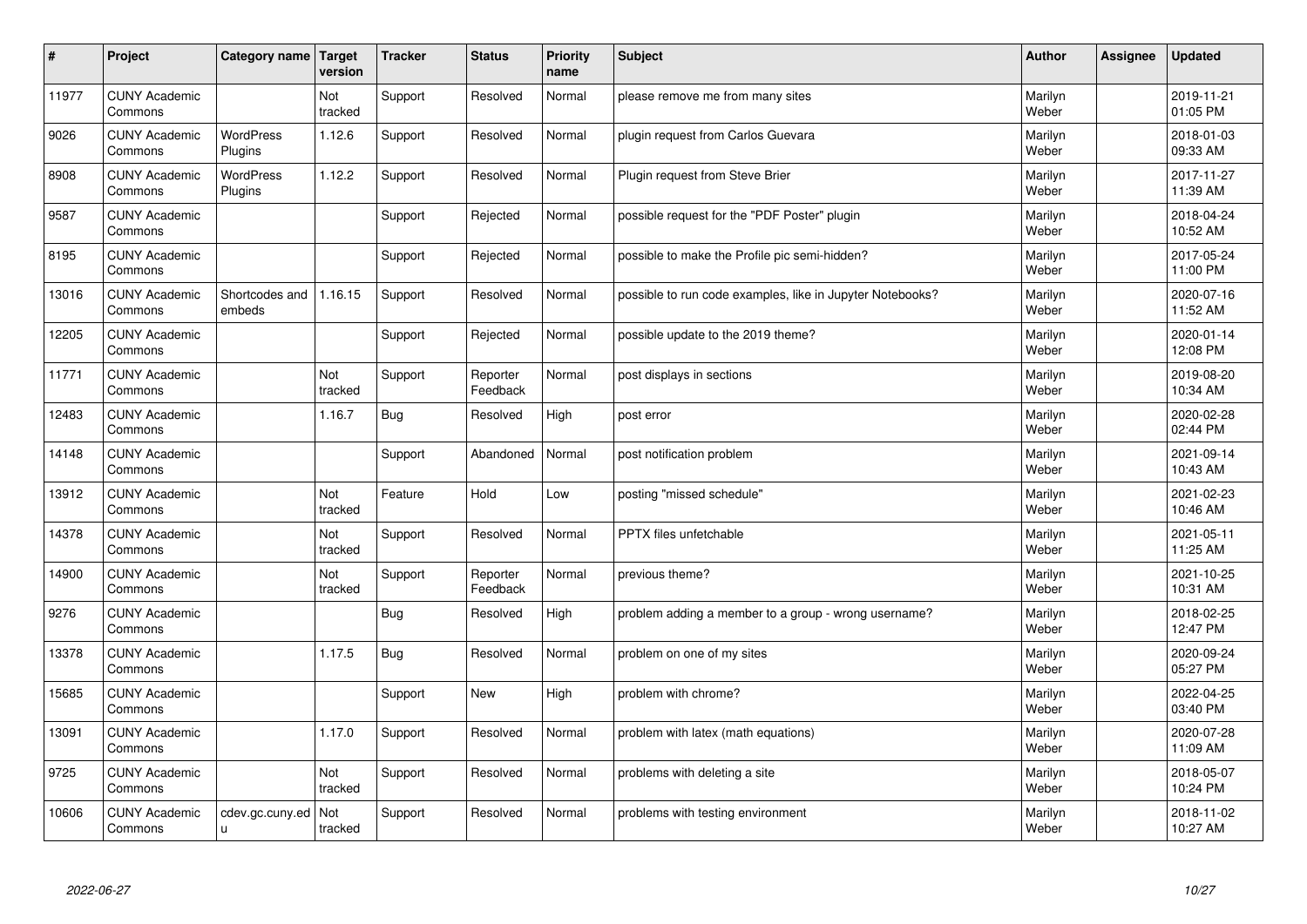| #     | Project                         | Category name        | Target<br>version | <b>Tracker</b> | <b>Status</b>        | <b>Priority</b><br>name | <b>Subject</b>                                                  | <b>Author</b>    | Assignee | <b>Updated</b>         |
|-------|---------------------------------|----------------------|-------------------|----------------|----------------------|-------------------------|-----------------------------------------------------------------|------------------|----------|------------------------|
| 9885  | <b>CUNY Academic</b><br>Commons |                      |                   | Support        | Rejected             | Normal                  | Publications field problem                                      | Marilyn<br>Weber |          | 2018-06-06<br>01:18 PM |
| 13633 | <b>CUNY Academic</b><br>Commons |                      | Not<br>tracked    | Bug            | Resolved             | High                    | PublicsLab site down                                            | Marilyn<br>Weber |          | 2020-11-30<br>02:01 PM |
| 8882  | <b>CUNY Academic</b><br>Commons |                      | Not<br>tracked    | Support        | Resolved             | Normal                  | question about search engines                                   | Marilyn<br>Weber |          | 2017-11-01<br>03:26 PM |
| 14813 | <b>CUNY Academic</b><br>Commons |                      | Not<br>tracked    | Support        | Resolved             | Normal                  | raise the file size limit                                       | Marilyn<br>Weber |          | 2021-09-30<br>12:02 PM |
| 9062  | <b>CUNY Academic</b><br>Commons |                      | Not<br>tracked    | Bug            | Resolved             | Normal                  | re-add me as admin of https://commons.gc.cuny.edu/              | Marilyn<br>Weber |          | 2018-01-08<br>12:03 PM |
| 10035 | <b>CUNY Academic</b><br>Commons |                      | Not<br>tracked    | <b>Bug</b>     | Resolved             | Normal                  | Reconnecting user to site                                       | Marilyn<br>Weber |          | 2018-07-23<br>11:55 AM |
| 8726  | <b>CUNY Academic</b><br>Commons |                      |                   | Support        | Resolved             | Normal                  | Redirect problem                                                | Marilyn<br>Weber |          | 2017-09-21<br>12:14 PM |
| 14526 | <b>CUNY Academic</b><br>Commons | Registration         | 1.18.12           | Bug            | Resolved             | High                    | registration interface won't show a space to enter nonCUNY code | Marilyn<br>Weber |          | 2021-06-03<br>04:02 PM |
| 9889  | <b>CUNY Academic</b><br>Commons |                      | Not<br>tracked    | Support        | Resolved             | Normal                  | remove comments from activity feed?                             | Marilyn<br>Weber |          | 2018-12-10<br>03:53 PM |
| 9780  | <b>CUNY Academic</b><br>Commons |                      | Not<br>tracked    | Support        | Resolved             | Normal                  | remove the phone number on this profile?                        | Marilyn<br>Weber |          | 2018-05-15<br>10:35 AM |
| 10387 | <b>CUNY Academic</b><br>Commons | Membership           | Not<br>tracked    | Support        | Resolved             | Normal                  | remove user page                                                | Marilyn<br>Weber |          | 2018-09-28<br>02:26 PM |
| 11006 | <b>CUNY Academic</b><br>Commons | Groups (misc)        | 1.14.6            | Support        | Resolved             | Normal                  | removing members from a group isn't working                     | Marilyn<br>Weber |          | 2019-01-24<br>03:18 PM |
| 8978  | <b>CUNY Academic</b><br>Commons | Groups (misc)        | Not<br>tracked    | Support        | Resolved             | Normal                  | removing old groups                                             | Marilyn<br>Weber |          | 2018-12-10<br>03:52 PM |
| 14369 | <b>CUNY Academic</b><br>Commons | WordPress -<br>Media | Not<br>tracked    | Support        | Resolved             | Normal                  | renewed problem with ppsx files                                 | Marilyn<br>Weber |          | 2021-04-27<br>12:44 PM |
| 11516 | <b>CUNY Academic</b><br>Commons | Membership           | Not<br>tracked    | Support        | Resolved             | Normal                  | request for email change                                        | Marilyn<br>Weber |          | 2019-06-04<br>01:48 PM |
| 8446  | <b>CUNY Academic</b><br>Commons | WordPress<br>Plugins | 1.11.14           | Support        | Resolved             | Normal                  | request for multiple accordion menu plugins                     | Marilyn<br>Weber |          | 2018-05-07<br>09:57 PM |
| 16099 | <b>CUNY Academic</b><br>Commons |                      |                   | Support        | Reporter<br>Feedback | Normal                  | request for Newsletter Glue                                     | Marilyn<br>Weber |          | 2022-05-13<br>12:14 PM |
| 12676 | <b>CUNY Academic</b><br>Commons | WordPress<br>Plugins | 1.16.10           | Support        | Resolved             | Normal                  | request for Require Post Category plug-in                       | Marilyn<br>Weber |          | 2020-04-28<br>11:03 AM |
| 8379  | <b>CUNY Academic</b><br>Commons |                      | Not<br>tracked    | Support        | Resolved             | Normal                  | request for site build help                                     | Marilyn<br>Weber |          | 2017-07-01<br>10:48 AM |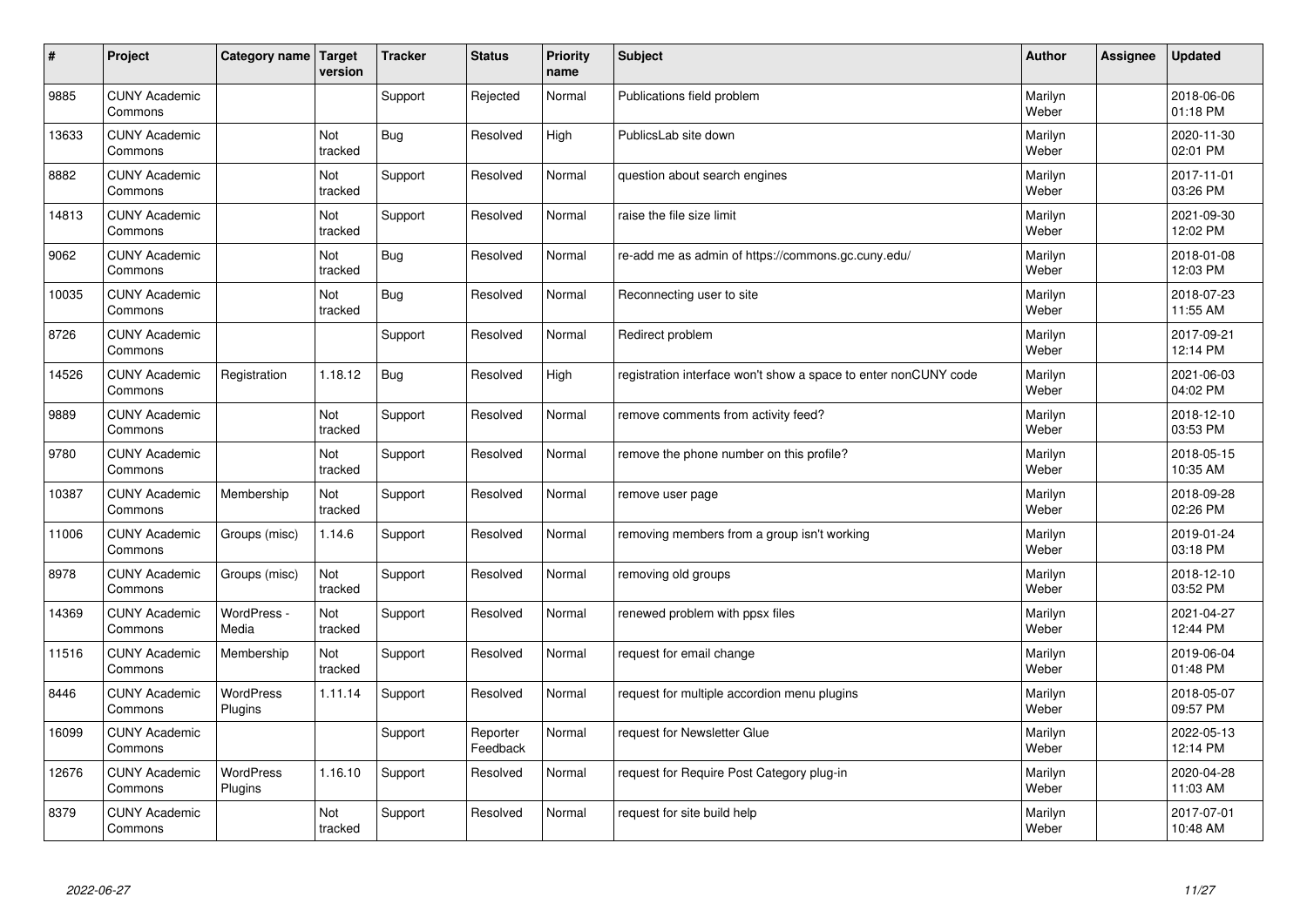| $\vert$ # | Project                         | Category name   Target       | version        | <b>Tracker</b> | <b>Status</b>        | <b>Priority</b><br>name | <b>Subject</b>                                                                             | <b>Author</b>    | Assignee | <b>Updated</b>         |
|-----------|---------------------------------|------------------------------|----------------|----------------|----------------------|-------------------------|--------------------------------------------------------------------------------------------|------------------|----------|------------------------|
| 9087      | <b>CUNY Academic</b><br>Commons | <b>WordPress</b><br>Plugins  | 1.12.7         | Support        | Resolved             | Normal                  | request for WP Social Sharing                                                              | Marilyn<br>Weber |          | 2018-01-23<br>11:17 AM |
| 10910     | <b>CUNY Academic</b><br>Commons | Membership                   | Not<br>tracked | Support        | Resolved             | Normal                  | request to be an admin to a prof's site                                                    | Marilyn<br>Weber |          | 2019-01-04<br>10:45 AM |
| 12777     | <b>CUNY Academic</b><br>Commons |                              | 1.16.14        | Support        | Resolved             | Normal                  | request to include custom javascript into a Commons-hosted site                            | Marilyn<br>Weber |          | 2020-06-16<br>04:03 PM |
| 10240     | <b>CUNY Academic</b><br>Commons | <b>WordPress</b><br>Plugins  | 1.13.8         | Support        | Resolved             | Normal                  | require-featured-image plug-in request                                                     | Marilyn<br>Weber |          | 2018-08-29<br>05:15 PM |
| 10820     | <b>CUNY Academic</b><br>Commons |                              | Not<br>tracked | Support        | Resolved             | Normal                  | retrieve deleted pages/posts                                                               | Marilyn<br>Weber |          | 2018-12-13<br>06:33 PM |
| 10298     | <b>CUNY Academic</b><br>Commons |                              | Not<br>tracked | Support        | Resolved             | Normal                  | RSS feed to itunes problem                                                                 | Marilyn<br>Weber |          | 2018-12-10<br>03:57 PM |
| 15269     | <b>CUNY Academic</b><br>Commons | Redmine                      | Not<br>tracked | Support        | Resolved             | Normal                  | Segal Theater sites                                                                        | Marilyn<br>Weber |          | 2022-02-07<br>04:11 PM |
| 9684      | <b>CUNY Academic</b><br>Commons |                              |                | Support        | Rejected             | Normal                  | SEO cleanup for newlaborforum.cuny.edu                                                     | Marilyn<br>Weber |          | 2018-04-30<br>10:29 AM |
| 14534     | <b>CUNY Academic</b><br>Commons | <b>WordPress</b><br>Plugins  | 1.18.12        | Support        | Resolved             | Normal                  | Share This Image plugin?                                                                   | Marilyn<br>Weber |          | 2021-06-08<br>11:50 AM |
| 11267     | <b>CUNY Academic</b><br>Commons |                              |                | Support        | Rejected             | Normal                  | signing up with a nonCUNY signup code from the Register page                               | Marilyn<br>Weber |          | 2019-03-26<br>03:00 PM |
| 12190     | <b>CUNY Academic</b><br>Commons | <b>Blogs</b><br>(BuddyPress) | Not<br>tracked | Support        | Resolved             | Normal                  | Site avatar in directory is not what user expects                                          | Marilyn<br>Weber |          | 2019-12-12<br>08:51 PM |
| 11017     | <b>CUNY Academic</b><br>Commons |                              | Not<br>tracked | Support        | Resolved             | Normal                  | site didn't save?                                                                          | Marilyn<br>Weber |          | 2019-01-25<br>03:47 PM |
| 13656     | <b>CUNY Academic</b><br>Commons |                              |                | Bug            | Resolved             | High                    | site down                                                                                  | Marilyn<br>Weber |          | 2020-12-11<br>12:50 PM |
| 12360     | <b>CUNY Academic</b><br>Commons | WordPress<br><b>Themes</b>   | Not<br>tracked | <b>Bug</b>     | Reporter<br>Feedback | Normal                  | site just says "DANTE We are currently in maintenance mode, please<br>check back shortly." | Marilyn<br>Weber |          | 2020-02-04<br>12:13 PM |
| 7767      | <b>CUNY Academic</b><br>Commons |                              | Not<br>tracked | Bug            | Resolved             | Normal                  | Site loading problems                                                                      | Marilyn<br>Weber |          | 2017-03-21<br>09:57 PM |
| 13160     | <b>CUNY Academic</b><br>Commons |                              |                | Support        | Rejected             | Normal                  | site not working on iphone                                                                 | Marilyn<br>Weber |          | 2020-08-25<br>10:58 AM |
| 9033      | <b>CUNY Academic</b><br>Commons |                              |                | Support        | Rejected             | Normal                  | Site search terms                                                                          | Marilyn<br>Weber |          | 2017-12-22<br>01:10 PM |
| 10810     | <b>CUNY Academic</b><br>Commons | <b>WordPress</b><br>(misc)   | 1.14.2         | <b>Bug</b>     | Resolved             | Normal                  | Sites set as public are becoming private                                                   | Marilyn<br>Weber |          | 2018-12-11<br>10:15 AM |
| 12393     | <b>CUNY Academic</b><br>Commons | <b>WordPress</b><br>(misc)   |                | Support        | Resolved             | High                    | size limit for files                                                                       | Marilyn<br>Weber |          | 2020-02-18<br>10:13 AM |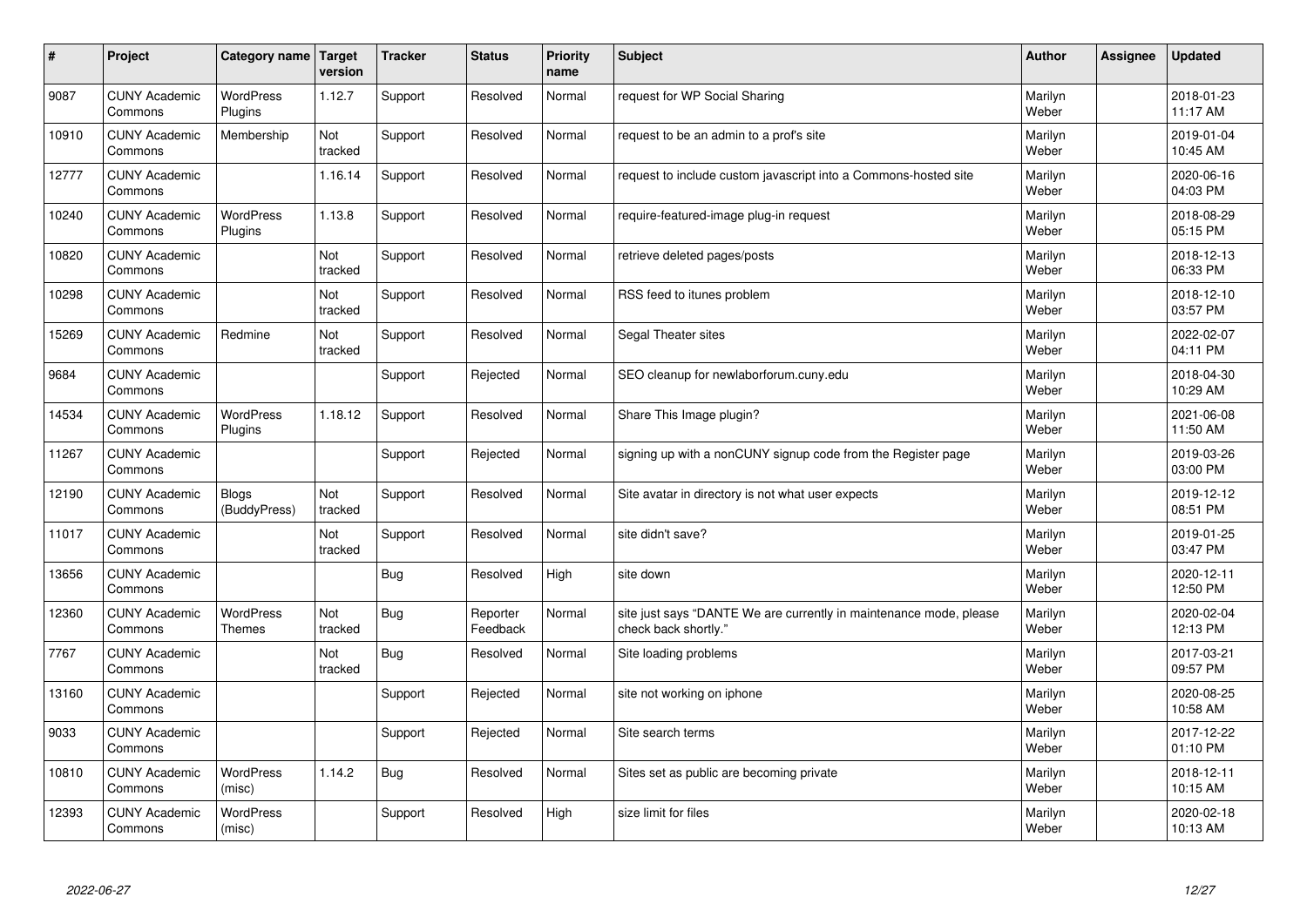| $\sharp$ | Project                         | Category name                     | Target<br>version     | <b>Tracker</b> | <b>Status</b> | <b>Priority</b><br>name | <b>Subject</b>                                                       | <b>Author</b>    | <b>Assignee</b> | <b>Updated</b>         |
|----------|---------------------------------|-----------------------------------|-----------------------|----------------|---------------|-------------------------|----------------------------------------------------------------------|------------------|-----------------|------------------------|
| 15816    | <b>CUNY Academic</b><br>Commons |                                   | Not<br>tracked        | Support        | <b>New</b>    | Normal                  | slow loading at SPS                                                  | Marilyn<br>Weber |                 | 2022-04-05<br>01:26 PM |
| 13710    | <b>CUNY Academic</b><br>Commons |                                   | Not<br>tracked        | Support        | Resolved      | Normal                  | small change to Hosting Partner Handbook                             | Marilyn<br>Weber |                 | 2020-12-16<br>04:29 PM |
| 5205     | <b>CUNY Academic</b><br>Commons | Social Paper                      | Future<br>release     | Feature        | <b>New</b>    | Normal                  | Social Paper folders                                                 | Marilyn<br>Weber |                 | 2016-02-11<br>10:24 PM |
| 8893     | <b>CUNY Academic</b><br>Commons | Social Paper                      | 1.12.1                | Support        | Resolved      | Normal                  | Social paper won't connect to group?                                 | Marilyn<br>Weber |                 | 2017-12-11<br>01:16 PM |
| 12986    | <b>CUNY Academic</b><br>Commons |                                   |                       | Support        | Rejected      | Normal                  | Someone is trying to create accounts using random CUNY entity emails | Marilyn<br>Weber |                 | 2020-07-02<br>09:47 PM |
| 8553     | <b>CUNY Academic</b><br>Commons |                                   | <b>Not</b><br>tracked | Support        | Resolved      | Normal                  | storage limits?                                                      | Marilyn<br>Weber |                 | 2017-08-18<br>04:36 PM |
| 11961    | <b>CUNY Academic</b><br>Commons | Membership                        | Not<br>tracked        | Support        | Resolved      | Normal                  | switch email for student user                                        | Marilyn<br>Weber |                 | 2019-10-09<br>01:56 PM |
| 9726     | <b>CUNY Academic</b><br>Commons | <b>WordPress</b><br>Plugins       | Not<br>tracked        | Support        | Abandoned     | Normal                  | technical error on Contact page                                      | Marilyn<br>Weber |                 | 2018-12-10<br>03:53 PM |
| 8941     | <b>CUNY Academic</b><br>Commons | WordPress<br>Themes               | 1.13.1                | Support        | Resolved      | Normal                  | Theme request: ColorNews                                             | Marilyn<br>Weber |                 | 2018-05-08<br>10:42 AM |
| 13738    | <b>CUNY Academic</b><br>Commons |                                   | 1.18.1                | Support        | Resolved      | Normal                  | theme requests from a non-CUY person                                 | Marilyn<br>Weber |                 | 2020-12-23<br>11:34 AM |
| 13512    | <b>CUNY Academic</b><br>Commons | <b>WordPress</b><br><b>Themes</b> | 1.17.7                | Support        | Resolved      | Normal                  | theme update                                                         | Marilyn<br>Weber |                 | 2020-11-16<br>04:46 PM |
| 7770     | <b>CUNY Academic</b><br>Commons | <b>WordPress</b><br>Plugins       | Not<br>tracked        | <b>Bug</b>     | Abandoned     | Normal                  | Timeline.js problem                                                  | Marilyn<br>Weber |                 | 2017-11-15<br>01:43 PM |
| 5629     | <b>CUNY Academic</b><br>Commons | <b>Public Portfolio</b>           | 1.10.4                | Support        | Resolved      | Normal                  | Title field in profile can't be edited                               | Marilyn<br>Weber |                 | 2016-12-13<br>11:19 AM |
| 9130     | <b>CUNY Academic</b><br>Commons | Homepage<br>Slides                | Not<br>tracked        | <b>Bug</b>     | Resolved      | Normal                  | too many redirects                                                   | Marilyn<br>Weber |                 | 2018-01-29<br>10:27 AM |
| 11647    | <b>CUNY Academic</b><br>Commons |                                   | 1.15.6                | Support        | Resolved      | Normal                  | Tribulant Newsletters update                                         | Marilyn<br>Weber |                 | 2019-07-18<br>02:27 PM |
| 14911    | <b>CUNY Academic</b><br>Commons | <b>WordPress</b><br><b>Themes</b> | Not<br>tracked        | Support        | New           | Normal                  | Twentytwentyone theme                                                | Marilyn<br>Weber |                 | 2021-10-28<br>10:37 AM |
| 10133    | <b>CUNY Academic</b><br>Commons | WordPress<br>(misc)               | Not<br>tracked        | Support        | Resolved      | Normal                  | two Commons sites to be migrated elsewhere                           | Marilyn<br>Weber |                 | 2018-12-10<br>03:54 PM |
| 10838    | <b>CUNY Academic</b><br>Commons |                                   | 1.15.3                | Support        | Rejected      | Normal                  | two plugin/theme requests from a digital fellow                      | Marilyn<br>Weber |                 | 2019-06-11<br>10:31 AM |
| 4012     | <b>CUNY Academic</b><br>Commons |                                   | 1.7.20                | Bug            | Resolved      | Normal                  | Two users reporting same Forbidden 403 error message.                | Marilyn<br>Weber |                 | 2015-05-01<br>08:13 PM |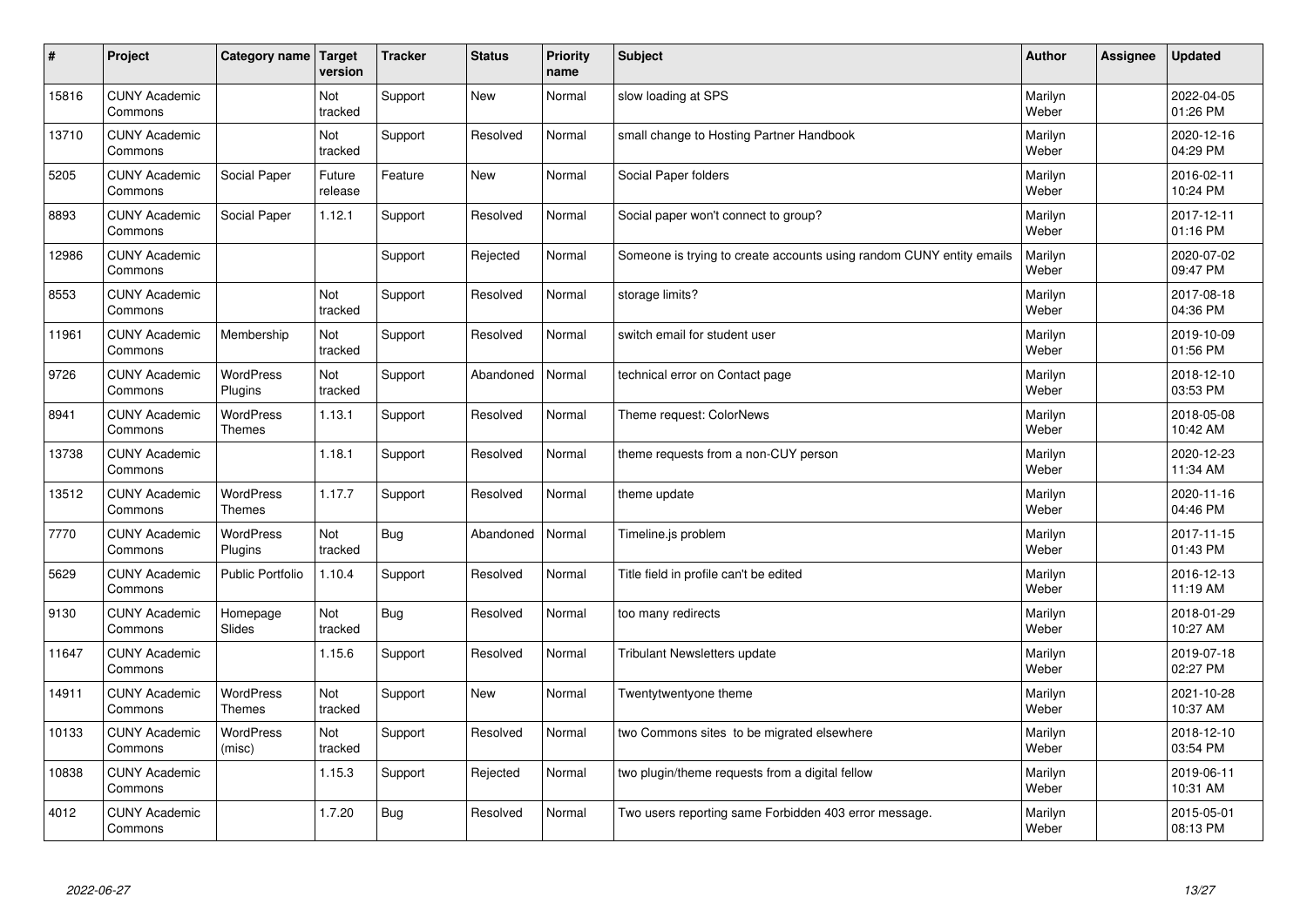| $\vert$ # | Project                         | Category name                     | Target<br>version | <b>Tracker</b> | <b>Status</b>        | <b>Priority</b><br>name | <b>Subject</b>                                          | <b>Author</b>    | <b>Assignee</b> | <b>Updated</b>         |
|-----------|---------------------------------|-----------------------------------|-------------------|----------------|----------------------|-------------------------|---------------------------------------------------------|------------------|-----------------|------------------------|
| 8768      | <b>CUNY Academic</b><br>Commons |                                   | Not<br>tracked    | Support        | Resolved             | Normal                  | unsafe redirect?                                        | Marilyn<br>Weber |                 | 2017-10-06<br>12:14 PM |
| 10941     | <b>CUNY Academic</b><br>Commons | Membership                        | Not<br>tracked    | Support        | Resolved             | Normal                  | update user email                                       | Marilyn<br>Weber |                 | 2019-02-13<br>02:24 PM |
| 13217     | <b>CUNY Academic</b><br>Commons |                                   |                   | Support        | Rejected             | Normal                  | upload recordings of our past webinars?                 | Marilyn<br>Weber |                 | 2020-08-25<br>07:56 AM |
| 10101     | <b>CUNY Academic</b><br>Commons |                                   | 1.13.7            | <b>Bug</b>     | Resolved             | Normal                  | URL changes within Manage section of groups             | Marilyn<br>Weber |                 | 2018-08-03<br>01:54 PM |
| 12350     | <b>CUNY Academic</b><br>Commons | <b>Blogs</b><br>(BuddyPress)      | Not<br>tracked    | Support        | Reporter<br>Feedback | Normal                  | URL creation problem                                    | Marilyn<br>Weber |                 | 2020-02-03<br>11:27 AM |
| 6039      | <b>CUNY Academic</b><br>Commons | Membership                        | 1.9.28            | <b>Bug</b>     | Resolved             | High                    | User cannot change her email                            | Marilyn<br>Weber |                 | 2016-09-19<br>03:03 PM |
| 9767      | <b>CUNY Academic</b><br>Commons | Registration                      | Not<br>tracked    | Support        | Resolved             | Normal                  | user deleted account but now needs one                  | Marilyn<br>Weber |                 | 2018-05-11<br>02:39 PM |
| 11003     | <b>CUNY Academic</b><br>Commons |                                   | Not<br>tracked    | Support        | Resolved             | Normal                  | user email change                                       | Marilyn<br>Weber |                 | 2019-01-24<br>02:50 PM |
| 8566      | <b>CUNY Academic</b><br>Commons | Membership                        | Not<br>tracked    | Support        | Resolved             | Normal                  | user email change                                       | Marilyn<br>Weber |                 | 2017-11-15<br>01:27 PM |
| 7803      | <b>CUNY Academic</b><br>Commons |                                   |                   | Bug            | Resolved             | Normal                  | user email change                                       | Marilyn<br>Weber |                 | 2017-03-16<br>11:58 AM |
| 9996      | <b>CUNY Academic</b><br>Commons | Membership                        | Not<br>tracked    | Support        | Rejected             | Normal                  | user email change request                               | Marilyn<br>Weber |                 | 2018-07-16<br>10:49 AM |
| 11211     | <b>CUNY Academic</b><br>Commons | <b>WordPress</b><br><b>Themes</b> | 1.14.8            | Support        | Resolved             | Normal                  | user needs to edit the HTML coding                      | Marilyn<br>Weber |                 | 2019-03-12<br>11:20 AM |
| 11915     | <b>CUNY Academic</b><br>Commons |                                   | Not<br>tracked    | Support        | Resolved             | Normal                  | User not in list                                        | Marilyn<br>Weber |                 | 2019-10-28<br>10:13 AM |
| 9779      | <b>CUNY Academic</b><br>Commons | Membership                        | Not<br>tracked    | Support        | Resolved             | Normal                  | user not sure if she is registered.                     | Marilyn<br>Weber |                 | 2018-12-10<br>03:53 PM |
| 14784     | <b>CUNY Academic</b><br>Commons |                                   |                   | Support        | Reporter<br>Feedback | Normal                  | User report of logo problem when using Customizer theme | Marilyn<br>Weber |                 | 2021-09-17<br>10:25 AM |
| 14718     | <b>CUNY Academic</b><br>Commons |                                   | Not<br>tracked    | Support        | Resolved             | Normal                  | User wants to recover deleted account                   | Marilyn<br>Weber |                 | 2021-08-30<br>02:46 PM |
| 11127     | <b>CUNY Academic</b><br>Commons | Membership                        | Not<br>tracked    | Support        | Resolved             | Normal                  | user with new campus affiliation                        | Marilyn<br>Weber |                 | 2019-02-19<br>02:09 PM |
| 7337      | <b>CUNY Academic</b><br>Commons | Membership                        | Not<br>tracked    | <b>Bug</b>     | Resolved             | Normal                  | User with new email                                     | Marilyn<br>Weber |                 | 2017-01-06<br>11:05 AM |
| 10273     | <b>CUNY Academic</b><br>Commons | Registration                      | Not<br>tracked    | Support        | Reporter<br>Feedback | Normal                  | users combining CF and campus address                   | Marilyn<br>Weber |                 | 2019-09-18<br>10:58 AM |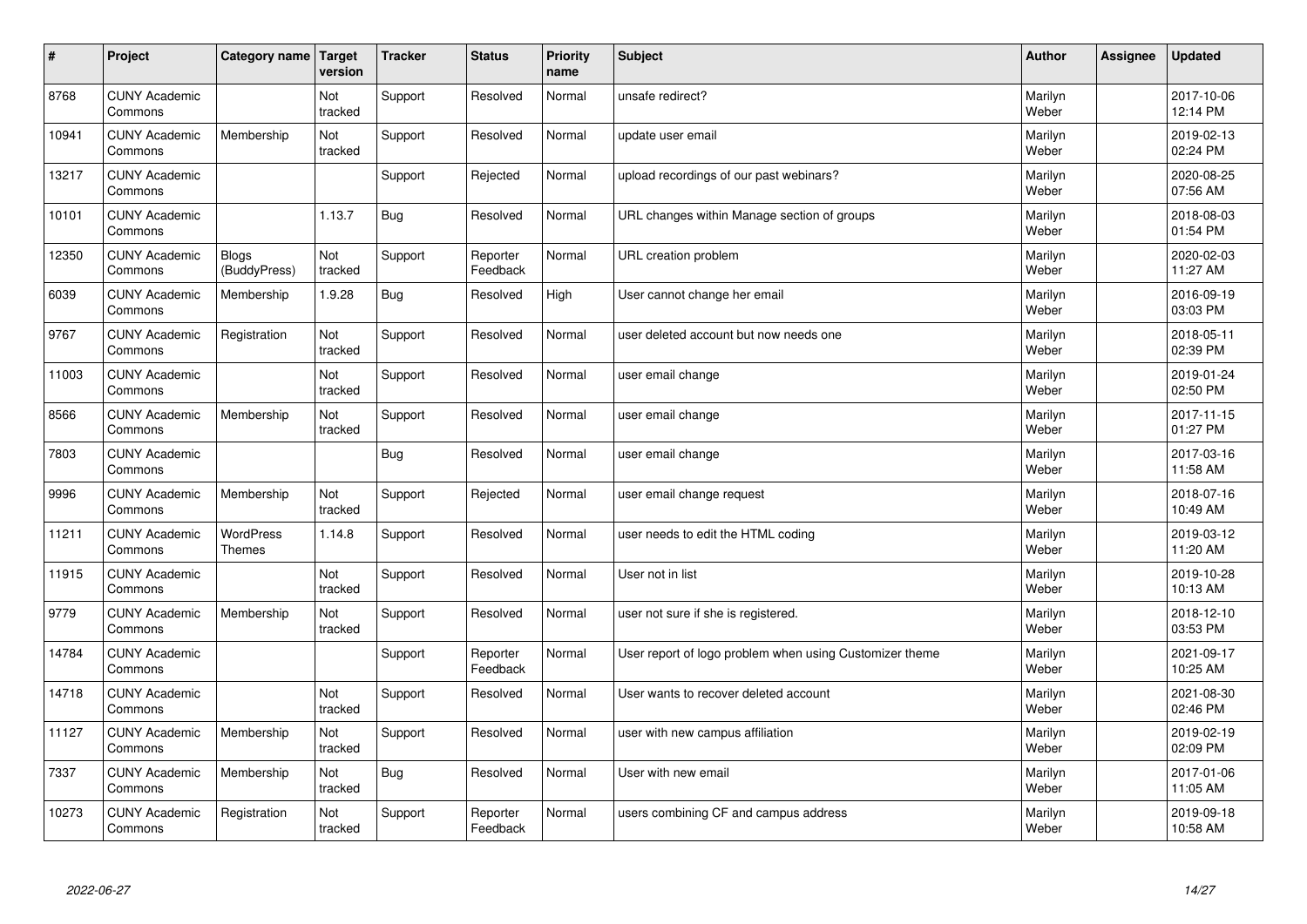| #     | Project                         | Category name   Target      | version        | <b>Tracker</b> | <b>Status</b> | <b>Priority</b><br>name | <b>Subject</b>                                    | <b>Author</b>    | Assignee        | <b>Updated</b>         |
|-------|---------------------------------|-----------------------------|----------------|----------------|---------------|-------------------------|---------------------------------------------------|------------------|-----------------|------------------------|
| 9470  | <b>CUNY Academic</b><br>Commons |                             |                | <b>Bug</b>     | Resolved      | Normal                  | Users not appearing via "Add New"                 | Marilyn<br>Weber |                 | 2018-03-22<br>07:44 PM |
| 14389 | <b>CUNY Academic</b><br>Commons |                             |                | Support        | Abandoned     | Normal                  | WebflowIO?                                        | Marilyn<br>Weber |                 | 2021-09-14<br>10:45 AM |
| 9133  | <b>CUNY Academic</b><br>Commons |                             |                | Support        | Duplicate     | Normal                  | webrecorder.io                                    | Marilyn<br>Weber |                 | 2018-01-29<br>10:34 AM |
| 9131  | <b>CUNY Academic</b><br>Commons |                             |                | Support        | Resolved      | Normal                  | webrecorder.io via Firefox                        | Marilyn<br>Weber |                 | 2018-01-29<br>11:11 AM |
| 8098  | <b>CUNY Academic</b><br>Commons | <b>Public Portfolio</b>     | Not<br>tracked | <b>Bug</b>     | Abandoned     | Normal                  | Widget in profile not working                     | Marilyn<br>Weber |                 | 2017-11-15<br>01:28 PM |
| 11091 | <b>CUNY Academic</b><br>Commons | <b>BuddyPress</b><br>Docs   | 1.14.7         | Support        | Resolved      | Normal                  | word limit for comments on a group doc?           | Marilyn<br>Weber |                 | 2019-02-26<br>02:04 PM |
| 8308  | <b>CUNY Academic</b><br>Commons | WordPress<br>Plugins        | Not<br>tracked | Support        | Resolved      | Normal                  | WP Migration plugin                               | Marilyn<br>Weber |                 | 2017-11-15<br>01:27 PM |
| 8464  | <b>CUNY Academic</b><br>Commons |                             | Not<br>tracked | Support        | Resolved      | Normal                  | WP UI                                             | Marilyn<br>Weber |                 | 2017-10-11<br>11:23 AM |
| 13846 | <b>CUNY Academic</b><br>Commons | <b>WordPress</b><br>Plugins | 1.18.3         | Support        | Resolved      | Normal                  | Yoast SEO plugin problem                          | Marilyn<br>Weber |                 | 2021-01-19<br>05:34 PM |
| 11832 | <b>CUNY Academic</b><br>Commons | WordPress<br>Plugins        | 1.15.11        | Support        | Resolved      | Normal                  | Yoast SEO premium for sexgenlab.org               | Marilyn<br>Weber |                 | 2019-10-08<br>11:22 AM |
| 4881  | <b>CUNY Academic</b><br>Commons | ZenDesk                     | Not<br>tracked | Bug            | Resolved      | Normal                  | ZenDesk emails not being sent                     | Marilyn<br>Weber |                 | 2015-12-07<br>01:34 AM |
| 15686 | <b>CUNY Academic</b><br>Commons | ZenDesk                     | Not<br>tracked | Support        | Resolved      | Low                     | ZenDesk introducing "triggers"                    | Marilyn<br>Weber |                 | 2022-03-22<br>09:37 AM |
| 6626  | <b>CUNY Academic</b><br>Commons | <b>Group Files</b>          | 1.10.1         | Bug            | Resolved      | Normal                  | Files from non-member showing up in private group | Marilyn<br>Weber | Boone<br>Gorges | 2016-11-07<br>03:54 PM |
| 9768  | <b>CUNY Academic</b><br>Commons |                             | 1.13.2         | <b>Bug</b>     | Resolved      | High                    | search function on the Directory page             | Marilyn<br>Weber | Boone<br>Gorges | 2018-05-14<br>08:45 PM |
| 2994  | <b>CUNY Academic</b><br>Commons | <b>BuddyPress</b><br>(misc) | 1.5.16         | <b>Bug</b>     | Resolved      | High                    | "My forums" link gives "page not found" error     | Marilyn<br>Weber | Boone<br>Gorges | 2014-01-29<br>03:44 PM |
| 15545 | <b>CUNY Academic</b><br>Commons | WordPress<br>Plugins        | 1.19.5         | Feature        | Resolved      | Normal                  | "ZI Hide Featured Image" plugin request           | Marilyn<br>Weber | Boone<br>Gorges | 2022-03-09<br>10:09 AM |
| 4997  | <b>CUNY Academic</b><br>Commons | WordPress<br>Plugins        | 1.9.4          | Feature        | Resolved      | Normal                  | ability to embed maps from StoryMapJS?            | Marilyn<br>Weber | Boone<br>Gorges | 2016-01-07<br>12:34 PM |
| 3121  | <b>CUNY Academic</b><br>Commons | WordPress<br><b>Themes</b>  | 1.5.21         | <b>Bug</b>     | Resolved      | High                    | Add Academica theme?                              | Marilyn<br>Weber | Boone<br>Gorges | 2014-03-24<br>11:04 AM |
| 7678  | <b>CUNY Academic</b><br>Commons | Groups (misc)               | Not<br>tracked | Support        | Resolved      | Normal                  | add admin to student group                        | Marilyn<br>Weber | Boone<br>Gorges | 2017-02-15<br>11:58 AM |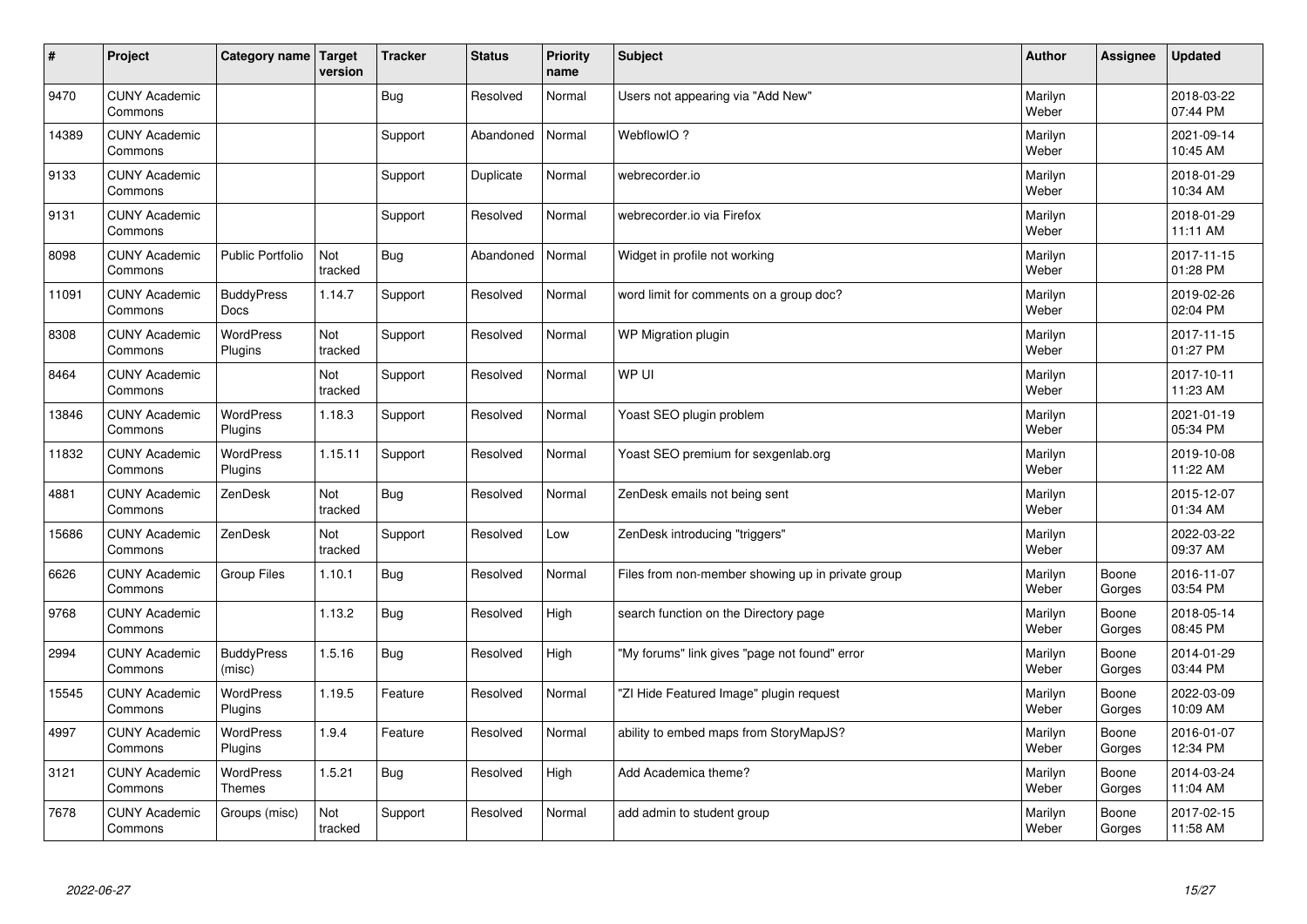| $\sharp$ | Project                         | Category name                     | Target<br>version | <b>Tracker</b> | <b>Status</b>        | <b>Priority</b><br>name | <b>Subject</b>                                             | <b>Author</b>    | Assignee        | <b>Updated</b>         |
|----------|---------------------------------|-----------------------------------|-------------------|----------------|----------------------|-------------------------|------------------------------------------------------------|------------------|-----------------|------------------------|
| 8401     | <b>CUNY Academic</b><br>Commons | Membership                        | Not<br>tracked    | Support        | Resolved             | Normal                  | add me as an admin                                         | Marilyn<br>Weber | Boone<br>Gorges | 2017-07-11<br>11:40 AM |
| 8222     | <b>CUNY Academic</b><br>Commons | Membership                        | Not<br>tracked    | Support        | Resolved             | Normal                  | Admin for iletc.commons.gc.cuny.edu                        | Marilyn<br>Weber | Boone<br>Gorges | 2017-06-08<br>10:06 AM |
| 4834     | <b>CUNY Academic</b><br>Commons | Blogs<br>(BuddyPress)             |                   | Bug            | Resolved             | Normal                  | Admin invite problem                                       | Marilyn<br>Weber | Boone<br>Gorges | 2015-11-13<br>12:25 PM |
| 8200     | <b>CUNY Academic</b><br>Commons | Groups (misc)                     | Not<br>tracked    | <b>Bug</b>     | Resolved             | Normal                  | Announcements has disappeared                              | Marilyn<br>Weber | Boone<br>Gorges | 2017-05-26<br>04:04 PM |
| 5037     | <b>CUNY Academic</b><br>Commons | Registration                      | Not<br>tracked    | Support        | Resolved             | Normal                  | Another Forgotten password for user with new email address | Marilyn<br>Weber | Boone<br>Gorges | 2015-12-22<br>05:24 PM |
| 9224     | <b>CUNY Academic</b><br>Commons | Group Files                       | 1.13              | Feature        | Resolved             | Normal                  | attachments to forum posts clutter up Files area           | Marilyn<br>Weber | Boone<br>Gorges | 2018-03-22<br>03:34 PM |
| 7376     | <b>CUNY Academic</b><br>Commons | Email<br><b>Notifications</b>     |                   | <b>Bug</b>     | Rejected             | Normal                  | automatic forwarding of blog posts not working             | Marilyn<br>Weber | Boone<br>Gorges | 2017-05-01<br>10:36 PM |
| 5630     | <b>CUNY Academic</b><br>Commons | <b>WordPress</b><br><b>Themes</b> | 1.9.17            | Feature        | Resolved             | Normal                  | Bavota magazine Pro theme                                  | Marilyn<br>Weber | Boone<br>Gorges | 2016-06-02<br>12:09 AM |
| 6410     | <b>CUNY Academic</b><br>Commons |                                   |                   | Bug            | Duplicate            | Immediate               | Cannot log in - gives privacy error                        | Marilyn<br>Weber | Boone<br>Gorges | 2016-10-24<br>10:01 AM |
| 16198    | <b>CUNY Academic</b><br>Commons |                                   | 2.0.1             | Bug            | Resolved             | Normal                  | Change role to                                             | Marilyn<br>Weber | Boone<br>Gorges | 2022-06-14<br>11:35 AM |
| 5985     | <b>CUNY Academic</b><br>Commons | Support                           | Not<br>tracked    | Support        | Resolved             | Normal                  | change user's email address (she cannot access old)        | Marilyn<br>Weber | Boone<br>Gorges | 2016-09-07<br>01:43 PM |
| 13159    | <b>CUNY Academic</b><br>Commons | Group Library                     | Not<br>tracked    | Support        | Resolved             | Normal                  | changing folder names?                                     | Marilyn<br>Weber | Boone<br>Gorges | 2020-08-27<br>08:59 AM |
| 7100     | <b>CUNY Academic</b><br>Commons | WordPress<br>Plugins              | 1.10.5            | Bug            | Resolved             | High                    | Cincopa plugin problem                                     | Marilyn<br>Weber | Boone<br>Gorges | 2016-12-19<br>10:32 AM |
| 9335     | <b>CUNY Academic</b><br>Commons | <b>WordPress</b><br><b>Themes</b> | 1.12.10           | Bug            | Resolved             | Normal                  | clone http://digitalscholarship.ccny.cuny.edu site?        | Marilyn<br>Weber | Boone<br>Gorges | 2018-03-14<br>12:43 PM |
| 6857     | <b>CUNY Academic</b><br>Commons | Blogs<br>(BuddyPress)             | Not<br>tracked    | Support        | Resolved             | Normal                  | Committee on Religion website                              | Marilyn<br>Weber | Boone<br>Gorges | 2017-08-17<br>10:24 AM |
| 8878     | <b>CUNY Academic</b><br>Commons | cuny.is                           | Not<br>tracked    | <b>Bug</b>     | Resolved             | Urgent                  | cuny.is site link won't work                               | Marilyn<br>Weber | Boone<br>Gorges | 2017-11-01<br>03:06 PM |
| 3093     | <b>CUNY Academic</b><br>Commons | WordPress<br>Plugins              |                   | Bug            | Rejected             | Normal                  | <b>Custom Google Maps</b>                                  | Marilyn<br>Weber | Boone<br>Gorges | 2014-05-02<br>10:52 AM |
| 9207     | <b>CUNY Academic</b><br>Commons |                                   | Future<br>release | Support        | Reporter<br>Feedback | Normal                  | display dashboards made in Tableau?                        | Marilyn<br>Weber | Boone<br>Gorges | 2018-04-10<br>10:42 AM |
| 4542     | <b>CUNY Academic</b><br>Commons | <b>WordPress</b><br>Plugins       | 1.8.10            | Bug            | Resolved             | Normal                  | Emailing group users problem                               | Marilyn<br>Weber | Boone<br>Gorges | 2015-09-11<br>11:16 AM |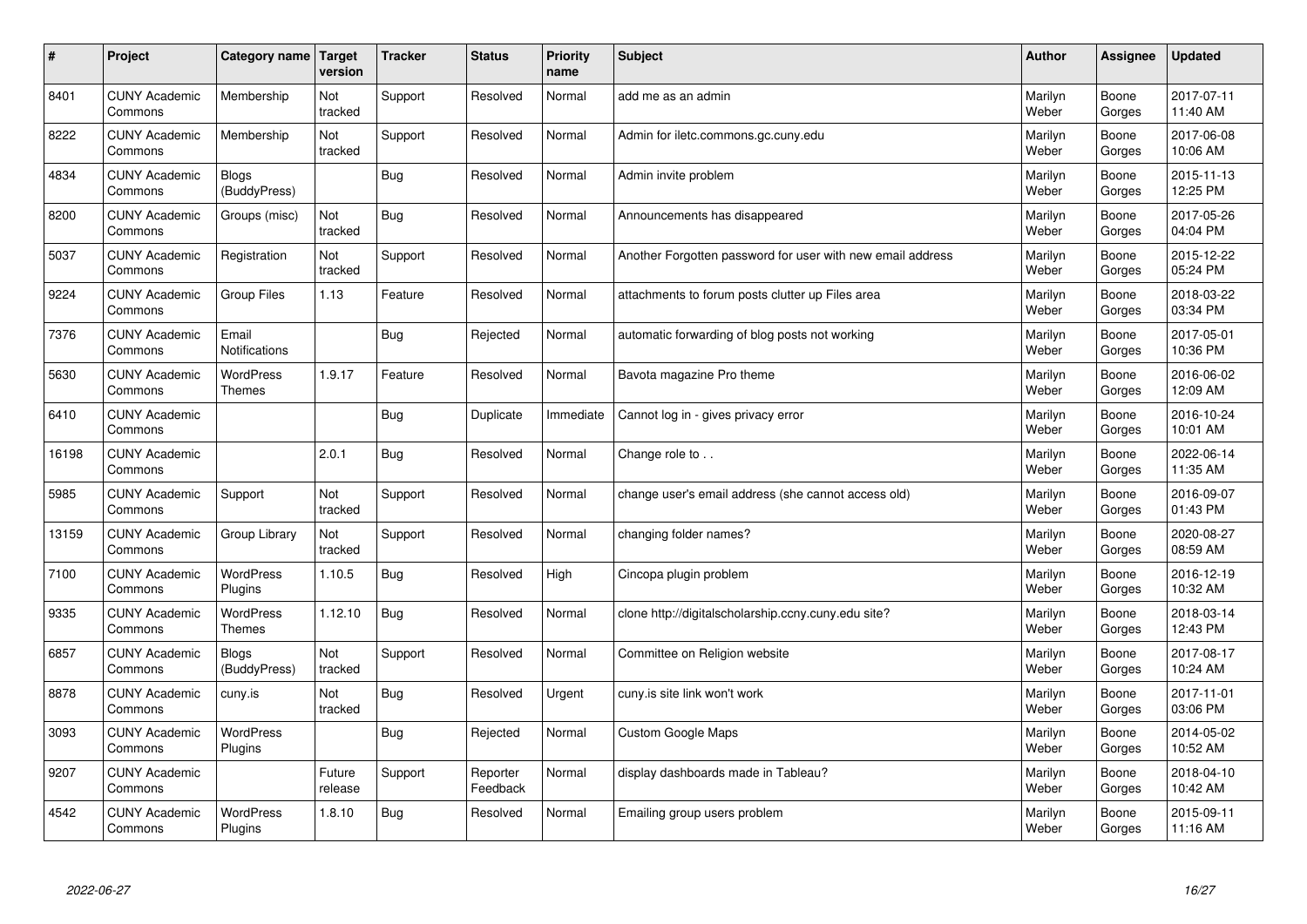| $\sharp$ | Project                         | Category name   Target            | version        | <b>Tracker</b> | <b>Status</b> | <b>Priority</b><br>name | <b>Subject</b>                                                              | <b>Author</b>    | Assignee        | <b>Updated</b>         |
|----------|---------------------------------|-----------------------------------|----------------|----------------|---------------|-------------------------|-----------------------------------------------------------------------------|------------------|-----------------|------------------------|
| 5036     | <b>CUNY Academic</b><br>Commons | <b>WordPress</b><br>Plugins       | 1.9.1.1        | Feature        | Resolved      | Normal                  | <b>Embeds request</b>                                                       | Marilyn<br>Weber | Boone<br>Gorges | 2015-12-18<br>10:12 PM |
| 8917     | <b>CUNY Academic</b><br>Commons | <b>Group Files</b>                | 1.12.3         | Bug            | Resolved      | High                    | Files not downloading from Groups properly                                  | Marilyn<br>Weber | Boone<br>Gorges | 2017-11-29<br>10:04 PM |
| 13841    | <b>CUNY Academic</b><br>Commons | <b>WordPress</b><br>Plugins       | 1.18.3         | Support        | Resolved      | Normal                  | Folders plugin request                                                      | Marilyn<br>Weber | Boone<br>Gorges | 2021-01-26<br>04:43 PM |
| 13641    | <b>CUNY Academic</b><br>Commons |                                   | 1.18.2         | Support        | Resolved      | Normal                  | follow up to migration request                                              | Marilyn<br>Weber | Boone<br>Gorges | 2021-01-12<br>10:59 AM |
| 5988     | <b>CUNY Academic</b><br>Commons | Support                           |                | Support        | Rejected      | Normal                  | Forbidden error when trying to join                                         | Marilyn<br>Weber | Boone<br>Gorges | 2016-09-08<br>01:42 PM |
| 6893     | <b>CUNY Academic</b><br>Commons | Group Forums                      |                | Bug            | Resolved      | Normal                  | Forum for CUNY Academic Commons Team is gone                                | Marilyn<br>Weber | Boone<br>Gorges | 2016-12-01<br>08:08 AM |
| 7310     | <b>CUNY Academic</b><br>Commons |                                   | 1.10.7         | Bug            | Resolved      | Normal                  | Friendship request mystery.                                                 | Marilyn<br>Weber | Boone<br>Gorges | 2017-01-05<br>03:12 PM |
| 7785     | <b>CUNY Academic</b><br>Commons |                                   | Not<br>tracked | Support        | Resolved      | Normal                  | ftp access or files?                                                        | Marilyn<br>Weber | Boone<br>Gorges | 2017-03-13<br>02:34 PM |
| 11567    | <b>CUNY Academic</b><br>Commons | Group Files                       | 1.15.4         | Bug            | Resolved      | Normal                  | Group files pagination doesn't work properly in folders                     | Marilyn<br>Weber | Boone<br>Gorges | 2019-06-25<br>04:22 PM |
| 6286     | <b>CUNY Academic</b><br>Commons | Groups (misc)                     | Not<br>tracked | Bug            | Resolved      | Immediate               | Groups pages not displaying at all!                                         | Marilyn<br>Weber | Boone<br>Gorges | 2017-11-15<br>10:57 AM |
| 2777     | <b>CUNY Academic</b><br>Commons | WordPress<br>(misc)               | Not<br>tracked | Bug            | Resolved      | Normal                  | Hero slide access                                                           | Marilyn<br>Weber | Boone<br>Gorges | 2013-09-07<br>12:26 PM |
| 7460     | <b>CUNY Academic</b><br>Commons | <b>WordPress</b><br><b>Themes</b> | 1.10.8         | Support        | Resolved      | Normal                  | install Independent Publisher theme?                                        | Marilyn<br>Weber | Boone<br>Gorges | 2017-01-21<br>09:34 PM |
| 6860     | <b>CUNY Academic</b><br>Commons | User<br>Onboarding                | 1.12           | Bug            | Resolved      | Normal                  | Invitation to join a group is appearing as an invitiation to join the site! | Marilyn<br>Weber | Boone<br>Gorges | 2017-10-30<br>10:03 AM |
| 12006    | <b>CUNY Academic</b><br>Commons | Group<br>Invitations              | 1.15.13        | Bug            | Resolved      | Immediate               | Invite system is broken.                                                    | Marilyn<br>Weber | Boone<br>Gorges | 2019-10-23<br>10:16 AM |
| 7349     | <b>CUNY Academic</b><br>Commons | Membership                        | Not<br>tracked | Bug            | Resolved      | Normal                  | <b>LACUNY Institute website</b>                                             | Marilyn<br>Weber | Boone<br>Gorges | 2017-01-11<br>04:26 PM |
| 14304    | <b>CUNY Academic</b><br>Commons | Group Library                     | 1.18.8         | Bug            | Resolved      | Normal                  | Library items change folders when adding subsequent items in new<br>folders | Marilyn<br>Weber | Boone<br>Gorges | 2021-04-13<br>11:21 AM |
| 5684     | <b>CUNY Academic</b><br>Commons | Group Files                       | Not<br>tracked | Bug            | Resolved      | Normal                  | Making Group files appear as Blog entries                                   | Marilyn<br>Weber | Boone<br>Gorges | 2017-11-20<br>03:28 PM |
| 5753     | <b>CUNY Academic</b><br>Commons | WordPress<br>(misc)               | Not<br>tracked | Support        | Resolved      | Normal                  | merging blogs and groups                                                    | Marilyn<br>Weber | Boone<br>Gorges | 2016-08-29<br>03:09 PM |
| 6338     | <b>CUNY Academic</b><br>Commons |                                   |                | Bug            | Rejected      | Normal                  | Multiple email notifications for each blog post                             | Marilyn<br>Weber | Boone<br>Gorges | 2016-10-18<br>08:45 PM |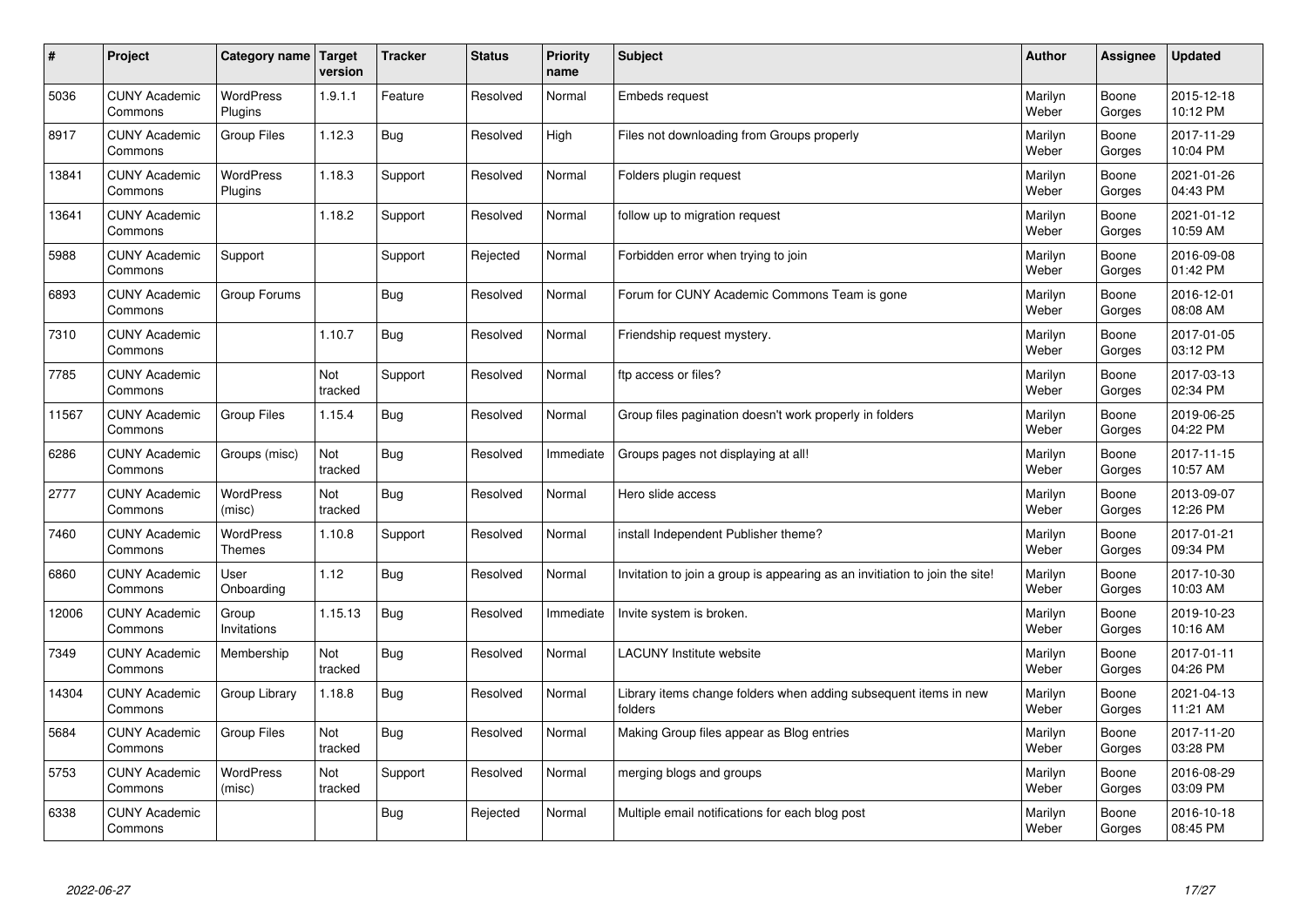| #     | Project                         | Category name   Target           | version        | <b>Tracker</b> | <b>Status</b> | <b>Priority</b><br>name | <b>Subject</b>                                                                          | <b>Author</b>    | Assignee        | <b>Updated</b>         |
|-------|---------------------------------|----------------------------------|----------------|----------------|---------------|-------------------------|-----------------------------------------------------------------------------------------|------------------|-----------------|------------------------|
| 12960 | <b>CUNY Academic</b><br>Commons |                                  | 1.16.14        | Support        | Resolved      | Normal                  | mutiple plugin in requests                                                              | Marilyn<br>Weber | Boone<br>Gorges | 2020-06-23<br>10:53 AM |
| 5834  | <b>CUNY Academic</b><br>Commons |                                  |                | <b>Bug</b>     | Resolved      | Normal                  | My access to cdev                                                                       | Marilyn<br>Weber | Boone<br>Gorges | 2016-07-25<br>03:12 PM |
| 6899  | <b>CUNY Academic</b><br>Commons | Account<br>settings              | Not<br>tracked | Support        | Resolved      | Normal                  | New user has misspelled her own name                                                    | Marilyn<br>Weber | Boone<br>Gorges | 2016-12-01<br>05:10 PM |
| 4577  | <b>CUNY Academic</b><br>Commons | Registration                     | Not<br>tracked | Bug            | Resolved      | Normal                  | New users are not getting their email verification                                      | Marilyn<br>Weber | Boone<br>Gorges | 2016-01-26<br>03:30 PM |
| 8131  | <b>CUNY Academic</b><br>Commons | <b>WordPress</b><br>Plugins      | 1.11           | Bug            | Resolved      | Normal                  | Newsletters plug-in                                                                     | Marilyn<br>Weber | Boone<br>Gorges | 2017-05-11<br>09:42 PM |
| 15211 | <b>CUNY Academic</b><br>Commons | <b>Blogs</b><br>(BuddyPress)     | 1.19.2         | Support        | Resolved      | Normal                  | No good error reporting for already-used domain name when creating a<br>site in Firefox | Marilyn<br>Weber | Boone<br>Gorges | 2022-01-25<br>11:33 AM |
| 7613  | <b>CUNY Academic</b><br>Commons | Registration                     | Not<br>tracked | Support        | Resolved      | Normal                  | non-matriculated students                                                               | Marilyn<br>Weber | Boone<br>Gorges | 2017-11-15<br>11:03 AM |
| 15654 | <b>CUNY Academic</b><br>Commons | <b>WordPress</b><br>Plugins      | 1.19.6         | Support        | Resolved      | Normal                  | Numerous Copies of Events showing up                                                    | Marilyn<br>Weber | Boone<br>Gorges | 2022-03-22<br>11:30 AM |
| 3592  | <b>CUNY Academic</b><br>Commons | WordPress<br>(Permissions)       | Not<br>tracked | Publicity      | Resolved      | Normal                  | Oops - Announcing 1.6!                                                                  | Marilyn<br>Weber | Boone<br>Gorges | 2014-10-22<br>03:03 PM |
| 14012 | <b>CUNY Academic</b><br>Commons | WordPress<br>Plugins             | 1.18.5         | Support        | Resolved      | Normal                  | Open External Links in a New Window plugin?                                             | Marilyn<br>Weber | Boone<br>Gorges | 2021-03-02<br>02:07 PM |
| 8429  | <b>CUNY Academic</b><br>Commons | Membership                       | Not<br>tracked | Support        | Resolved      | Normal                  | Please make me an admin of https://arc.commons.gc.cuny.edu                              | Marilyn<br>Weber | Boone<br>Gorges | 2017-07-24<br>03:33 PM |
| 5522  | <b>CUNY Academic</b><br>Commons | <b>WordPress</b><br>Plugins      | 1.9.15         | Feature        | Resolved      | Normal                  | plugin request                                                                          | Marilyn<br>Weber | Boone<br>Gorges | 2016-05-09<br>10:36 AM |
| 5657  | <b>CUNY Academic</b><br>Commons | WordPress<br>Plugins             | 1.9.18         | Feature        | Resolved      | Normal                  | Plugin Request - Instagram Feed WD                                                      | Marilyn<br>Weber | Boone<br>Gorges | 2016-06-08<br>12:36 PM |
| 5346  | <b>CUNY Academic</b><br>Commons | Toolbar                          | 1.9.11         | Bug            | Resolved      | Normal                  | possible dynamic HTML code bug?                                                         | Marilyn<br>Weber | Boone<br>Gorges | 2016-03-22<br>10:53 AM |
| 5184  | <b>CUNY Academic</b><br>Commons | Social Paper                     |                | Bug            | Rejected      | Normal                  | Problem linking SP to a group                                                           | Marilyn<br>Weber | Boone<br>Gorges | 2016-02-21<br>12:27 PM |
| 4734  | <b>CUNY Academic</b><br>Commons | <b>BuddyPress</b><br><b>Docs</b> | 1.8.13         | Bug            | Resolved      | High                    | Problems with "Create New Doc"                                                          | Marilyn<br>Weber | Boone<br>Gorges | 2015-10-09<br>07:53 AM |
| 9192  | <b>CUNY Academic</b><br>Commons | WordPress<br>Plugins             | 1.12.8         | Bug            | Resolved      | Normal                  | problems with the Leaflet plug -in                                                      | Marilyn<br>Weber | Boone<br>Gorges | 2018-02-13<br>11:07 AM |
| 6101  | <b>CUNY Academic</b><br>Commons | Public Portfolio                 |                | Bug            | Resolved      | High                    | Profile update problems                                                                 | Marilyn<br>Weber | Boone<br>Gorges | 2016-12-01<br>03:50 PM |
| 5667  | <b>CUNY Academic</b><br>Commons | <b>Public Portfolio</b>          | 1.9.18         | Bug            | Resolved      | Normal                  | publication section on my public portfolio won't update                                 | Marilyn<br>Weber | Boone<br>Gorges | 2016-06-12<br>10:19 AM |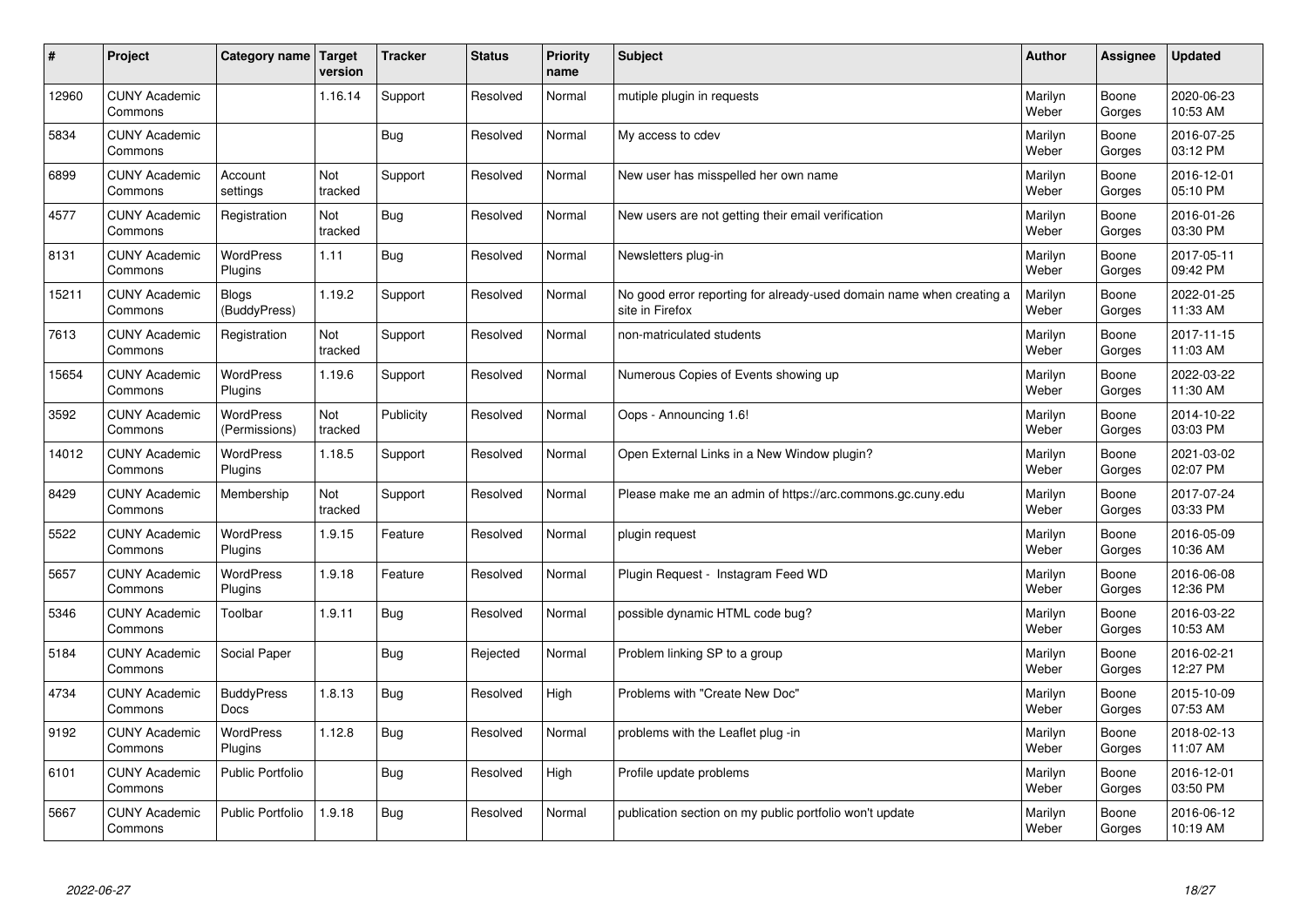| #     | Project                         | Category name   Target       | version           | <b>Tracker</b> | <b>Status</b> | <b>Priority</b><br>name | <b>Subject</b>                                                    | <b>Author</b>    | Assignee        | <b>Updated</b>         |
|-------|---------------------------------|------------------------------|-------------------|----------------|---------------|-------------------------|-------------------------------------------------------------------|------------------|-----------------|------------------------|
| 5969  | <b>CUNY Academic</b><br>Commons | Registration                 | 1.9.27            | Bug            | Resolved      | Normal                  | Queens students unable to join                                    | Marilyn<br>Weber | Boone<br>Gorges | 2016-09-04<br>09:41 PM |
| 4496  | <b>CUNY Academic</b><br>Commons | cuny.is                      | 1.8.9             | Bug            | Resolved      | Normal                  | Quick links broken?                                               | Marilyn<br>Weber | Boone<br>Gorges | 2015-08-28<br>10:39 AM |
| 9949  | <b>CUNY Academic</b><br>Commons |                              | 1.13.4            | Support        | Resolved      | Normal                  | raise storage space limit?                                        | Marilyn<br>Weber | Boone<br>Gorges | 2018-06-26<br>12:00 PM |
| 5072  | <b>CUNY Academic</b><br>Commons |                              |                   | Feature        | Duplicate     | Normal                  | redirect shortcode handler                                        | Marilyn<br>Weber | Boone<br>Gorges | 2016-01-07<br>12:34 PM |
| 3593  | <b>CUNY Academic</b><br>Commons | Registration                 | 1.7.2             | Bug            | Resolved      | High                    | registration problems                                             | Marilyn<br>Weber | Boone<br>Gorges | 2014-11-01<br>02:57 PM |
| 5799  | <b>CUNY Academic</b><br>Commons | <b>Blogs</b><br>(BuddyPress) | Not<br>tracked    | Feature        | Resolved      | Normal                  | removing one's own access to sites?                               | Marilyn<br>Weber | Boone<br>Gorges | 2016-07-26<br>01:55 PM |
| 12999 | <b>CUNY Academic</b><br>Commons |                              | 1.18.1            | Support        | Resolved      | Normal                  | request for Dentist theme                                         | Marilyn<br>Weber | Boone<br>Gorges | 2020-12-22<br>03:31 PM |
| 5302  | <b>CUNY Academic</b><br>Commons | <b>WordPress</b><br>Plugins  | 1.9.10            | Feature        | Resolved      | Normal                  | request for WP Gallery Custom Links plug-in                       | Marilyn<br>Weber | Boone<br>Gorges | 2016-03-11<br>09:20 PM |
| 3466  | <b>CUNY Academic</b><br>Commons | Membership                   | 1.6.16            | Feature        | Resolved      | Normal                  | restricting undergrad registration                                | Marilyn<br>Weber | Boone<br>Gorges | 2014-09-18<br>12:02 AM |
| 6025  | <b>CUNY Academic</b><br>Commons | Search                       | Not<br>tracked    | Bug            | Resolved      | Normal                  | Search function not working                                       | Marilyn<br>Weber | Boone<br>Gorges | 2016-10-12<br>09:41 AM |
| 5052  | <b>CUNY Academic</b><br>Commons | Social Paper                 | Future<br>release | Feature        | <b>New</b>    | Low                     | Sentence by sentence or line by line comments (SP suggestion #3)  | Marilyn<br>Weber | Boone<br>Gorges | 2016-02-11<br>10:24 PM |
| 14265 | <b>CUNY Academic</b><br>Commons | <b>WordPress</b><br>Plugins  | 1.18.10           | Support        | Resolved      | Normal                  | separate the tag cloud in the blog sidebar                        | Marilyn<br>Weber | Boone<br>Gorges | 2021-05-12<br>05:19 PM |
| 3029  | <b>CUNY Academic</b><br>Commons | cuny.is                      | Not<br>tracked    | Support        | Resolved      | Normal                  | shortlink request                                                 | Marilyn<br>Weber | Boone<br>Gorges | 2014-02-12<br>10:03 AM |
| 3001  | <b>CUNY Academic</b><br>Commons | WordPress<br>(misc)          | Not<br>tracked    | Support        | Resolved      | Normal                  | shortlink requested                                               | Marilyn<br>Weber | Boone<br>Gorges | 2014-01-30<br>01:26 PM |
| 5713  | <b>CUNY Academic</b><br>Commons | <b>WordPress</b><br>(misc)   | Not<br>tracked    | <b>Bug</b>     | Abandoned     | High                    | Site freezing                                                     | Marilyn<br>Weber | Boone<br>Gorges | 2017-11-15<br>10:58 AM |
| 11865 | <b>CUNY Academic</b><br>Commons | Onboarding                   | 1.15.10           | Bug            | Resolved      | Normal                  | Site name not appearing in "Membership" lists of Invitation modal | Marilyn<br>Weber | Boone<br>Gorges | 2019-09-24<br>11:09 AM |
| 6107  | <b>CUNY Academic</b><br>Commons |                              |                   | Bug            | Resolved      | High                    | site redirect?                                                    | Marilyn<br>Weber | Boone<br>Gorges | 2016-09-29<br>03:45 PM |
| 7700  | <b>CUNY Academic</b><br>Commons |                              | Not<br>tracked    | Support        | Abandoned     | Normal                  | slow loading Page on site                                         | Marilyn<br>Weber | Boone<br>Gorges | 2017-11-15<br>11:02 AM |
| 14075 | <b>CUNY Academic</b><br>Commons | <b>WordPress</b><br>Plugins  | Not<br>tracked    | Bug            | Resolved      | Normal                  | sludigitalportfolios.commons.gc.cuny.edu                          | Marilyn<br>Weber | Boone<br>Gorges | 2021-03-01<br>10:46 AM |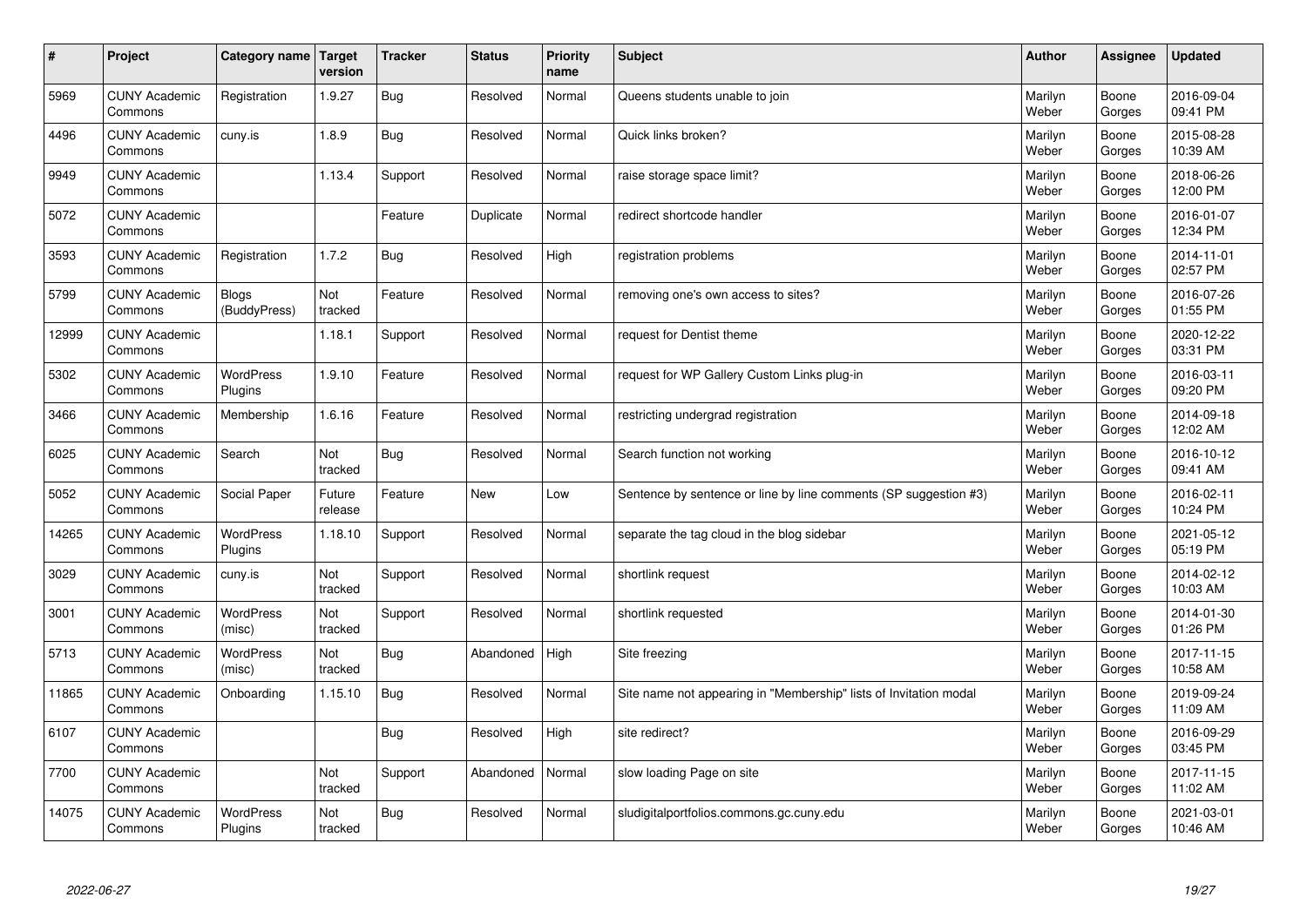| $\sharp$ | Project                         | Category name   Target            | version        | <b>Tracker</b> | <b>Status</b> | <b>Priority</b><br>name | <b>Subject</b>                                        | <b>Author</b>    | Assignee        | <b>Updated</b>         |
|----------|---------------------------------|-----------------------------------|----------------|----------------|---------------|-------------------------|-------------------------------------------------------|------------------|-----------------|------------------------|
| 14019    | <b>CUNY Academic</b><br>Commons | <b>WordPress</b><br>Plugins       | 1.18.5         | Bug            | Resolved      | Normal                  | smorales.commons.gc.cuny.edu                          | Marilyn<br>Weber | Boone<br>Gorges | 2021-02-23<br>11:06 AM |
| 9275     | <b>CUNY Academic</b><br>Commons |                                   |                | Support        | Rejected      | Normal                  | soft chalk page?                                      | Marilyn<br>Weber | Boone<br>Gorges | 2018-04-09<br>10:37 AM |
| 4649     | <b>CUNY Academic</b><br>Commons | Registration                      | Not<br>tracked | Bug            | Resolved      | Urgent                  | Submit button has disappeared                         | Marilyn<br>Weber | Boone<br>Gorges | 2015-09-22<br>11:47 AM |
| 5621     | <b>CUNY Academic</b><br>Commons | <b>WordPress</b><br>Plugins       | 1.9.17         | Feature        | Resolved      | Normal                  | Taxonomy plugin request                               | Marilyn<br>Weber | Boone<br>Gorges | 2016-06-01<br>11:28 PM |
| 7685     | <b>CUNY Academic</b><br>Commons | Password<br>Reset                 | Not<br>tracked | Support        | Resolved      | Normal                  | temporary password                                    | Marilyn<br>Weber | Boone<br>Gorges | 2017-02-15<br>07:36 PM |
| 3136     | <b>CUNY Academic</b><br>Commons | WordPress<br>Plugins              |                | <b>Bug</b>     | Rejected      | Normal                  | The Easy Rotator                                      | Marilyn<br>Weber | Boone<br>Gorges | 2014-04-01<br>10:26 PM |
| 4965     | <b>CUNY Academic</b><br>Commons | WordPress<br><b>Themes</b>        | Not<br>tracked | Feature        | Resolved      | Normal                  | Theme requested                                       | Marilyn<br>Weber | Boone<br>Gorges | 2016-02-24<br>09:46 PM |
| 10407    | <b>CUNY Academic</b><br>Commons |                                   | Not<br>tracked | Support        | Resolved      | Normal                  | toolbar problem                                       | Marilyn<br>Weber | Boone<br>Gorges | 2018-10-23<br>10:52 AM |
| 12905    | <b>CUNY Academic</b><br>Commons |                                   | 1.16.14        | Support        | Resolved      | Normal                  | trouble embedding a flipbook from Flipsnack           | Marilyn<br>Weber | Boone<br>Gorges | 2020-06-23<br>10:53 AM |
| 5436     | <b>CUNY Academic</b><br>Commons |                                   | Not<br>tracked | Bug            | Resolved      | Normal                  | Trying to change email settings for                   | Marilyn<br>Weber | Boone<br>Gorges | 2016-04-21<br>10:12 PM |
| 3533     | <b>CUNY Academic</b><br>Commons | Group<br>Invitations              | 1.7.8          | <b>Bug</b>     | Resolved      | Low                     | Trying to invite member to a new group                | Marilyn<br>Weber | Boone<br>Gorges | 2015-04-01<br>09:13 PM |
| 3197     | <b>CUNY Academic</b><br>Commons | Groups (misc)                     | 1.6.4          | Bug            | Resolved      | Normal                  | trying to set up a hidden group blog with no RSS feed | Marilyn<br>Weber | Boone<br>Gorges | 2014-05-21<br>09:39 PM |
| 3071     | <b>CUNY Academic</b><br>Commons | WordPress<br>Themes               | 1.5.22         | Bug            | Resolved      | Normal                  | Twenty Fourteen theme differences                     | Marilyn<br>Weber | Boone<br>Gorges | 2014-04-01<br>08:18 PM |
| 12165    | <b>CUNY Academic</b><br>Commons | <b>BuddyPress</b><br>(misc)       | Not<br>tracked | Support        | Resolved      | Normal                  | two reports of Profile problems                       | Marilyn<br>Weber | Boone<br>Gorges | 2019-12-04<br>05:06 PM |
| 13929    | <b>CUNY Academic</b><br>Commons |                                   | 1.18.4         | Support        | Resolved      | Normal                  | update error message                                  | Marilyn<br>Weber | Boone<br>Gorges | 2021-02-09<br>11:05 AM |
| 3116     | <b>CUNY Academic</b><br>Commons | <b>WordPress</b><br>(Permissions) |                | Bug            | Resolved      | Normal                  | Updating the FAQ page                                 | Marilyn<br>Weber | Boone<br>Gorges | 2014-04-01<br>10:12 PM |
| 6091     | <b>CUNY Academic</b><br>Commons | Group<br>Invitations              | Not<br>tracked | Bug            | Resolved      | Normal                  | User cannot re-join a group                           | Marilyn<br>Weber | Boone<br>Gorges | 2016-09-28<br>01:47 PM |
| 4831     | <b>CUNY Academic</b><br>Commons | Public Portfolio                  | 1.9.4          | <b>Bug</b>     | Resolved      | Normal                  | User cannot update profile                            | Marilyn<br>Weber | Boone<br>Gorges | 2016-01-11<br>10:46 PM |
| 7724     | <b>CUNY Academic</b><br>Commons |                                   | Not<br>tracked | Support        | Abandoned     | Normal                  | User name confusion                                   | Marilyn<br>Weber | Boone<br>Gorges | 2017-11-15<br>11:12 AM |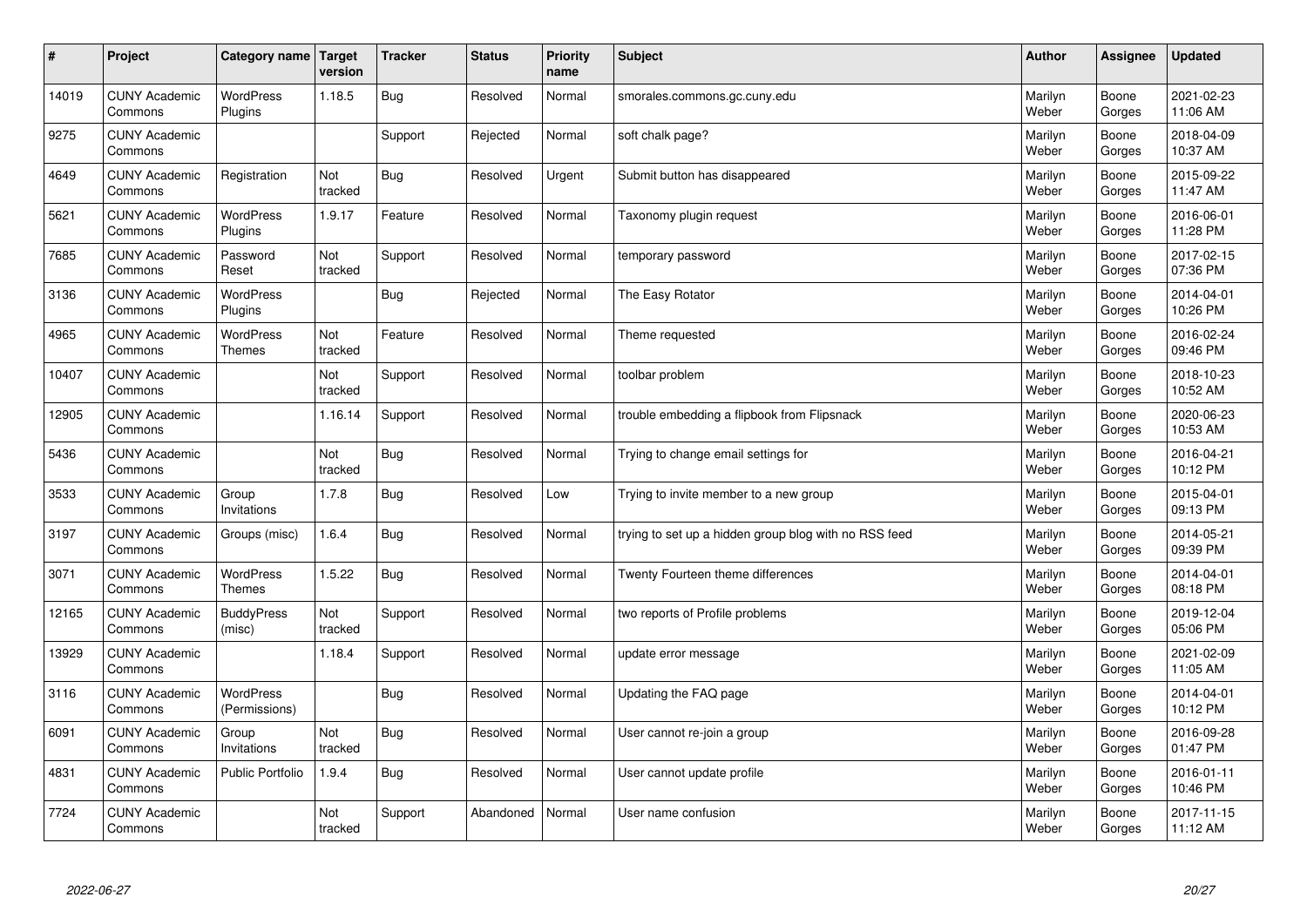| $\sharp$ | Project                         | Category name   Target      | version           | <b>Tracker</b> | <b>Status</b> | <b>Priority</b><br>name | <b>Subject</b>                                                                        | <b>Author</b>    | Assignee           | <b>Updated</b>         |
|----------|---------------------------------|-----------------------------|-------------------|----------------|---------------|-------------------------|---------------------------------------------------------------------------------------|------------------|--------------------|------------------------|
| 7223     | <b>CUNY Academic</b><br>Commons | Membership                  | Not<br>tracked    | Bug            | Resolved      | Normal                  | User with two profiles would like to merge them                                       | Marilyn<br>Weber | Boone<br>Gorges    | 2017-01-10<br>02:07 PM |
| 7771     | <b>CUNY Academic</b><br>Commons | Membership                  | Not<br>tracked    | Support        | Resolved      | Normal                  | User would like to be uncoupled from sites                                            | Marilyn<br>Weber | Boone<br>Gorges    | 2017-03-09<br>12:38 PM |
| 15241    | <b>CUNY Academic</b><br>Commons | Onboarding                  | 1.19.3            | Design/UX      | Resolved      | Normal                  | white on gray                                                                         | Marilyn<br>Weber | Boone<br>Gorges    | 2022-02-08<br>02:38 PM |
| 5872     | <b>CUNY Academic</b><br>Commons | Server                      | Not<br>tracked    | <b>Bug</b>     | Resolved      | Immediate               | Whole Commons is down                                                                 | Marilyn<br>Weber | Boone<br>Gorges    | 2016-08-12<br>12:04 AM |
| 5176     | <b>CUNY Academic</b><br>Commons | <b>Public Portfolio</b>     | 1.9.6             | Bug            | Resolved      | Normal                  | Widgets in Profile not saving                                                         | Marilyn<br>Weber | Boone<br>Gorges    | 2016-02-01<br>11:07 AM |
| 3041     | <b>CUNY Academic</b><br>Commons | <b>Ground Control</b>       | Not<br>tracked    | Publicity      | Resolved      | Normal                  | Ground Control                                                                        | Marilyn<br>Weber | <b>Chris Stein</b> | 2016-01-26<br>04:52 PM |
| 5345     | <b>CUNY Academic</b><br>Commons | Social Paper                | 1.9.17            | Feature        | Rejected      | Normal                  | Plus symbol problem in SP                                                             | Marilyn<br>Weber | Christian<br>Wach  | 2016-05-27<br>04:26 AM |
| 4340     | <b>CUNY Academic</b><br>Commons | WordPress -<br>Media        | 1.8.14            | Feature        | Resolved      | Normal                  | embedding a video                                                                     | Marilyn<br>Weber | Daniel<br>Jones    | 2015-10-20<br>12:01 AM |
| 3036     | <b>CUNY Academic</b><br>Commons | <b>Ground Control</b>       | Not<br>tracked    | Publicity      | Deferred      | Normal                  | <b>Ground Control</b>                                                                 | Marilyn<br>Weber | Dominic<br>Giglio  | 2015-03-21<br>09:10 PM |
| 9835     | <b>CUNY Academic</b><br>Commons | Group Forums                | Future<br>release | Bug            | Assigned      | Normal                  | add a "like" function?                                                                | Marilyn<br>Weber | Erik<br>Trainer    | 2018-06-05<br>01:49 PM |
| 13878    | <b>CUNY Academic</b><br>Commons | Group cloning               | 1.18.4            | Support        | Resolved      | High                    | When creating Group + Site and choosing 'Clone existing', cannot<br>advance to step 2 | Marilyn<br>Weber | Jeremy<br>Felt     | 2021-02-02<br>11:02 AM |
| 8289     | <b>CUNY Academic</b><br>Commons |                             | Not<br>tracked    | Support        | Resolved      | Normal                  | removing my access to sites                                                           | Marilyn<br>Weber | Luke<br>Waltzer    | 2017-06-19<br>12:40 PM |
| 5319     | <b>CUNY Academic</b><br>Commons |                             | Not<br>tracked    | Bug            | Resolved      | Normal                  | <b>Broken URL</b>                                                                     | Marilyn<br>Weber | Marilyn<br>Weber   | 2017-11-15<br>05:46 PM |
| 3417     | <b>CUNY Academic</b><br>Commons | <b>BuddyPress</b><br>(misc) | Not<br>tracked    | Bug            | Rejected      | High                    | copying two commons groups                                                            | Marilyn<br>Weber | Marilyn<br>Weber   | 2014-11-05<br>09:56 AM |
| 5083     | <b>CUNY Academic</b><br>Commons | <b>WordPress</b><br>Plugins | 1.9.5             | Support        | Rejected      | Normal                  | creating a shortcode for the iframe code of the google form                           | Marilyn<br>Weber | Marilyn<br>Weber   | 2016-01-12<br>04:25 PM |
| 12382    | <b>CUNY Academic</b><br>Commons | Membership                  | Not<br>tracked    | Support        | <b>New</b>    | Normal                  | Email request change                                                                  | Marilyn<br>Weber | Marilyn<br>Weber   | 2020-02-06<br>12:56 PM |
| 5875     | <b>CUNY Academic</b><br>Commons | WordPress<br>Plugins        | Not<br>tracked    | Bug            | Resolved      | Normal                  | Events Calendar garbled in IE                                                         | Marilyn<br>Weber | Marilyn<br>Weber   | 2017-11-15<br>05:45 PM |
| 5019     | <b>CUNY Academic</b><br>Commons | Registration                | Not<br>tracked    | Support        | Resolved      | Normal                  | Forgotten password for user with new email address                                    | Marilyn<br>Weber | Marilyn<br>Weber   | 2015-12-11<br>04:18 PM |
| 3035     | <b>CUNY Academic</b><br>Commons | <b>Ground Control</b>       | Not<br>tracked    | Publicity      | Deferred      | Normal                  | Ground Control article                                                                | Marilyn<br>Weber | Marilyn<br>Weber   | 2015-03-21<br>08:54 PM |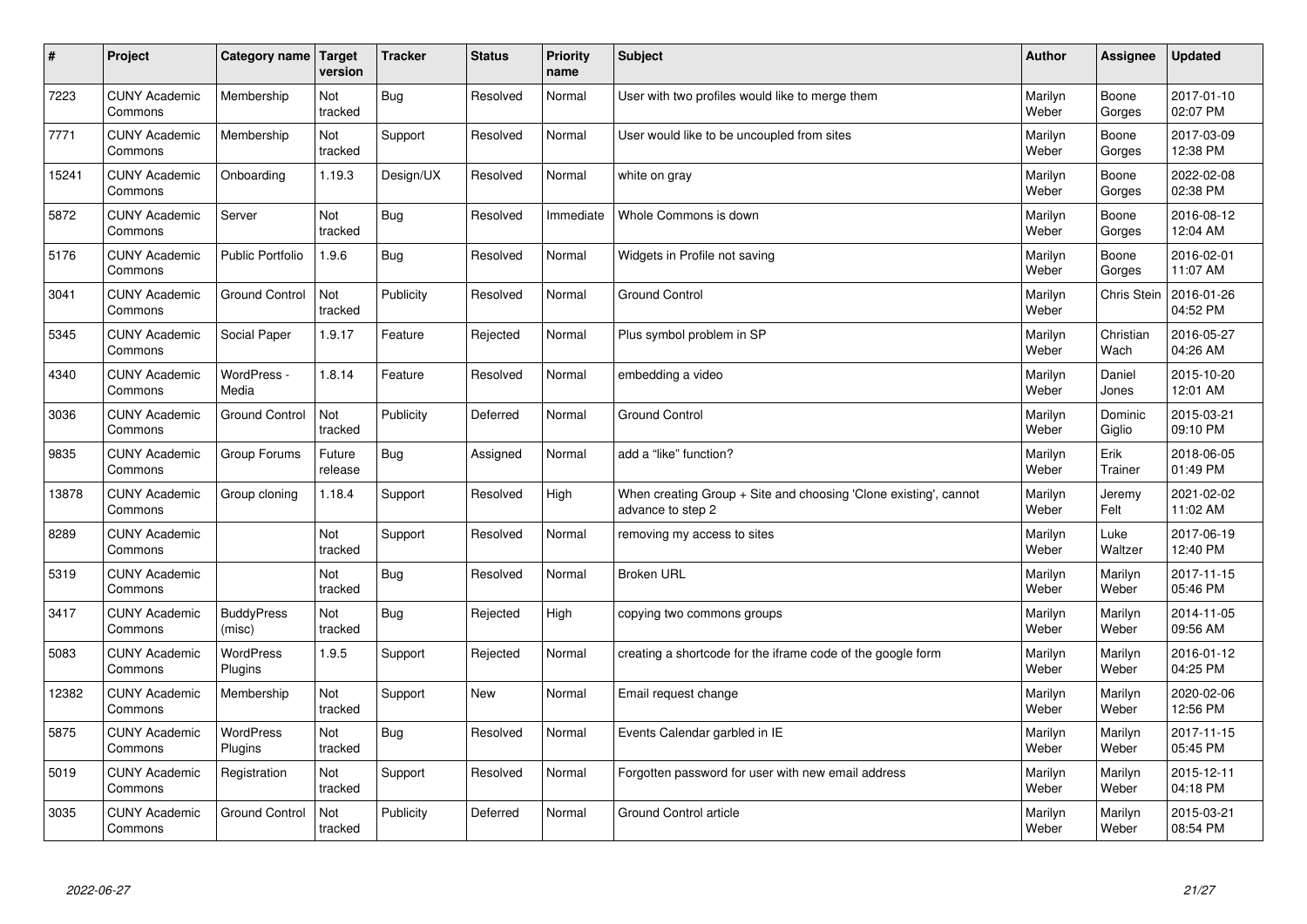| #     | Project                         | Category name               | <b>Target</b><br>version | <b>Tracker</b> | <b>Status</b> | <b>Priority</b><br>name | <b>Subject</b>                                 | <b>Author</b>    | Assignee         | <b>Updated</b>         |
|-------|---------------------------------|-----------------------------|--------------------------|----------------|---------------|-------------------------|------------------------------------------------|------------------|------------------|------------------------|
| 10932 | <b>CUNY Academic</b><br>Commons |                             |                          | Support        | Resolved      | Normal                  | add me as admin to meenaalexander.com          | Marilyn<br>Weber | Matt Gold        | 2019-01-09<br>02:12 PM |
| 9535  | <b>CUNY Academic</b><br>Commons |                             | Not<br>tracked           | Support        | Resolved      | Normal                  | admin for https://video.commons.gc.cuny.edu/?  | Marilyn<br>Weber | Matt Gold        | 2018-04-13<br>05:06 PM |
| 12346 | <b>CUNY Academic</b><br>Commons | Redmine                     |                          | Support        | Resolved      | Normal                  | another Redmine request                        | Marilyn<br>Weber | Matt Gold        | 2020-01-30<br>08:20 PM |
| 8924  | <b>CUNY Academic</b><br>Commons | <b>WordPress</b><br>Plugins | 1.12.4                   | <b>Bug</b>     | Resolved      | Normal                  | auto-remove feature on http://pcp.gc.cuny.edu  | Marilyn<br>Weber | Matt Gold        | 2017-12-04<br>10:18 AM |
| 3530  | <b>CUNY Academic</b><br>Commons | Server                      | Not<br>tracked           | <b>Bug</b>     | Resolved      | High                    | Commons running very slowly/ "connection lost" | Marilyn<br>Weber | <b>Matt Gold</b> | 2014-10-08<br>09:34 AM |
| 5968  | <b>CUNY Academic</b><br>Commons | Membership                  | Not<br>tracked           | <b>Bug</b>     | Resolved      | Normal                  | Deleting account without knowing password      | Marilyn<br>Weber | Matt Gold        | 2017-11-15<br>06:19 PM |
| 13085 | <b>CUNY Academic</b><br>Commons | Domain<br>Mapping           | Not<br>tracked           | Support        | Resolved      | Normal                  | domain mapping request                         | Marilyn<br>Weber | Matt Gold        | 2020-07-28<br>03:33 PM |
| 6175  | <b>CUNY Academic</b><br>Commons | Account<br>settings         |                          | Support        | Resolved      | Normal                  | Email address (user cannot access old)         | Marilyn<br>Weber | Matt Gold        | 2016-11-29<br>06:31 PM |
| 9823  | <b>CUNY Academic</b><br>Commons | Account<br>settings         | Not<br>tracked           | Support        | Resolved      | Normal                  | email change                                   | Marilyn<br>Weber | Matt Gold        | 2018-05-23<br>01:58 PM |
| 9162  | <b>CUNY Academic</b><br>Commons | Registration                | Not<br>tracked           | Support        | Resolved      | Normal                  | email change due to user error                 | Marilyn<br>Weber | Matt Gold        | 2018-02-13<br>11:11 AM |
| 9787  | <b>CUNY Academic</b><br>Commons | Registration                |                          | Support        | Resolved      | Normal                  | email change request                           | Marilyn<br>Weber | Matt Gold        | 2018-05-16<br>09:55 PM |
| 9477  | <b>CUNY Academic</b><br>Commons | Account<br>settings         |                          | Support        | Resolved      | Normal                  | email change request                           | Marilyn<br>Weber | Matt Gold        | 2018-03-24<br>08:53 AM |
| 9928  | <b>CUNY Academic</b><br>Commons | Account<br>settings         |                          | Support        | Resolved      | Normal                  | email change request from former student       | Marilyn<br>Weber | Matt Gold        | 2018-06-14<br>10:20 AM |
| 10256 | <b>CUNY Academic</b><br>Commons |                             |                          | Support        | Resolved      | Normal                  | email change requested                         | Marilyn<br>Weber | Matt Gold        | 2018-08-29<br>02:52 PM |
| 9134  | <b>CUNY Academic</b><br>Commons | Membership                  | Not<br>tracked           | Support        | Abandoned     | Normal                  | former user                                    | Marilyn<br>Weber | Matt Gold        | 2019-09-18<br>10:26 AM |
| 10266 | <b>CUNY Academic</b><br>Commons |                             |                          | Support        | Resolved      | Normal                  | GC email change requested                      | Marilyn<br>Weber | Matt Gold        | 2018-08-30<br>03:07 PM |
| 3038  | <b>CUNY Academic</b><br>Commons | <b>Ground Control</b>       | Not<br>tracked           | Publicity      | Resolved      | Normal                  | <b>Ground Control</b>                          | Marilyn<br>Weber | Matt Gold        | 2016-01-26<br>05:10 PM |
| 6851  | <b>CUNY Academic</b><br>Commons | Redmine                     | Not<br>tracked           | Support        | Resolved      | Normal                  | How do I help users join Redmine?              | Marilyn<br>Weber | Matt Gold        | 2016-11-28<br>10:16 AM |
| 7619  | <b>CUNY Academic</b><br>Commons | Membership                  | Not<br>tracked           | Support        | Resolved      | Normal                  | outside users for a site that isn't a class?   | Marilyn<br>Weber | Matt Gold        | 2017-11-15<br>06:18 PM |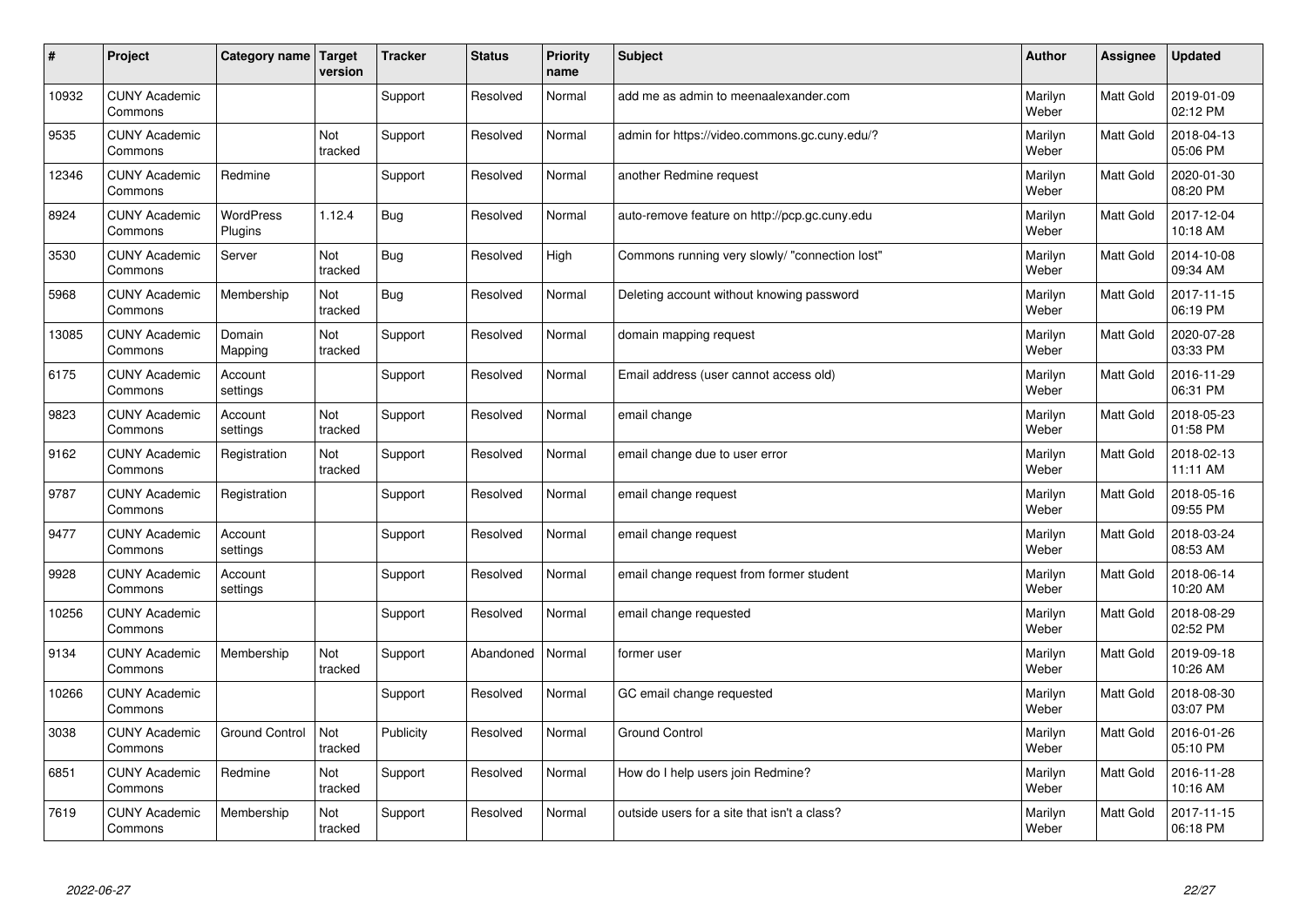| $\vert$ # | Project                         | Category name Target          | version           | <b>Tracker</b> | <b>Status</b>        | <b>Priority</b><br>name | <b>Subject</b>                                | <b>Author</b>    | <b>Assignee</b>  | <b>Updated</b>         |
|-----------|---------------------------------|-------------------------------|-------------------|----------------|----------------------|-------------------------|-----------------------------------------------|------------------|------------------|------------------------|
| 6815      | <b>CUNY Academic</b><br>Commons | Password<br>Reset             | Not<br>tracked    | Support        | Resolved             | Normal                  | password reset requested                      | Marilyn<br>Weber | <b>Matt Gold</b> | 2016-11-22<br>10:30 AM |
| 8607      | <b>CUNY Academic</b><br>Commons |                               | Not<br>tracked    | Support        | <b>New</b>           | Normal                  | Paypal?                                       | Marilyn<br>Weber | <b>Matt Gold</b> | 2018-05-15<br>01:37 PM |
| 8906      | <b>CUNY Academic</b><br>Commons | Redmine                       | Not<br>tracked    | Support        | Resolved             | Normal                  | Redmine access?                               | Marilyn<br>Weber | Matt Gold        | 2017-11-13<br>06:02 PM |
| 6656      | <b>CUNY Academic</b><br>Commons | Support                       | Not<br>tracked    | Support        | Resolved             | Normal                  | Remove user profile                           | Marilyn<br>Weber | Matt Gold        | 2016-11-10<br>02:18 PM |
| 12334     | <b>CUNY Academic</b><br>Commons |                               |                   | Support        | Resolved             | Normal                  | request for a Redmine account                 | Marilyn<br>Weber | Matt Gold        | 2020-01-30<br>12:01 PM |
| 11294     | <b>CUNY Academic</b><br>Commons | Account<br>settings           | Not<br>tracked    | Support        | Resolved             | Normal                  | student emgail change                         | Marilyn<br>Weber | Matt Gold        | 2019-04-07<br>09:11 PM |
| 6812      | <b>CUNY Academic</b><br>Commons |                               | Not<br>tracked    | Support        | Resolved             | Normal                  | User cannot change email                      | Marilyn<br>Weber | Matt Gold        | 2016-12-01<br>06:24 PM |
| 9659      | <b>CUNY Academic</b><br>Commons | Account<br>settings           |                   | Support        | Resolved             | Normal                  | user email change                             | Marilyn<br>Weber | Matt Gold        | 2018-04-24<br>12:08 PM |
| 5772      | <b>CUNY Academic</b><br>Commons | Membership                    | Not<br>tracked    | Support        | Resolved             | Normal                  | User email change and forgotten password      | Marilyn<br>Weber | <b>Matt Gold</b> | 2017-11-15<br>06:18 PM |
| 10227     | <b>CUNY Academic</b><br>Commons |                               |                   | Support        | Resolved             | Normal                  | user incorrectly entered her email address    | Marilyn<br>Weber | Matt Gold        | 2018-08-26<br>08:55 PM |
| 6866      | <b>CUNY Academic</b><br>Commons |                               | Not<br>tracked    | Support        | Resolved             | Normal                  | User would like to have her account deleted   | Marilyn<br>Weber | Matt Gold        | 2017-11-15<br>05:49 PM |
| 9927      | <b>CUNY Academic</b><br>Commons | Membership                    | Not<br>tracked    | Support        | Resolved             | Normal                  | wrong email used                              | Marilyn<br>Weber | Matt Gold        | 2018-06-14<br>10:21 AM |
| 3040      | <b>CUNY Academic</b><br>Commons | <b>Ground Control</b>         | Not<br>tracked    | Publicity      | Resolved             | Normal                  | <b>Ground Control</b>                         | Marilyn<br>Weber | Micki<br>Kaufman | 2016-01-26<br>05:16 PM |
| 5991      | <b>CUNY Academic</b><br>Commons | Email<br><b>Notifications</b> | Future<br>release | Support        | Resolved             | Normal                  | change format of autogenerated blog emails    | Marilyn<br>Weber | Paige<br>Dupont  | 2018-01-12<br>02:55 PM |
| 12741     | <b>CUNY Academic</b><br>Commons | <b>WordPress</b><br>Plugins   | Not<br>tracked    | Support        | Reporter<br>Feedback | Normal                  | Tableau Public Viz Block                      | Marilyn<br>Weber | Raymond<br>Hoh   | 2020-05-12<br>11:00 AM |
| 15978     | <b>CUNY Academic</b><br>Commons | WordPress -<br>Media          | 2.0.2             | Support        | Reporter<br>Feedback | Normal                  | tex files?                                    | Marilyn<br>Weber | Raymond<br>Hoh   | 2022-06-14<br>11:36 AM |
| 11634     | <b>CUNY Academic</b><br>Commons | WordPress<br>(misc)           | Not<br>tracked    | <b>Bug</b>     | Rejected             | Normal                  | 'Insert Read More Tag" working oddly          | Marilyn<br>Weber | Raymond<br>Hoh   | 2019-07-15<br>11:48 PM |
| 16172     | <b>CUNY Academic</b><br>Commons | WordPress<br>(misc)           | 2.0.2             | Bug            | Resolved             | Normal                  | 'Lost your password" link not in error messge | Marilyn<br>Weber | Raymond<br>Hoh   | 2022-06-14<br>09:21 PM |
| 8620      | <b>CUNY Academic</b><br>Commons | ZenDesk                       | 1.11.11           | Bug            | Resolved             | High                    | 'Send us a message" not working               | Marilyn<br>Weber | Raymond<br>Hoh   | 2017-08-29<br>04:13 PM |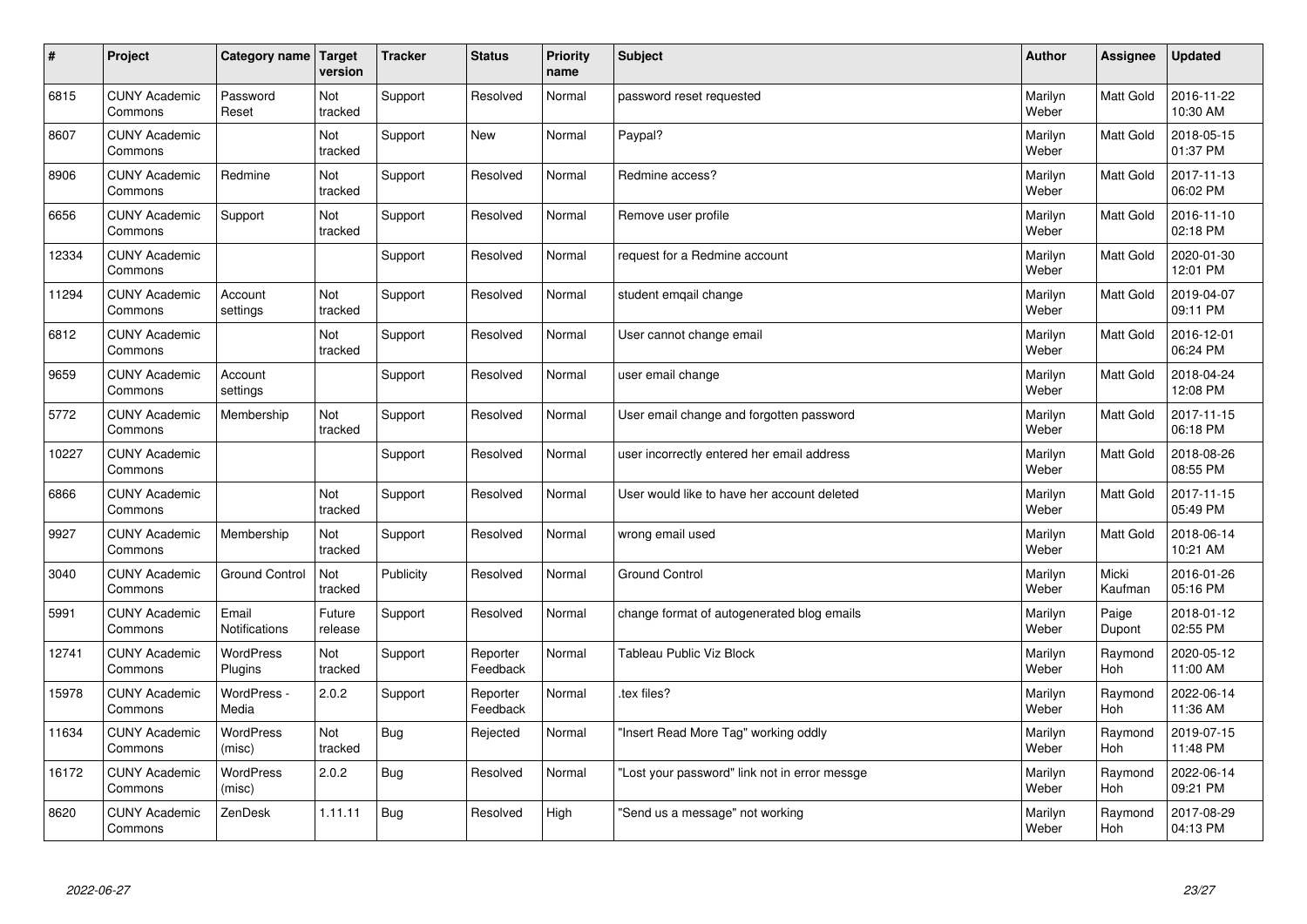| $\sharp$ | Project                         | Category name               | Target<br>version | <b>Tracker</b> | <b>Status</b>        | <b>Priority</b><br>name | <b>Subject</b>                                                                 | <b>Author</b>    | Assignee       | <b>Updated</b>         |
|----------|---------------------------------|-----------------------------|-------------------|----------------|----------------------|-------------------------|--------------------------------------------------------------------------------|------------------|----------------|------------------------|
| 11453    | <b>CUNY Academic</b><br>Commons | <b>WordPress</b><br>(misc)  | 1.15.2            | <b>Bug</b>     | Resolved             | Normal                  | 403 error on Firefox                                                           | Marilyn<br>Weber | Raymond<br>Hoh | 2019-05-28<br>11:46 AM |
| 6599     | <b>CUNY Academic</b><br>Commons | ZenDesk                     | 1.10              | <b>Bug</b>     | Duplicate            | Urgent                  | Accept Friend button not working                                               | Marilyn<br>Weber | Raymond<br>Hoh | 2016-11-04<br>06:35 PM |
| 6602     | <b>CUNY Academic</b><br>Commons | ZenDesk                     | 1.10              | <b>Bug</b>     | Resolved             | High                    | Add Friend button not working                                                  | Marilyn<br>Weber | Raymond<br>Hoh | 2016-11-04<br>12:14 PM |
| 13238    | <b>CUNY Academic</b><br>Commons | WordPress -<br>Media        | 1.17.3            | Support        | Resolved             | Normal                  | allow ppsx file?                                                               | Marilyn<br>Weber | Raymond<br>Hoh | 2020-09-10<br>11:46 AM |
| 14344    | <b>CUNY Academic</b><br>Commons | Domain<br>Mapping           | Not<br>tracked    | Support        | Resolved             | Normal                  | arabstages.org site down                                                       | Marilyn<br>Weber | Raymond<br>Hoh | 2021-04-19<br>01:42 PM |
| 9078     | <b>CUNY Academic</b><br>Commons | WordPress<br>Plugins        | 1.12.7            | Support        | Resolved             | Normal                  | arcgis web maps?                                                               | Marilyn<br>Weber | Raymond<br>Hoh | 2018-01-23<br>11:11 AM |
| 14129    | <b>CUNY Academic</b><br>Commons | Onboarding                  | 1.18.6            | Support        | Resolved             | Normal                  | can only see some invites sent                                                 | Marilyn<br>Weber | Raymond<br>Hoh | 2021-04-09<br>09:00 AM |
| 9340     | <b>CUNY Academic</b><br>Commons | WordPress<br>Plugins        | 1.12.10           | <b>Bug</b>     | Resolved             | Normal                  | change the web preview?                                                        | Marilyn<br>Weber | Raymond<br>Hoh | 2018-03-13<br>11:50 AM |
| 12395    | <b>CUNY Academic</b><br>Commons | Spam/Spam<br>Prevention     | Not<br>tracked    | Support        | Resolved             | Normal                  | comments again being blocked                                                   | Marilyn<br>Weber | Raymond<br>Hoh | 2020-03-10<br>11:13 AM |
| 11149    | <b>CUNY Academic</b><br>Commons |                             | Not<br>tracked    | Support        | Reporter<br>Feedback | Normal                  | comments getting blocked                                                       | Marilyn<br>Weber | Raymond<br>Hoh | 2019-03-26<br>11:40 AM |
| 13328    | <b>CUNY Academic</b><br>Commons | Group Forums                | Not<br>tracked    | Bug            | Reporter<br>Feedback | Normal                  | cross-posting in two related groups                                            | Marilyn<br>Weber | Raymond<br>Hoh | 2020-09-15<br>10:39 PM |
| 13947    | <b>CUNY Academic</b><br>Commons | <b>WordPress</b><br>Plugins | 1.18.4            | <b>Bug</b>     | Resolved             | Normal                  | Elementor plugin problem                                                       | Marilyn<br>Weber | Raymond<br>Hoh | 2021-02-08<br>09:34 PM |
| 14077    | <b>CUNY Academic</b><br>Commons | <b>WordPress</b><br>Plugins | 1.18.7            | Support        | Resolved             | Normal                  | Elementor Pro plugin for the slider                                            | Marilyn<br>Weber | Raymond<br>Hoh | 2021-03-23<br>11:43 AM |
| 14889    | <b>CUNY Academic</b><br>Commons | Events                      | 1.19.0            | Support        | Resolved             | Normal                  | events in group - can they be edited by all admins?                            | Marilyn<br>Weber | Raymond<br>Hoh | 2021-12-13<br>03:31 PM |
| 13341    | <b>CUNY Academic</b><br>Commons | Group Forums                | 1.17.4            | <b>Bug</b>     | Resolved             | Normal                  | Forum reply problems                                                           | Marilyn<br>Weber | Raymond<br>Hoh | 2020-09-22<br>12:08 PM |
| 5448     | <b>CUNY Academic</b><br>Commons | Email<br>Notifications      | 1.10.2            | <b>Bug</b>     | Rejected             | Normal                  | garbled CAC activity digests                                                   | Marilyn<br>Weber | Raymond<br>Hoh | 2016-11-20<br>02:38 AM |
| 12487    | <b>CUNY Academic</b><br>Commons | Group Forums                | 1.16.7            | <b>Bug</b>     | Resolved             | Normal                  | group posting problems?                                                        | Marilyn<br>Weber | Raymond<br>Hoh | 2020-03-10<br>11:40 AM |
| 11964    | <b>CUNY Academic</b><br>Commons | Layout                      | 1.15.12           | Bug            | Resolved             | Normal                  | https://commons.gc.cuny.edu/create/ not displaying correctly in Edge           | Marilyn<br>Weber | Raymond<br>Hoh | 2019-10-22<br>11:54 AM |
| 13012    | <b>CUNY Academic</b><br>Commons | WordPress<br>(misc)         |                   | Support        | Rejected             | Normal                  | icon image associated with the teaching template's Creative Commons<br>License | Marilyn<br>Weber | Raymond<br>Hoh | 2020-08-25<br>10:56 AM |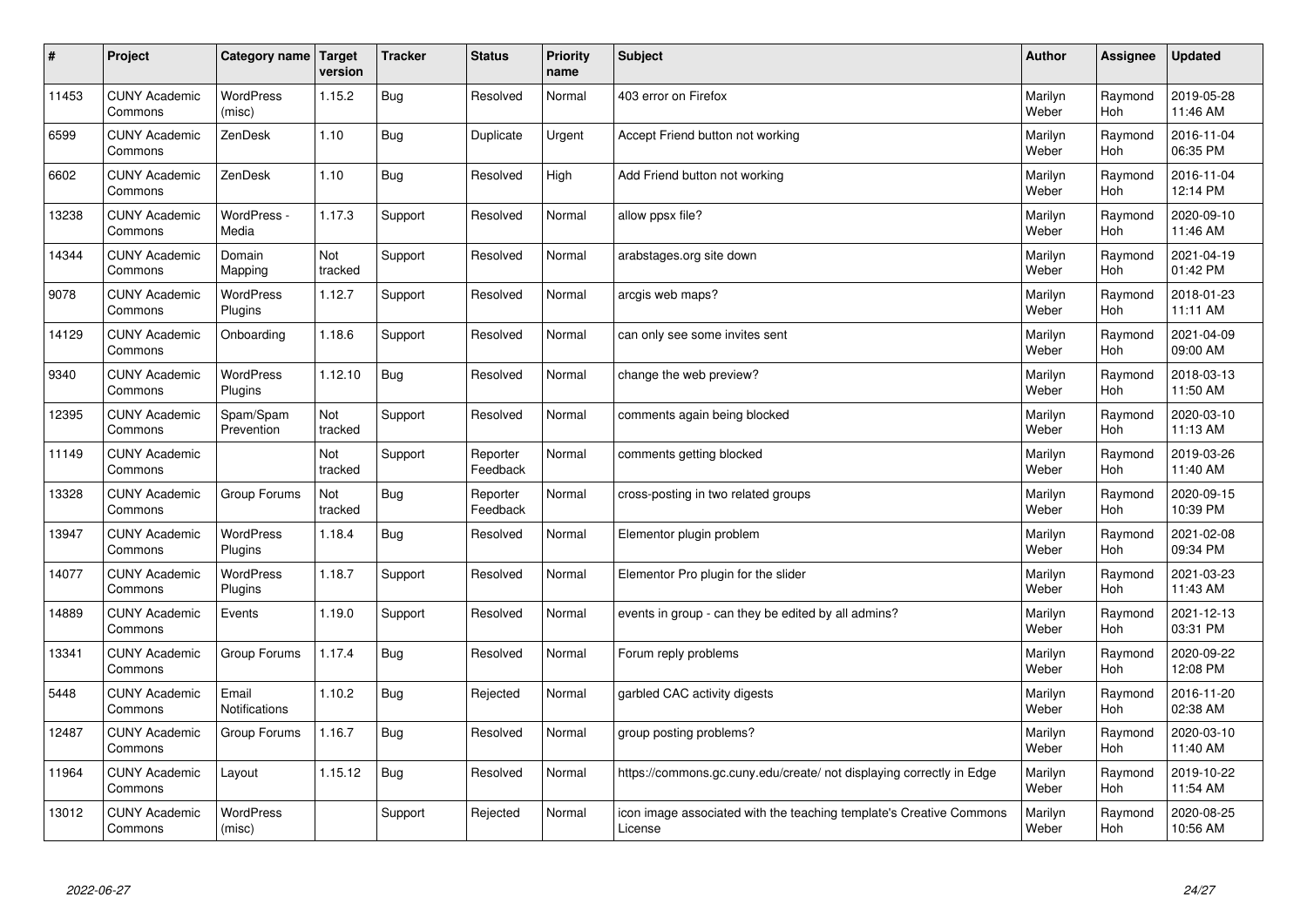| $\pmb{\sharp}$ | Project                         | Category name               | Target<br>version | <b>Tracker</b> | <b>Status</b>                       | <b>Priority</b><br>name | <b>Subject</b>                                                                           | <b>Author</b>    | <b>Assignee</b> | <b>Updated</b>         |
|----------------|---------------------------------|-----------------------------|-------------------|----------------|-------------------------------------|-------------------------|------------------------------------------------------------------------------------------|------------------|-----------------|------------------------|
| 16291          | <b>CUNY Academic</b><br>Commons | Site cloning                | 2.0.2             | Support        | Staged for<br>Production<br>Release | Normal                  | Images coming up blank in Media Library                                                  | Marilyn<br>Weber | Raymond<br>Hoh  | 2022-06-23<br>08:28 PM |
| 14885          | <b>CUNY Academic</b><br>Commons | <b>WordPress</b><br>Plugins | 1.18.22           | Bug            | Resolved                            | Normal                  | Long Loading Times -- Wordpress Admin Site                                               | Marilyn<br>Weber | Raymond<br>Hoh  | 2021-10-26<br>12:28 PM |
| 15610          | <b>CUNY Academic</b><br>Commons | <b>WordPress</b><br>Plugins | Not<br>tracked    | Support        | Rejected                            | Normal                  | Loops & Logic plugin                                                                     | Marilyn<br>Weber | Raymond<br>Hoh  | 2022-03-19<br>11:16 AM |
| 13699          | <b>CUNY Academic</b><br>Commons |                             | Not<br>tracked    | Support        | Resolved                            | Normal                  | Martin Segal Center site down                                                            | Marilyn<br>Weber | Raymond<br>Hoh  | 2020-12-22<br>03:03 PM |
| 14734          | <b>CUNY Academic</b><br>Commons | WordPress<br><b>Themes</b>  | 1.18.18           | Support        | Resolved                            | Normal                  | missing section of Sujatha Fernandes' site                                               | Marilyn<br>Weber | Raymond<br>Hoh  | 2021-09-06<br>04:15 PM |
| 9163           | <b>CUNY Academic</b><br>Commons | Layout                      | 1.12.8            | Support        | Resolved                            | Normal                  | Mobile responsiveness issues                                                             | Marilyn<br>Weber | Raymond<br>Hoh  | 2018-02-13<br>10:49 AM |
| 12363          | <b>CUNY Academic</b><br>Commons | WordPress<br>Plugins        | 1.16.5            | <b>Bug</b>     | Resolved                            | Urgent                  | more bbPress problems - now students unable to post either a new<br>thread or a comment  | Marilyn<br>Weber | Raymond<br>Hoh  | 2020-03-17<br>03:07 PM |
| 13827          | <b>CUNY Academic</b><br>Commons | Group Forums                | 1.18.3            | <b>Bug</b>     | Resolved                            | Normal                  | more forum post problems                                                                 | Marilyn<br>Weber | Raymond<br>Hoh  | 2021-01-22<br>08:19 PM |
| 5177           | <b>CUNY Academic</b><br>Commons | Toolbar                     | 1.9.6             | Bug            | Resolved                            | Normal                  | No "My Papers" tab                                                                       | Marilyn<br>Weber | Raymond<br>Hoh  | 2016-01-29<br>08:37 AM |
| 11908          | <b>CUNY Academic</b><br>Commons | Spam/Spam<br>Prevention     | 1.17.7            | Support        | Resolved                            | Normal                  | overeager spam filter                                                                    | Marilyn<br>Weber | Raymond<br>Hoh  | 2020-11-05<br>04:36 PM |
| 14448          | <b>CUNY Academic</b><br>Commons | Password<br>Reset           | Not<br>tracked    | Bug            | Rejected                            | Normal                  | password reset weirdness                                                                 | Marilyn<br>Weber | Raymond<br>Hoh  | 2021-05-12<br>01:34 PM |
| 13768          | <b>CUNY Academic</b><br>Commons | Domain<br>Mapping           | Not<br>tracked    | Bug            | Resolved                            | Normal                  | patricksweeney.commons.gc.cuny.edu down                                                  | Marilyn<br>Weber | Raymond<br>Hoh  | 2021-01-12<br>10:47 AM |
| 12302          | <b>CUNY Academic</b><br>Commons | <b>WordPress</b><br>Themes  | 1.16.4            | Support        | Resolved                            | Normal                  | Pictorio theme request                                                                   | Marilyn<br>Weber | Raymond<br>Hoh  | 2020-01-28<br>11:44 AM |
| 11971          | <b>CUNY Academic</b><br>Commons | Email<br>Notifications      | Future<br>release | Bug            | Reporter<br>Feedback                | Low                     | Pictures obscured in emailed post notifications                                          | Marilyn<br>Weber | Raymond<br>Hoh  | 2019-11-21<br>01:14 PM |
| 10245          | <b>CUNY Academic</b><br>Commons | Email<br>Notifications      | 1.13.8            | Support        | Resolved                            | Urgent                  | Placeholders in action emails (activation, password reset) not being<br>properly swapped | Marilyn<br>Weber | Raymond<br>Hoh  | 2018-08-30<br>04:02 PM |
| 9965           | <b>CUNY Academic</b><br>Commons | WordPress<br>Plugins        | 1.13.4            | Support        | Resolved                            | Normal                  | plug-in request for OneTone Companion                                                    | Marilyn<br>Weber | Raymond<br>Hoh  | 2018-06-26<br>12:00 PM |
| 9500           | <b>CUNY Academic</b><br>Commons | <b>WordPress</b><br>Plugins | 1.12.12           | Support        | Resolved                            | Normal                  | PowerPoint in the media library?                                                         | Marilyn<br>Weber | Raymond<br>Hoh  | 2018-04-12<br>02:28 PM |
| 13286          | <b>CUNY Academic</b><br>Commons |                             | Not<br>tracked    | Support        | <b>New</b>                          | Normal                  | problem connecting with WordPress app                                                    | Marilyn<br>Weber | Raymond<br>Hoh  | 2020-09-08<br>11:16 AM |
| 9154           | <b>CUNY Academic</b><br>Commons | Events                      | 1.12.8            | Bug            | Resolved                            | Normal                  | problem with group calendar                                                              | Marilyn<br>Weber | Raymond<br>Hoh  | 2018-02-13<br>10:49 AM |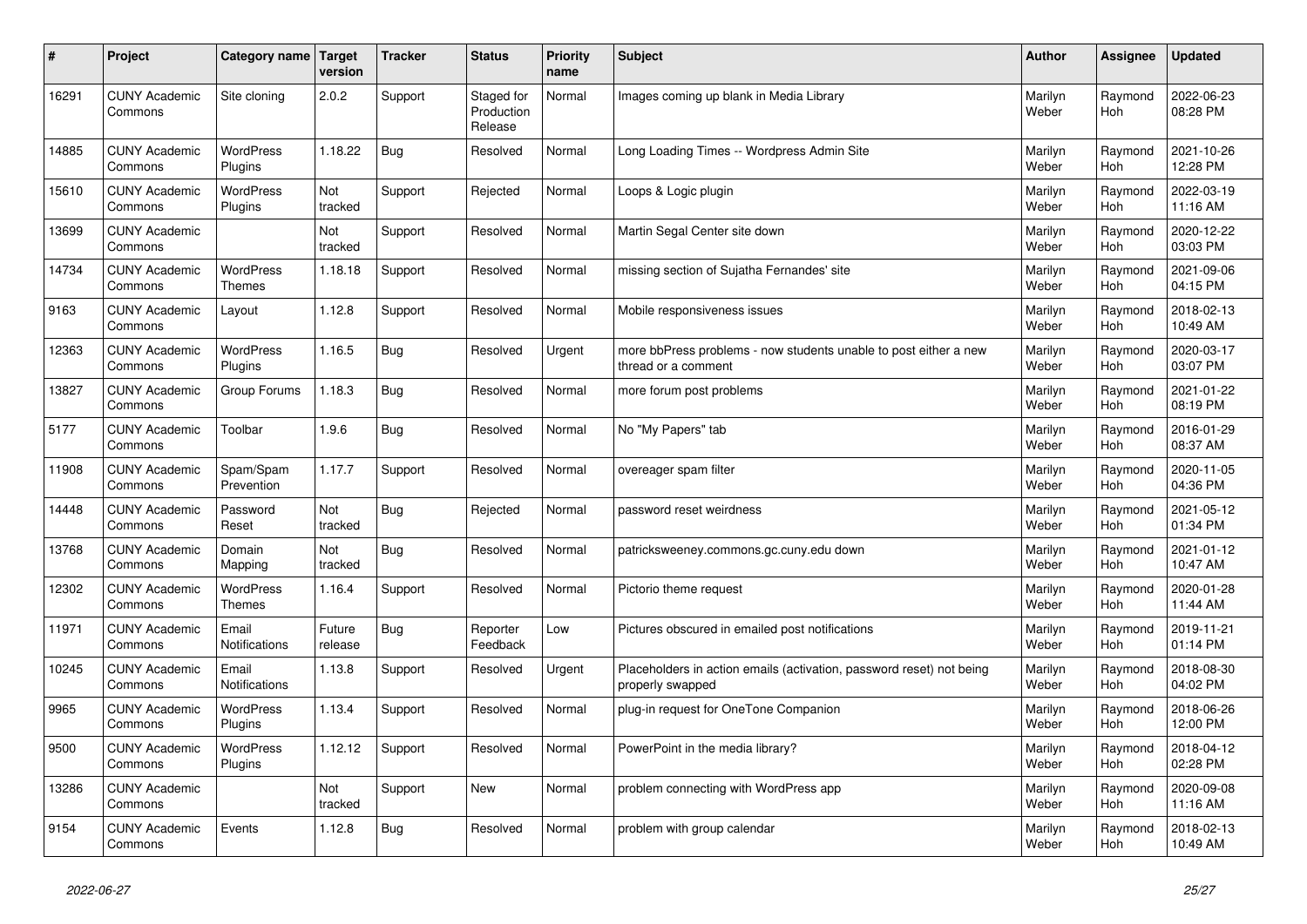| $\pmb{\sharp}$ | Project                         | Category name               | <b>Target</b><br>version | <b>Tracker</b> | <b>Status</b>        | <b>Priority</b><br>name | Subject                                                                     | <b>Author</b>    | Assignee              | <b>Updated</b>         |
|----------------|---------------------------------|-----------------------------|--------------------------|----------------|----------------------|-------------------------|-----------------------------------------------------------------------------|------------------|-----------------------|------------------------|
| 11866          | <b>CUNY Academic</b><br>Commons | WordPress<br><b>Themes</b>  | 1.15.10                  | Support        | Resolved             | Normal                  | problem with project widget and the 'skills' to generate tags               | Marilyn<br>Weber | Raymond<br><b>Hoh</b> | 2019-09-19<br>03:20 PM |
| 11205          | <b>CUNY Academic</b><br>Commons | <b>WordPress</b><br>Plugins | Not<br>tracked           | Support        | Resolved             | Normal                  | problems with Google calendar                                               | Marilyn<br>Weber | Raymond<br>Hoh        | 2019-03-11<br>02:17 PM |
| 9518           | <b>CUNY Academic</b><br>Commons |                             | Not<br>tracked           | Support        | Rejected             | Normal                  | problems with site on Internet Explorer                                     | Marilyn<br>Weber | Raymond<br>Hoh        | 2019-03-11<br>11:18 PM |
| 4962           | <b>CUNY Academic</b><br>Commons | Events                      | 1.8.18                   | <b>Bug</b>     | Resolved             | High                    | Problems with text entry field in the Events Calendar                       | Marilyn<br>Weber | Raymond<br>Hoh        | 2015-12-01<br>06:57 PM |
| 8934           | <b>CUNY Academic</b><br>Commons | Reply By Email              | 1.12.4                   | Support        | Resolved             | High                    | RBE "could not post" email should have info about attempted From<br>address | Marilyn<br>Weber | Raymond<br>Hoh        | 2017-12-12<br>11:25 AM |
| 4918           | <b>CUNY Academic</b><br>Commons | ZenDesk                     | Not<br>tracked           | <b>Bug</b>     | Resolved             | High                    | Re-directing Help Requests                                                  | Marilyn<br>Weber | Raymond<br>Hoh        | 2015-11-23<br>11:15 AM |
| 9828           | <b>CUNY Academic</b><br>Commons | Domain<br>Mapping           | 1.13.3                   | <b>Bug</b>     | Resolved             | High                    | redirecting problem                                                         | Marilyn<br>Weber | Raymond<br><b>Hoh</b> | 2018-05-24<br>02:39 PM |
| 16110          | <b>CUNY Academic</b><br>Commons |                             |                          | Support        | Reporter<br>Feedback | Normal                  | remove Creative Commons license from pages?                                 | Marilyn<br>Weber | Raymond<br>Hoh        | 2022-05-17<br>06:11 PM |
| 9541           | <b>CUNY Academic</b><br>Commons | <b>WordPress</b><br>(misc)  | Not<br>tracked           | Support        | Resolved             | Normal                  | repeating header banner                                                     | Marilyn<br>Weber | Raymond<br>Hoh        | 2018-04-06<br>12:33 PM |
| 5282           | <b>CUNY Academic</b><br>Commons | Social Paper                | Future<br>release        | <b>Bug</b>     | <b>New</b>           | Normal                  | Replying via email directs to paper but not individual comment.             | Marilyn<br>Weber | Raymond<br>Hoh        | 2016-03-02<br>01:48 PM |
| 13521          | <b>CUNY Academic</b><br>Commons | Onboarding                  | 1.17.7                   | Support        | Resolved             | Normal                  | sent invitations page                                                       | Marilyn<br>Weber | Raymond<br>Hoh        | 2020-11-10<br>10:31 AM |
| 12354          | <b>CUNY Academic</b><br>Commons | WordPress<br>Plugins        | 1.16.5                   | <b>Bug</b>     | Resolved             | Urgent                  | sites (including Net-Art) are reporting critical issues                     | Marilyn<br>Weber | Raymond<br>Hoh        | 2020-02-02<br>03:16 PM |
| 11448          | <b>CUNY Academic</b><br>Commons | <b>BuddyPress</b><br>(misc) | 1.15.1                   | Support        | Resolved             | Normal                  | sole administrator listed on sites is not an admin at all?                  | Marilyn<br>Weber | Raymond<br>Hoh        | 2019-05-14<br>11:15 AM |
| 4657           | <b>CUNY Academic</b><br>Commons | Group Forums                | 1.8.18                   | <b>Bug</b>     | Resolved             | High                    | Submit button disappears in new post mode in forum                          | Marilyn<br>Weber | Raymond<br>Hoh        | 2015-12-01<br>11:15 PM |
| 11029          | <b>CUNY Academic</b><br>Commons | Authentication              | 1.14.9                   | Support        | Resolved             | Normal                  | Sujatha Fernandes cannot edit her site                                      | Marilyn<br>Weber | Raymond<br>Hoh        | 2019-03-26<br>12:10 PM |
| 13116          | <b>CUNY Academic</b><br>Commons | ZenDesk                     | 1.17.1                   | Support        | Resolved             | Normal                  | support/send us a message link obscured                                     | Marilyn<br>Weber | Raymond<br>Hoh        | 2020-07-29<br>09:33 PM |
| 7328           | <b>CUNY Academic</b><br>Commons | <b>WordPress</b><br>Plugins | Not<br>tracked           | <b>Bug</b>     | Resolved             | Normal                  | technical issue with the Events Manager plugin                              | Marilyn<br>Weber | Raymond<br>Hoh        | 2017-11-15<br>06:19 PM |
| 9499           | <b>CUNY Academic</b><br>Commons | <b>WordPress</b><br>(misc)  | Not<br>tracked           | Support        | Resolved             | Normal                  | tiny question - preventing dates on posts?                                  | Marilyn<br>Weber | Raymond<br>Hoh        | 2018-04-04<br>03:55 PM |
| 12861          | <b>CUNY Academic</b><br>Commons |                             |                          | Support        | Resolved             | Normal                  | trouble with YouTube                                                        | Marilyn<br>Weber | Raymond<br>Hoh        | 2020-06-09<br>11:16 AM |